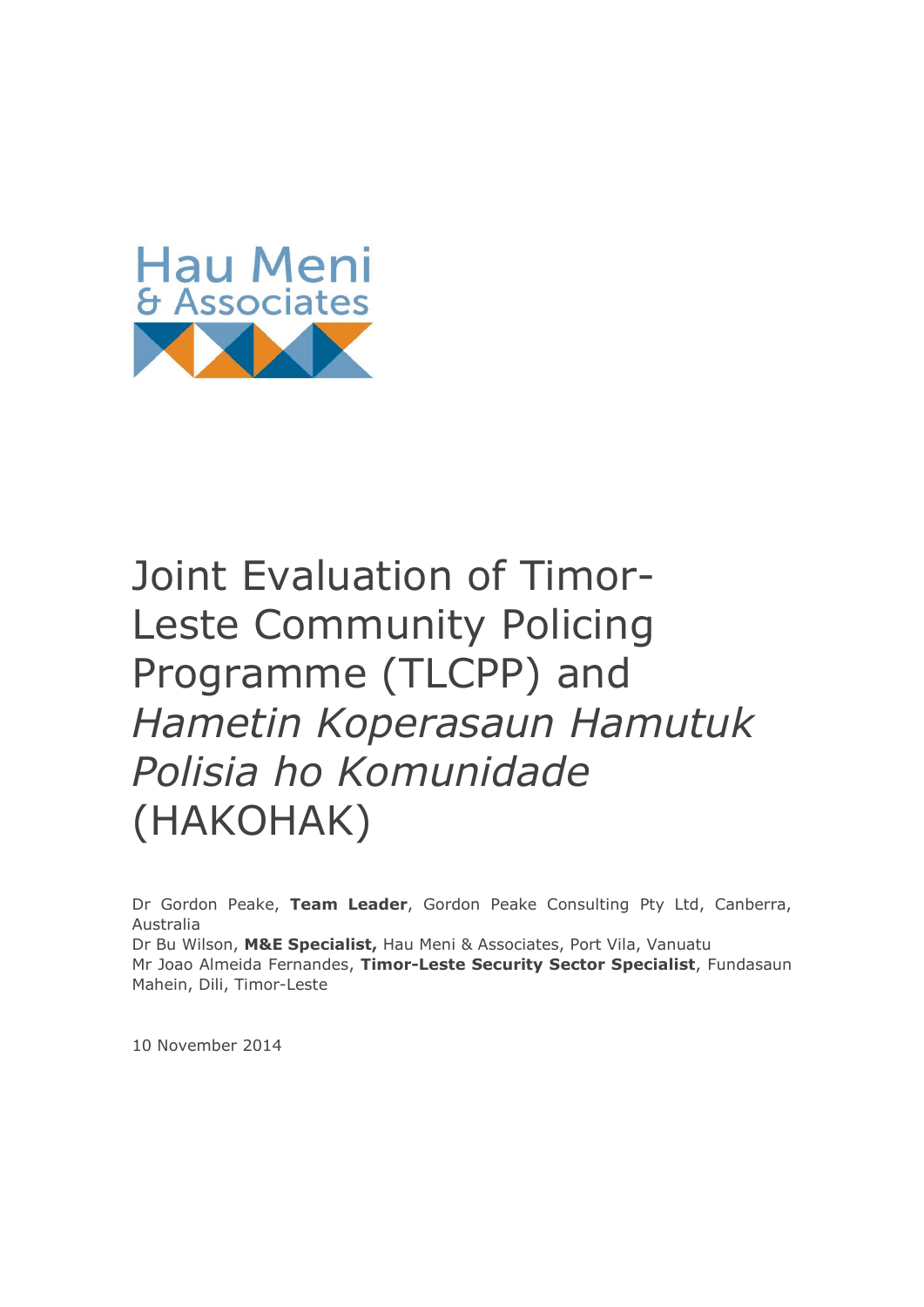**Dr. Gordon Peake** lived in Timor-Leste from 2007—11, working for the Australian Federal Police's Timor-Leste Police Development Program (TLPDP). He served as an advisor to the Secretary of State for Security (SoSS) and was part of the team that carried out the assessments for the handover of policing responsibilities from UNPOL to PNTL. He has published on the security sector in Timor-Leste and has worked on a series of previous evaluations of justice and police programming in the region. Dr Peake is currently based as a Research Fellow at the Australian National University, Canberra. He is the author of a book of memoir about life in Timor-Leste entitled *Beloved Land: Stories, Struggles & Secrets from Timor-Leste,* which was published last year. Dr Peake speaks Tetun.

**Dr. Bu Wilson** has lived and worked in Timor-Leste for extended periods from 2000 to the present, including working with the UN, the World Bank, academic institutions, managing contractors, and international and local NGOs. In 2010 she completed a PhD on the development of the *Policía Nacional de Timor-Leste* (PNTL). She has published on police development and other aspects of security sector reform in Timor-Leste. She is a Monitoring & Evaluation and Design Specialist with a particular focus on law & justice and police development in the Asia Pacific region. Dr Wilson speaks Indonesian.

**Mr. Joao Almeida Fernandes** is Research Director at Fundasaun Mahein, the Timorese NGO that monitors the police and military. He is an experienced researcher who has written and supervised over 30 reports relating to the Timorese security sector and has strong relationships with the PNTL, Secretary of State for Security and the NGO sector in Timor-Leste. He is an experienced focus group facilitator and interviewer and has developed a reputation as one of Timor-Leste's leading commentators on political and security affairs.

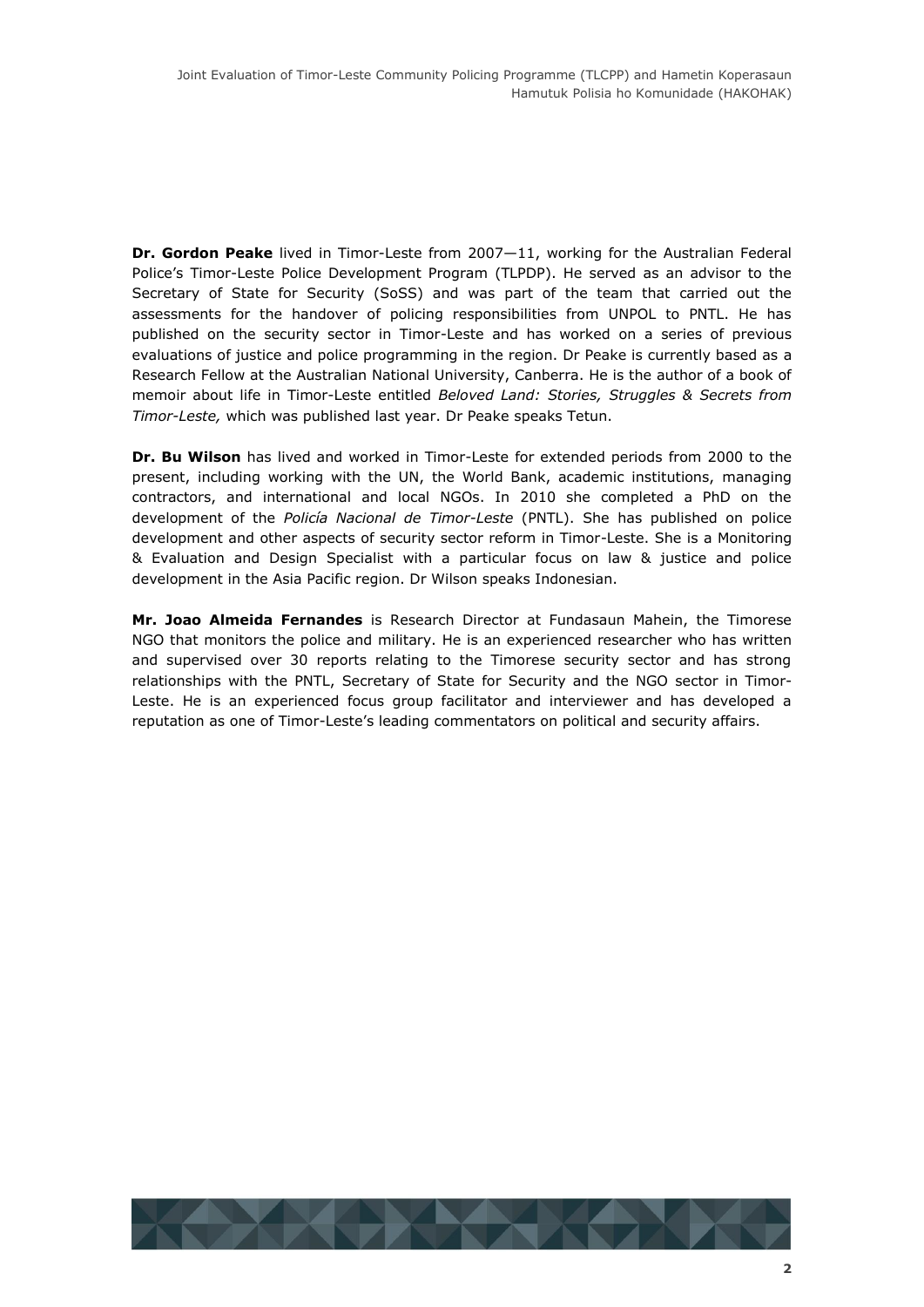| Contents                                         |    |  |
|--------------------------------------------------|----|--|
| <b>Executive Summary</b>                         |    |  |
| Introduction                                     | 8  |  |
| The Programmes and their Context                 | 10 |  |
| Evaluation purpose and methodology               | 14 |  |
| Findings                                         | 18 |  |
| Conclusions, recommendations and lessons learned |    |  |

36

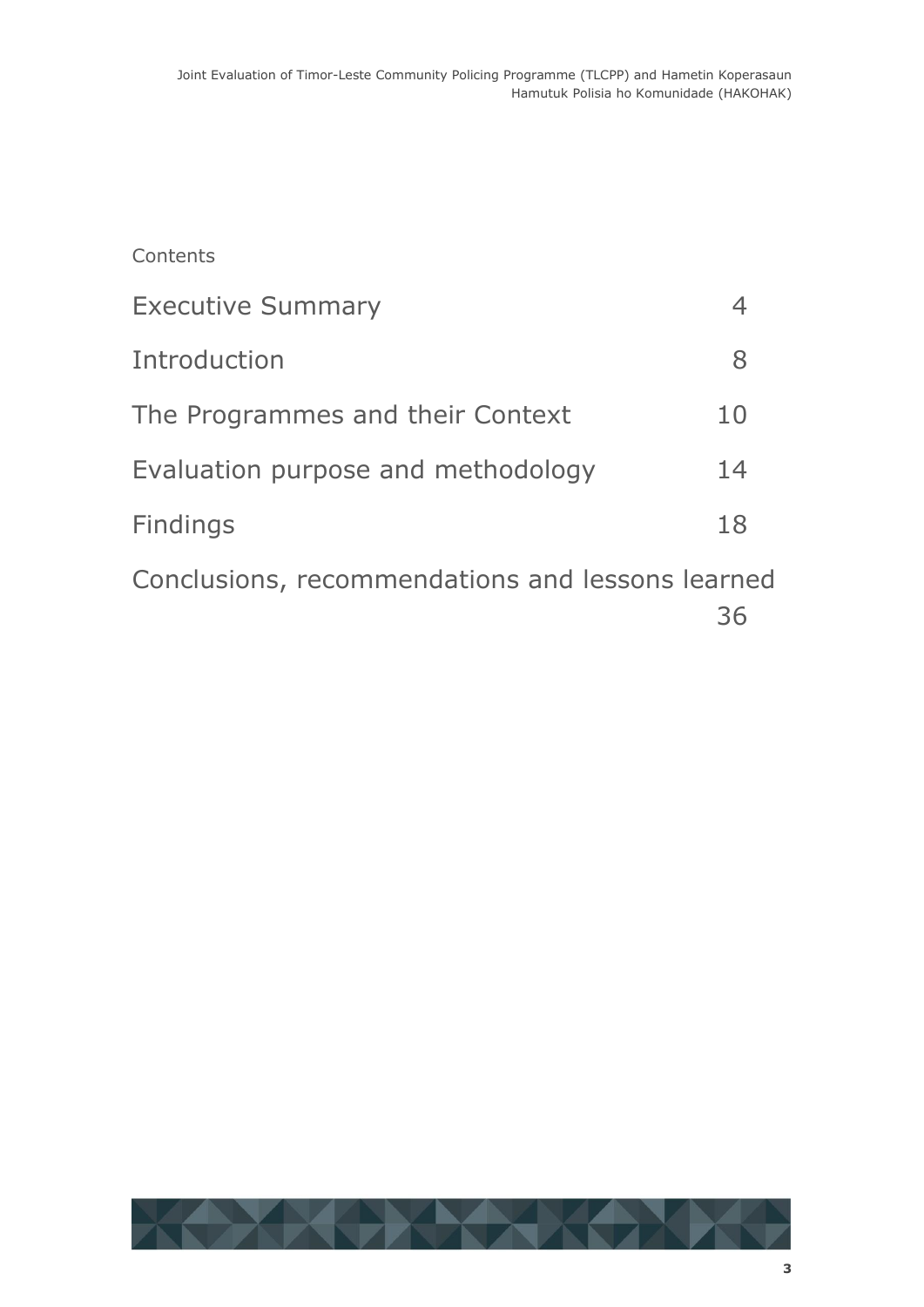# 1

### Executive Summary

This is a Joint Evaluation of the **Timor-Leste Community Policing Programme (TLCPP)** and the *Hametin Koperasaun Hamutuk Polisia ho Komunidade* **(HAKOHAK)** Project for the New Zealand Ministry of Foreign Affairs and Trade (MFAT). Both programmes are four-year programmes;TLCPP focuses on strategy, training and operations for the PNTL and is implemented by New Zealand Police while HAKOHAK works 'bottom up' with communities and, simultaneously, 'top down' with the police institution and is implemented by The Asia Foundation (TAF). The evaluation was conducted in order to assist decision making on future support for community policing programming in Timor-Leste, as well as for the purposes of learning and accountability.

**Relevance:** Both programs are extremely relevant. The notion of community policing has evolved from a marginal position to one increasingly central to the identity of the Timorese police (PNTL). New Zealand support for these developments serves as a positive counterbalance to other, more militaristic, dynamics still very present within the organisation.

**Effectiveness:** The TLCPP has brought extensive New Zealand experience to the institutionalisation of community policing in Timor-Leste. The team queries the utility of TLCPP's delivery model whereby solitary advisers, often unversed in relevant languages, are assigned to cover a handful of districts and work with the PNTL. Some PNTL district commanders are bridling at what they perceive as overly intrusive performance management on the part of TLCPP advisers. Going forward, there are good arguments for the program to concentrate on support to the lower ranks of the police, including those who form part of the OPS (*suku* police), a Government of Timor-Leste (GoTL) initiative to place a police officer in each of the country's 442 *sukus*.

In evaluative terms, it is extremely hard to know what the effect of TLCPP work in terms of training has been since the programme began. Programme management is to be credited for identifying the need to work differently on police education, and are currently taking steps to embed a new approach to professional development.

The HAKOHAK has contributed extensively to the institutionalisation of community policing in Timor-Leste. The establishment of KPKs (community police councils) is the most visible component of the programme. HAKOHAK has adapted the concept in a manner that aligns with the cadences and cultures of Timor-Leste and fulfills their objective of demonstrating KPKs as a workable model for dispute resolution. Although early days, the KPK's appear very popular and fulfill a community need.

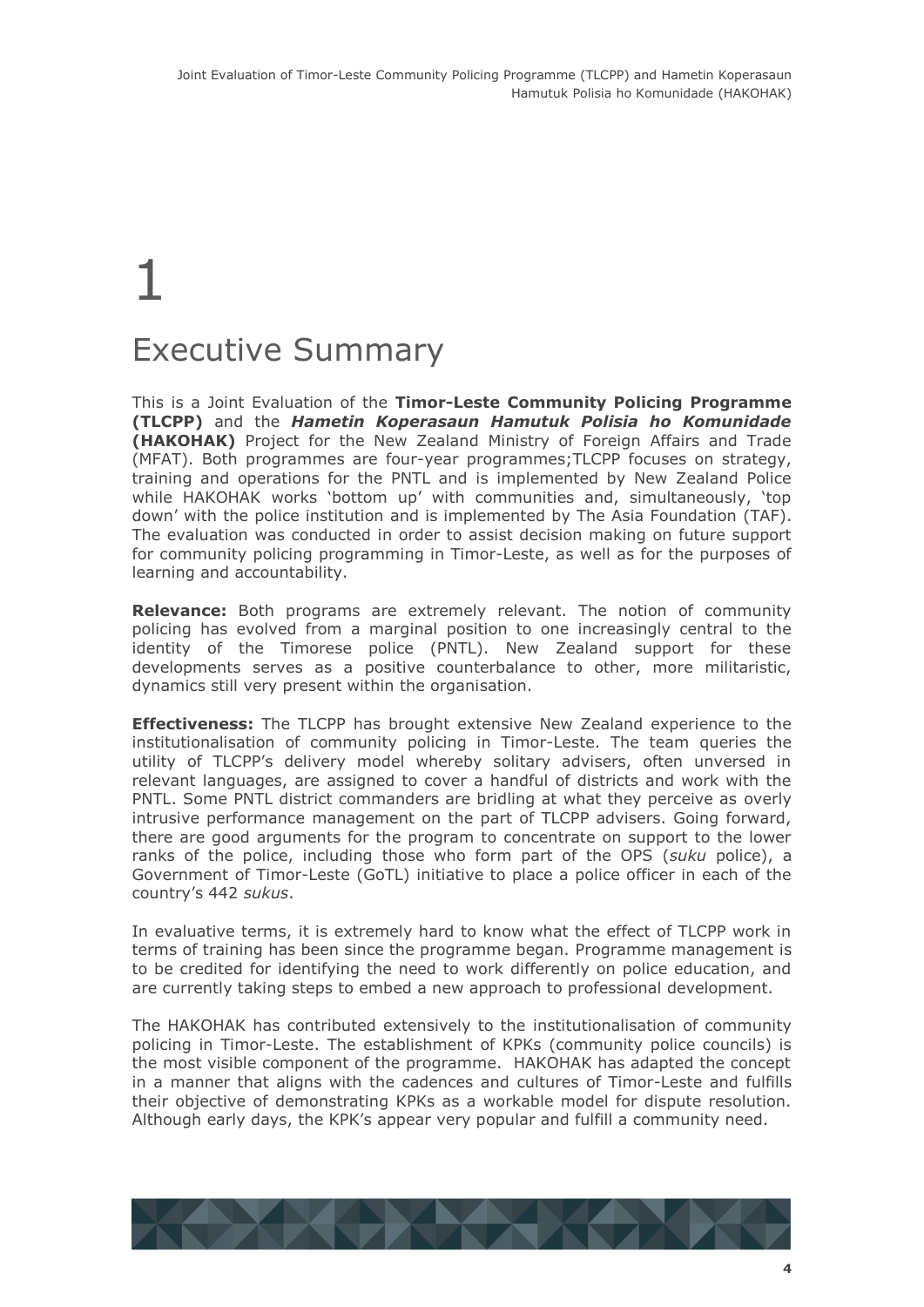The programme is also engaging in a wide range of other activities, including support for the establishment of a forum to discuss pertinent issues at a district level along with community outreach work and inputs into training. HAKOHAK's commitment to evidence-based research is impressive. This includes the commissioning of analytical pieces and a police-community survey. Engaged, empowered and networked Timorese staff play an important part in ensuring that the program fits with prevailing realities and is not considered an outside imposition.

However, HAKOHAK is becoming a 'victim of its own success'. PNTL and community leaders are clamouring for an expansion of KPKs to other *sukus* and other districts (Even with the rapid expansion of KPKs over the last few years, it is important to remember that around 80% of *sukus* are still not covered). Caution needs to be exercised in scaling up any pilot to ensure that resources are available to adequately finance, support and monitor such an expansion.

**Efficiency**: The two programmes have sought to increase their efficiency through steps taken to align their activities. For the PNTL, having two programmes ostensibly working on a similar set of issues is confusing, as well as timeconsuming. There is considerable value for money to be found in HAKOHAK's employment of principally Timorese staff. Not only is it economical, it also enables deeper engagement with Timorese networks including the PNTL and the GoTL.

The way that New Zealand manages the program is certainly inclusive but a consequence of this is that there appears to be no central 'node' of decision-making authority. The complexities of these relationships is most apparent in the management of the third-party monitoring services provided by Sustineo.

**Monitoring and Reporting :** Although TLCPP appears to have completed a number of outputs, determining the *extent* to which TLCPP have delivered on their intended outputs, and their short and medium term outcomes is extremely difficult. The TLCPP's own reporting regime is difficult to understand. Sustineo's own work outputs have been of mixed quality.

The HAKOHAK's monitoring and reporting regime is extremely praiseworthy. Again, the programme may be a 'victim of its own success' in that it has a wealth of information but more analytical capacity would be required to fully mine this data.

**Sustainability** : The sustainability of community policing programming in Timor-Leste depends in large part upon the continued enthusiasm of the GoTL and the PNTL for the concept, coupled with future budgetary commitments on the part of the GoTL. Any future donor programming should include a clear exit strategy.

**Cross Cutting:** The TLCPP Design proposed a particular focus on domestic violence through a range of activities. However, 'gender' has been much less of a focus in the actual programme.

HAKOHAK reporting, and interviews and discussions held by the evaluation team, indicates that domestic violence remains a major source of insecurity for

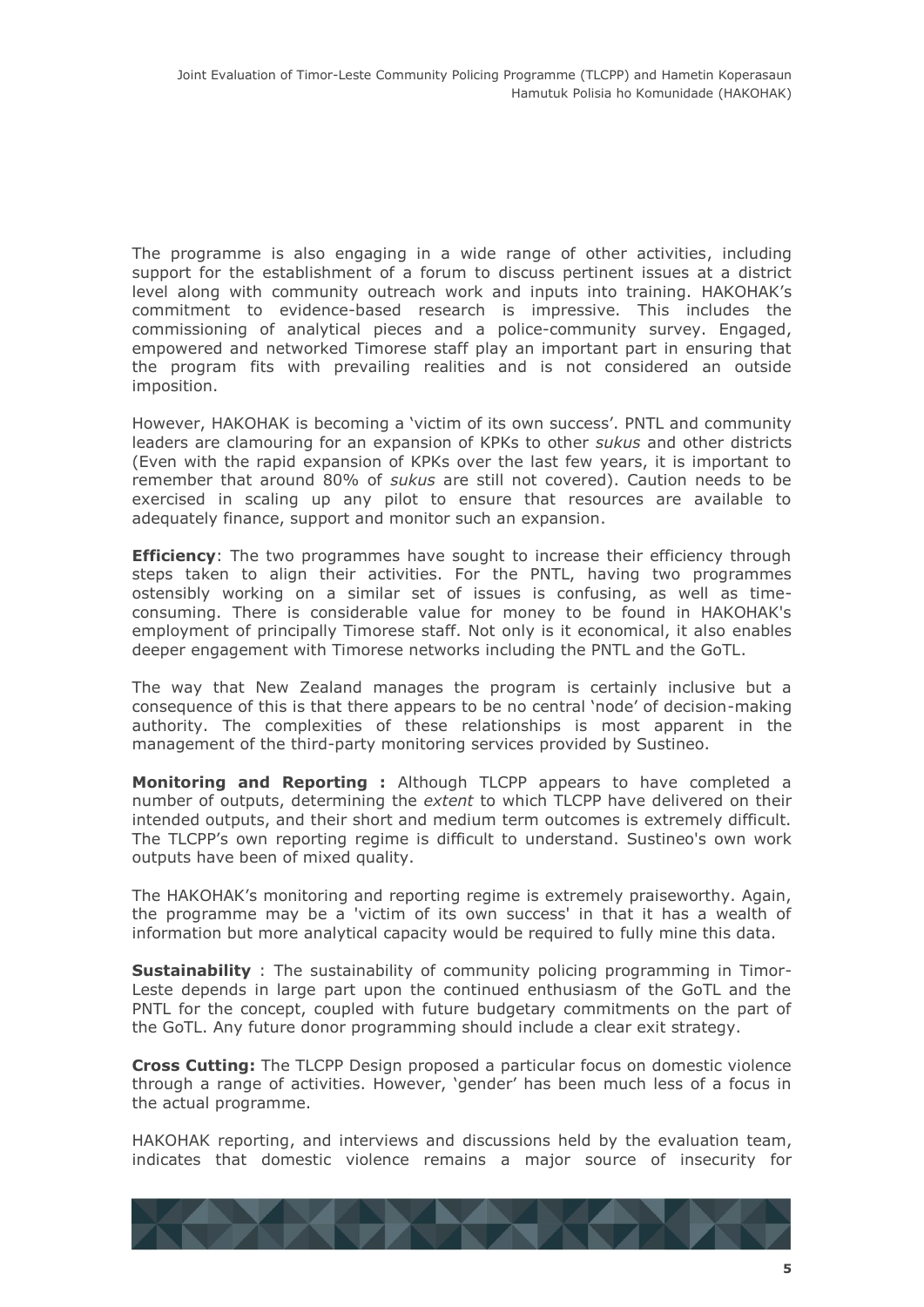communities. Starting from a low base, HAKOHAK has increasingly engaged with issues of domestic violence although the effectiveness of their socialisations is not known. There is a tension between the resolution of domestic violence in the KPKs and the implementation of the Law Against Domestic Violence (LADV) which needs to be carefully monitored, as there are a variety of potential risks associated with the functioning of the KPKs from a gender perspective. There are ample opportunities for KPKs to be supported to engage in work centred on prevention of domestic violence, and to be better connected with the GoTL supported referral networks for women and children experiencing violence.

**Conclusion:** The team concludes that New Zealand should continue with a programme of support to the PNTL, but that the nature of this support should undergo refinement. A number of steps should be taken straight away in order to enhance current programmes, ensure improved value for money and prepare for a future iteration of programming. In summary, these are:

- 1. Ensuring all **TLCPP** and **HAKOHAK** events are badged as joint activities.
- 2. Ensuring program staff spend time working in each other's offices.
- 3. The development of a program of applied research for informed decision making and programmatic design.
- 4. **MFAT** reviewing responsibilities for managing the Sustineo contract as well as reviewing the scope of services.
- 5. **MFAT** and **NZ Police** considering how New Zealand's well-regarded work in the area of domestic violence in the Pacific could be better leveraged.
- 6. **NZ Police** revising their approach to training and broader professional development for the PNTL.
- 7. **NZ Police** moving away from the solitary adviser model by having advisers work in concert as a pair or trio, as appropriate, in order to support mutual learning.
- 8. **NZ Police** broadening their primary focus away from district command and towards OPS, a key component of the PNTL who have, till now, received inadequate attention.
- 9. **MFAT** and **NZ Police** provide modest support for OPS initiatives.
- 10. **NZ Police** employ more Timorese staff in *substantive* positions.
- 11. **NZ Police** should ensure that language assistants accompany all advisers in need of them on district travel.
- 12. **HAKOHAK** coordinate with relevant in-house TAF work-streams in order to leverage specific in-house expertise.
- 13. **HAKOHAK** to determine if it possible to further subcontract support work to NGOS in the future.
- 14. **HAKOHAK** to considering working with other government and/or nongovernment bodies to monitor and analyse KPK practice and outcomes.
- 15. **HAKOHAK** to ensure that existing KPKs receive continued attention.

Among the lessons that can be derived from the experience of the TLCPP and HAKOHAK, and which may be of relevance moving forward into the design of any new program are:

• Programmes need to evolve with time and prevailing circumstance.

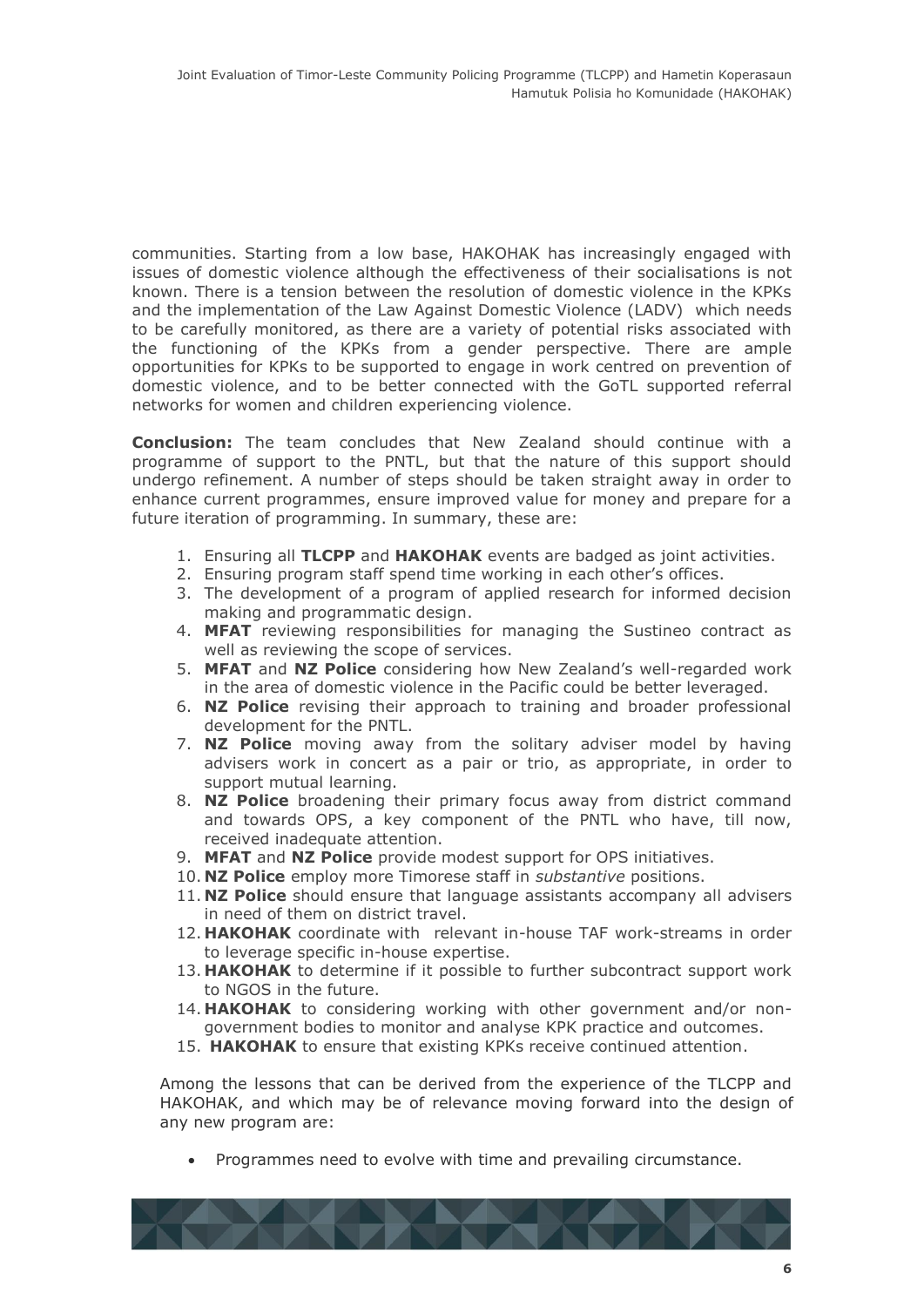- Programmes, and in particular complex programmes such as TLCPP, require clear lines of authority and decision making.
- In order to ensure maximum effectiveness and uptake of programming in the Timor-Leste a 'Timor-first' approach is optimal.
- Programmatic efforts should be grounded in empirical findings and verifiable facts.
- The sustainability of any new programming will require a financial and policy commitment from the GoTL, and may also benefit from the support of additional donors.
- In the future there should be one programme rather than two.
- It would be timely for any new programme to clearly articulate its exit strategy, to ensure the sustainability of its programming initiatives.
- A clear Monitoring, Evaluation and Learning Plan and strategy should be an integral part of any new programme.

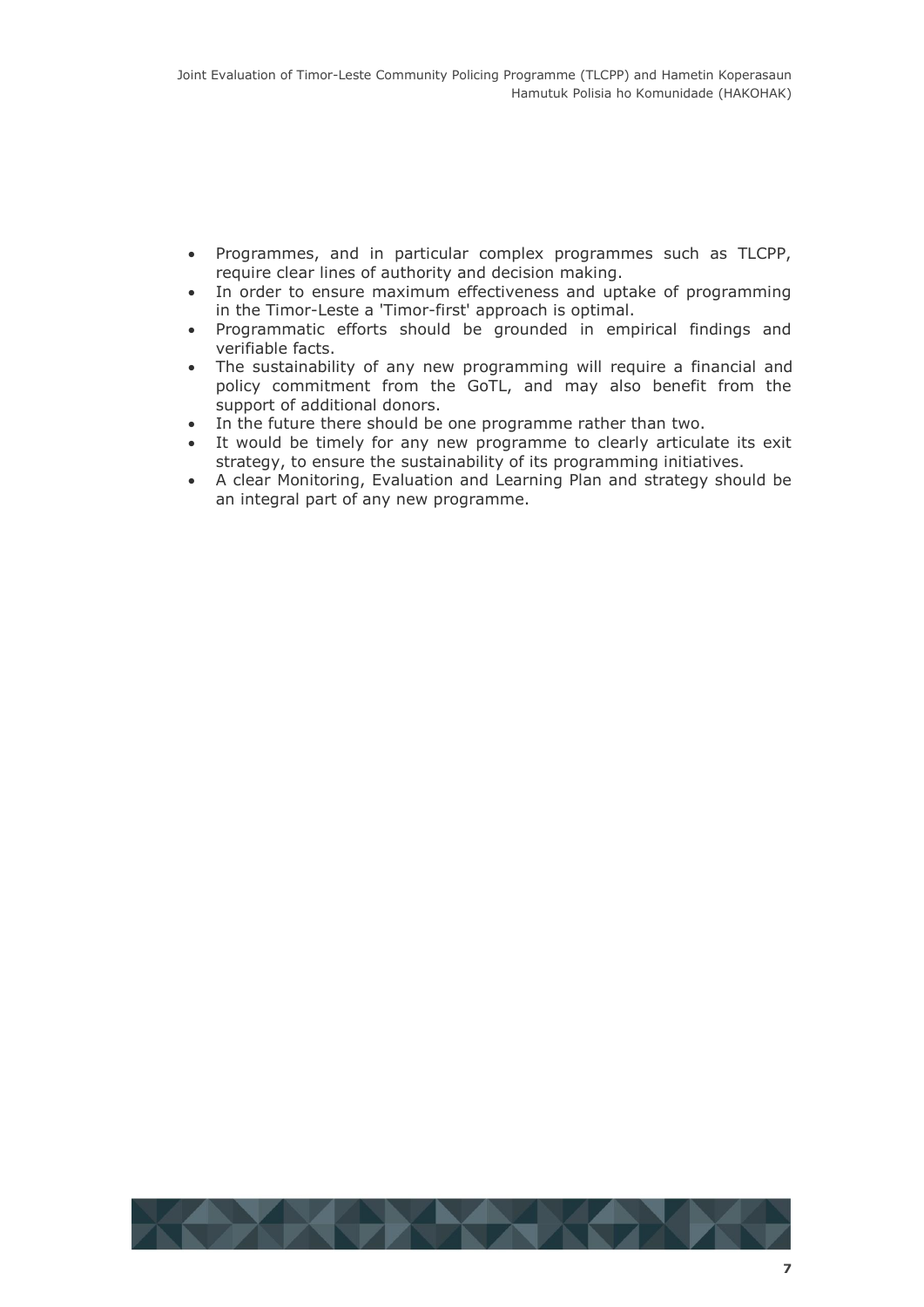# 2

-

### Introduction

This evaluation report summarises the background, context, objectives and methodology of the joint evaluation of the **Timor-Leste Community Policing Programme (TLCPP)** and the *Hametin Koperasaun Hamutuk Polisia ho Komunidade* **(HAKOHAK)<sup>1</sup>** Project for the New Zealand Ministry of Foreign Affairs and Trade (MFAT). It also summarises key findings and conclusions, lessons learned and makes recommendations for the short-medium term and for longer term programming. The time period covered by this evaluation is 2011 to September 2014.

These two programmes build on previous endeavours of both New Zealand and The Asia Foundation (TAF) and are working to operationalise the Government of Timor-Leste's (GoTL) commitment, enunciated in Decree Law 9/2009 Article 1(2), to ensure the Policía Nacional de Timor-Leste (PNTL) have a community-based orientation.

The **TLCPP** is a four-year bilateral programme implemented by the New Zealand Police (NZ Police), with funding from MFAT. It is jointly managed between NZ Police, PNTL, MFAT, and the Timor-Leste Secretary of State for Security (SoSS).

The overall goal of the TLCPP is to build safe and secure communities, through effective and efficient community policing in Timor-Leste. The programme comprises three components:

- A **strategic component**, focused at the national level, providing support for PNTL to further develop and institutionalise its community policing policy, strategy, action plans, systems and procedures, and mechanisms for engagement with community stakeholders, and to develop special programmes on key community policing issues in consultation with districts;
- A **training component** to support effective recruitment and in-service community policing training (among all PNTL staff) that will develop knowledge and skills in community policing, and the motivation, confidence and commitment to implement such an approach; and
- An **operational component** in the districts focused on providing support for PNTL District Commanders and staff to institutionalise effective community policing

 $1$  This project is also known as Conflict Mitigation Through Community Oriented Policing Phase II (CMCOPP) II).Throughout this evaluation report it will be referred to by its better known Tetun acronym of HAKOHAK.

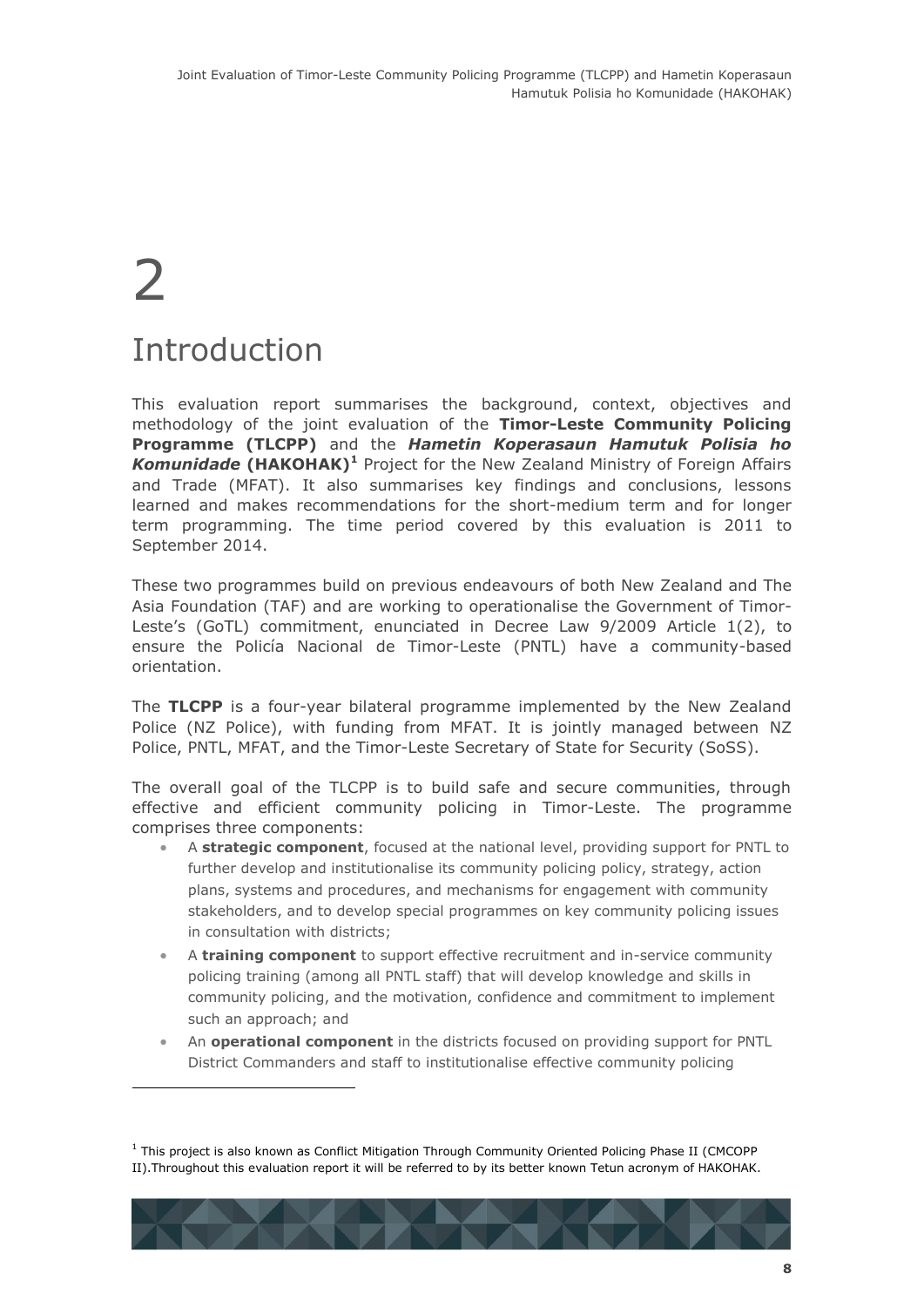systems and procedures, and to deliver effective community policing at district, subdistrict and village levels.

The TLCPP coordinates with the **HAKOHAK** project. The HAKOHAK Project is a fouryear community policing project (October 2011—September 2015), implemented by TAF and the PNTL. United States Agency for International Development (USAID) and the New Zealand Aid Programme jointly fund the project. $2^2$ 

The goal of the HAKOHAK is to improve security in Timor-Leste by strengthening collaboration between citizens and the police through the achievement of three objectives:

- Strengthen the technical capacity of the PNTL, civil society, and community leaders to implement effective community-oriented policing (COP) practices;
- Build community police partnerships to reduce high risk threats to security; and
- Promote COP as a practical approach to policing within the PNTL, district administration, and local communities.

The two programmes have developed a set of common governance arrangements and shared work-plans, which are intended to ensure a coordinated approach. This enhanced relationship was not foreseen in the original design of either programme.



<sup>&</sup>lt;sup>2</sup> In addition the HAKOHAK project is supported through a Program Partnership Arrangement (PPA) between TAF and the UK Department for International Development (DFID), as part of a multi country approach to support peace and stability through improved state-society relations. The Asia Foundation also collaborates with the Justice and Security Research Programme (JSRP) at the London School of Economics and Political Science (LSE) producing a series of research papers on Theories in Practice. This series assesses the Theories of Change approaches in programmes managed by The Asia Foundation, and supported by DFID, in a number of countries in South and Southeast Asia.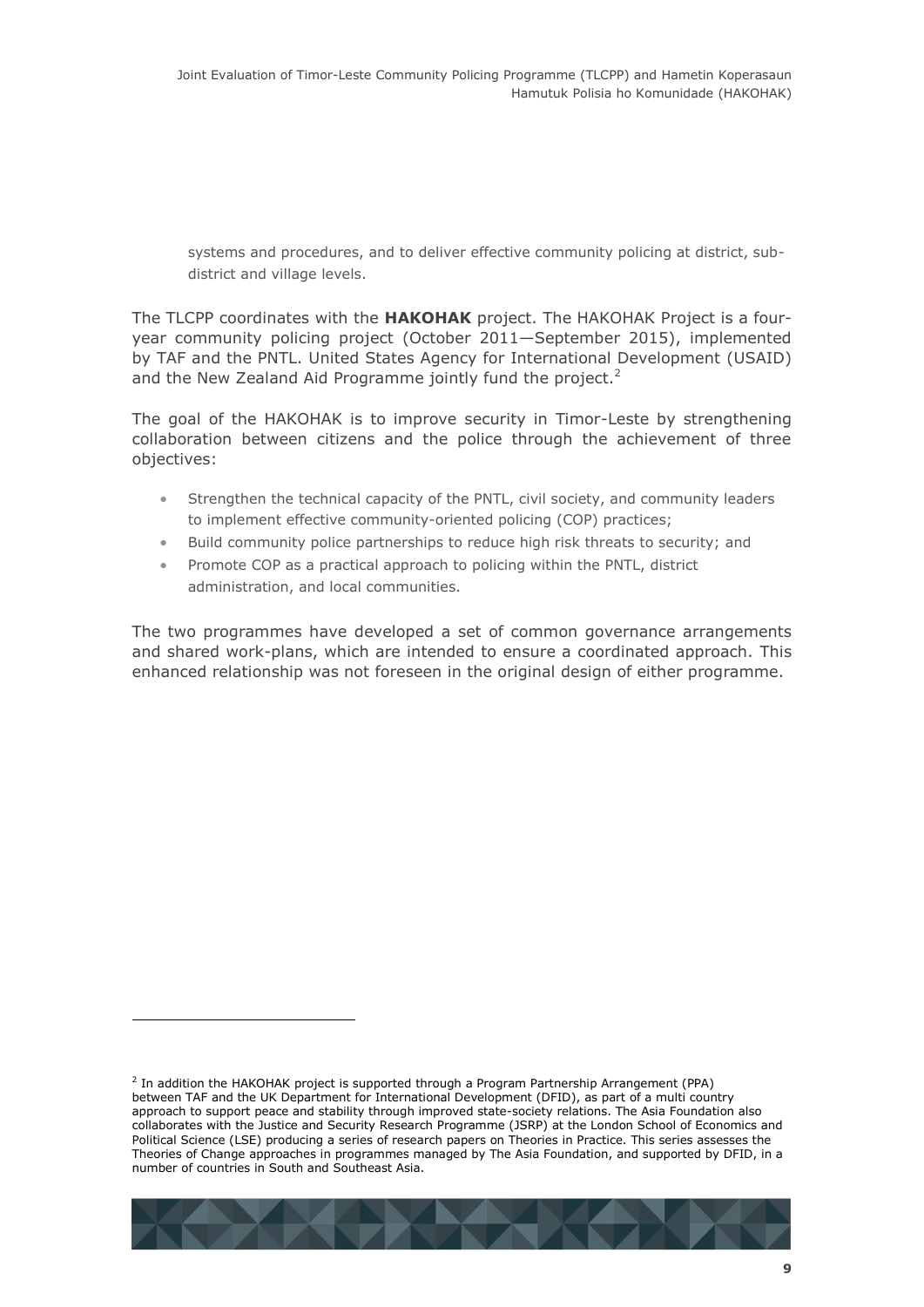# 3

### The Programmes and their Context

#### **TLCPP**

-

The TLCPP was conceptualised as a follow-up to a small pilot programme that ran from 2008—10. An independent evaluation of that project concluded that the project had 'contributed to the effectiveness of PNTL in demonstrating practically that community policing is an appropriate and implementable concept' but highlighted issues involving short deployment cycles, a lack of strategic programmatic direction and inadequate monitoring processes.<sup>3</sup>

A new phase of support was developed in the early part of 2011. The design envisioned a bilateral programme of support – the previous phase had been implemented 'inside' the UN police mission – that would focus on three broadly defined areas of strategy, training and operations and would be implemented by a mixture of permanently stationed and 'fly in, fly out' advisers.<sup>4</sup> The program's underlying rationale – or 'theory of change' - is that increases in the PNTL's organisational capacity and skills base will convert into improvements in the quality of the service it provides. The design recommended that responsibility for M&E be externally sub-contracted.

Getting the programme up and running took well over a year from the finalisation of the design. It took nearly 12 months to get an agreement signed between MFAT and NZ Police. Timorese authorities were preoccupied with preparing for and running three rounds of presidential and parliamentary elections and the withdrawal of UNPOL in 2011—12, meaning it was hard for New Zealand to get their attention, even after signing an MoU between the two governments in May 2012. Within the context of UNPOL departing, the arrival of a fresh batch of NZ Police advisers at the same time caused considerable confusion among many in the PNTL. As a couple of respondents explained, the PNTL wondered if this was UNPOL 'coming back'. While this was obviously not the case, the ambitions of the original design were on a par with what (significantly larger numbers of) UNPOL had been trying to achieve in years previous.

<sup>4</sup> What was proposed in the design was different from that recommended in the 2010 evaluation. The evaluation team advised that a program could not work without advisers being deployed in country for a minimum of one-year. The team understands that the 'fly in, fly out' model was proposed for cost-saving reasons.



<sup>3</sup> Emmott, S., Barcham M, Khan, T. and Soares, E. (2010) Community Policing Pilot Project Timor-Leste Independent Review Report.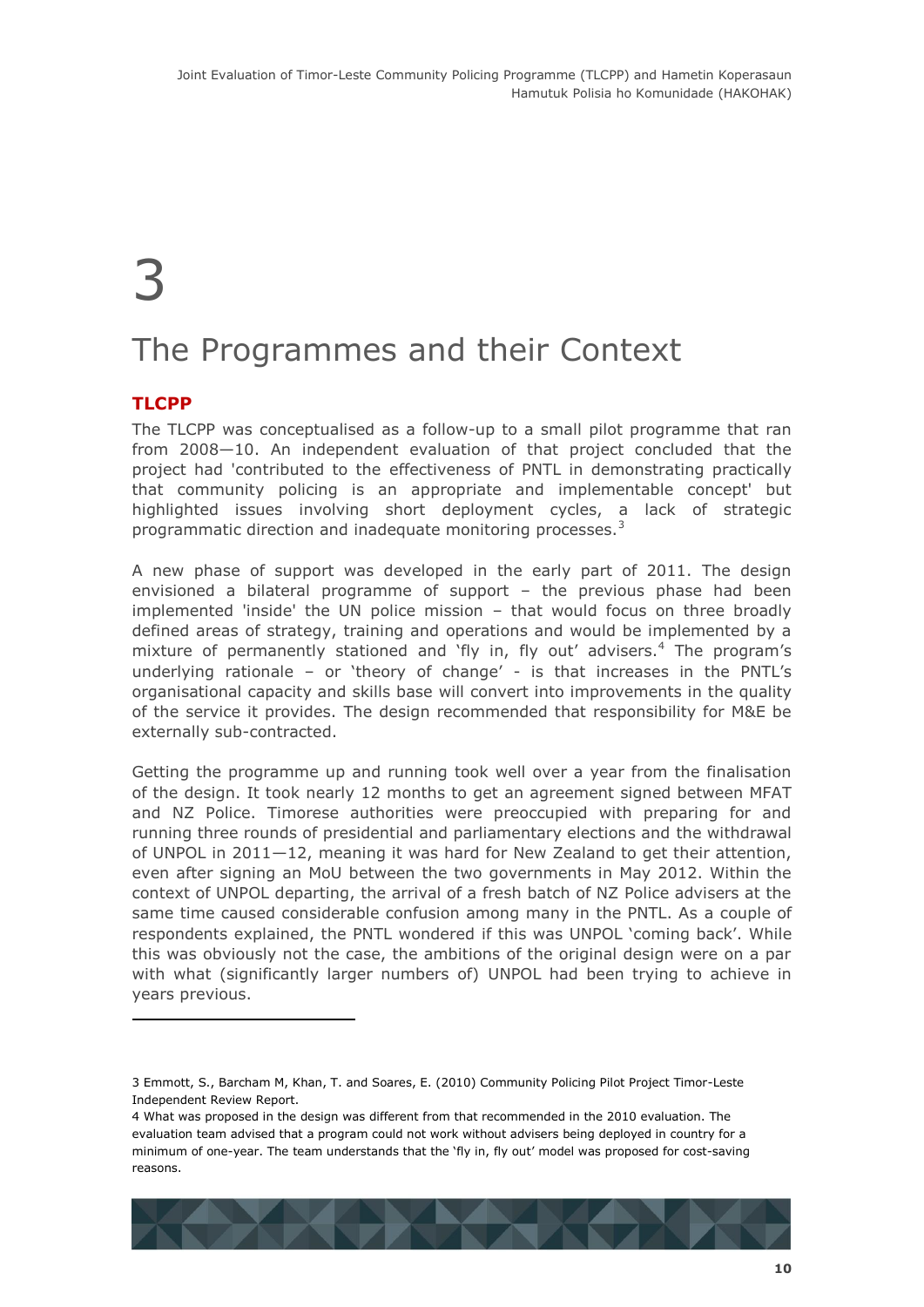The TLCPP has gone through a number of iterations since the signing of the MoU. The most prominent change has been the modification of the 'fly in, fly out' model for a more permanently stationed presence. Other changes that have occurred include revisions to the TLCPP's reporting regime as well as an evolving role for Sustineo, the professional services firm that won the tender for TLCPP M&E services.

#### **HAKOHAK**

-

The HAKOHAK project is a sequel (on a much larger scale) to a TAF pilot project on community policing that ran from 2008—10. The main feature of the initial project, known by the acronym CMCOP (Conflict Mitigation Through Community Oriented Policing) was the establishment of forums in parts of Dili and Baucau whereby community representatives would discuss matters of common concern with designated representatives from the PNTL. The project's goals were to mitigate conflict and strengthen what were then fairly non-existent police-community relations. The TAF's own 2008 survey found that only 12% of the public had come into contact with the PNTL. <sup>5</sup>

Little is known about the accomplishments or otherwise of this pilot project. Neither an in-house completion report was produced nor an independent evaluation conducted.<sup>6</sup> None of the councils established by TAF in the pilot project now operate, raising questions about sustainability. $<sup>7</sup>$ </sup>

After a hiatus of over a year, an expansion of the project commenced officially in late 2011, with funding from USAID and New Zealand. A new manager arrived to take forward the second phase of the project. Documentation produced for the DFID PPA (Department for International Development Partnership Program Arrangement) has been useful in helping chart the evolution of thinking and practice of the programme.

The 'theory of change' of HAKOHAK revolves around the twin propositions that establishing what TAF call an 'active state-community security model' and working with PNTL would, together, contribute to strengthened state-society relations and a more stable environment in Timor-Leste. This entails working 'bottom up' with communities and, simultaneously, 'top down' with the police institution ('theories of change' are discussed in more detail in the M&E section of the report).

<sup>7</sup> The only physical remnants of the pilot programme in Baucau and Dili appear to be a few weathered signs purportedly written by the local KPK exhorting members of the public not to throw litter.



<sup>5</sup> The Asia Foundation (2008) Law and Justice in Timor-Leste: A Survey of Citizen Awareness and Attitudes Regarding Law and Justice 2008.

<sup>6</sup> Djurdevic-Lukic ,S. (2014). Community Policing and Community Security: Theory and Practice in Timor-Leste, JSRP Paper 16, The Justice and Security Research Programme and The Asia Foundation p.16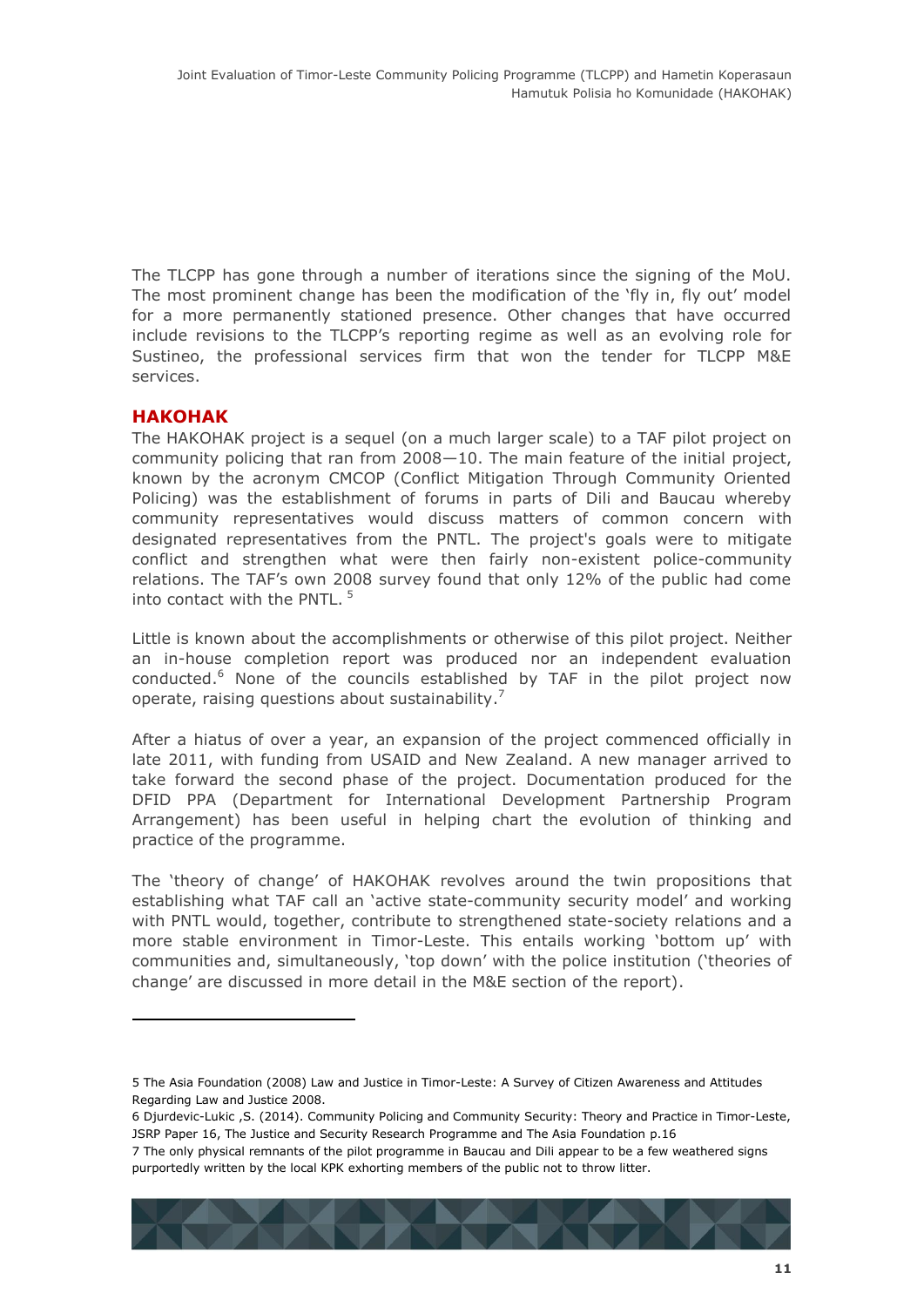#### **CONTEXT**

The two programmes are working within an operating environment very different from when they were designed in 2011. The environment has changed in three important respects, which have a number of implications for the effectiveness of the two programme's approaches. Firstly, the Timorese police is more functional, more independent and much more self-confident even compared to three years ago. With the withdrawal of UNPOL in 2012, there is much more Timorese 'ownership' over police development. In a series of interviews, senior officers stressed that donors should be supporting the PNTL's own blueprint for development, laid out in the form of their 2014—18 Strategic Plan as well as in the individual plans of district and unit commanders, and the VIP (Visibility, Involvement, Professionalism) strategic vision. A corollary of this sense of ownership is fatigue with ideas perceived to have explicitly international origins and/or presented primarily in a foreign language.<sup>8</sup> The General-Commander of the PNTL told the team that it was now time for donors to 'deliver' according to the PNTL's plans.<sup>9</sup> Complicating donor attempts to do so is a continuing disjuncture between the plans and aspirations of the PNTL and those of the SoSS, who oversees the institution. The SoSS's plan, known as 'Police 2030', appears different in a number of respects from PNTL's plans, which makes it complicated for any donor to come up with a single programme of work that aligns completely with both plans. A *Gabinete* (working group) has been established to advance this process.

Secondly, the programmes are operating amidst the context of wider processes of administrative devolution.<sup>10</sup> One particular unit of governance that is receiving a lot of attention is the *suku*, or village. Although during Indonesian occupation the *suku* was part of government, under the GoTL's constitution, the *suku* ceased to be the lowest tier of formal government structure. Instead village authorities were recast as 'community authorities or leadership' and new laws place the village chiefs outside formal *government*, yet with a number of important *governance*  responsibilities attached to their roles. The GoTL's *Programa Nasional Desenvolvimentu Suku programme (PNDS)*, with technical support from Australia, is providing annual grants of around \$50,000 for small-scale infrastructure projects in each of the country's 442 *sukus*.

Forward deployment of police is an important part of this overall decentralisation agenda. In 2013, the PNTL General-Commander approved the National Community Police Unit's strategic plan, 'Proximity and Visibility Policing Partnerships in Timor-Leste'. The strategy includes the establishment of 442 *suku* police officers (*Ofisial* 

 $10$  For example, the GoTL is in the process of passing down authority to district and sub-district levels through the establishment of municipalities.



<sup>&</sup>lt;sup>8</sup> As one senior figure explained, when refuting a question about perceived levels of different influence among different countries: 'it is no longer the donors who decide here anymore. I am the person who decides'.

<sup>&</sup>lt;sup>9</sup> Interview with General Commander, Dili, 19 August 2014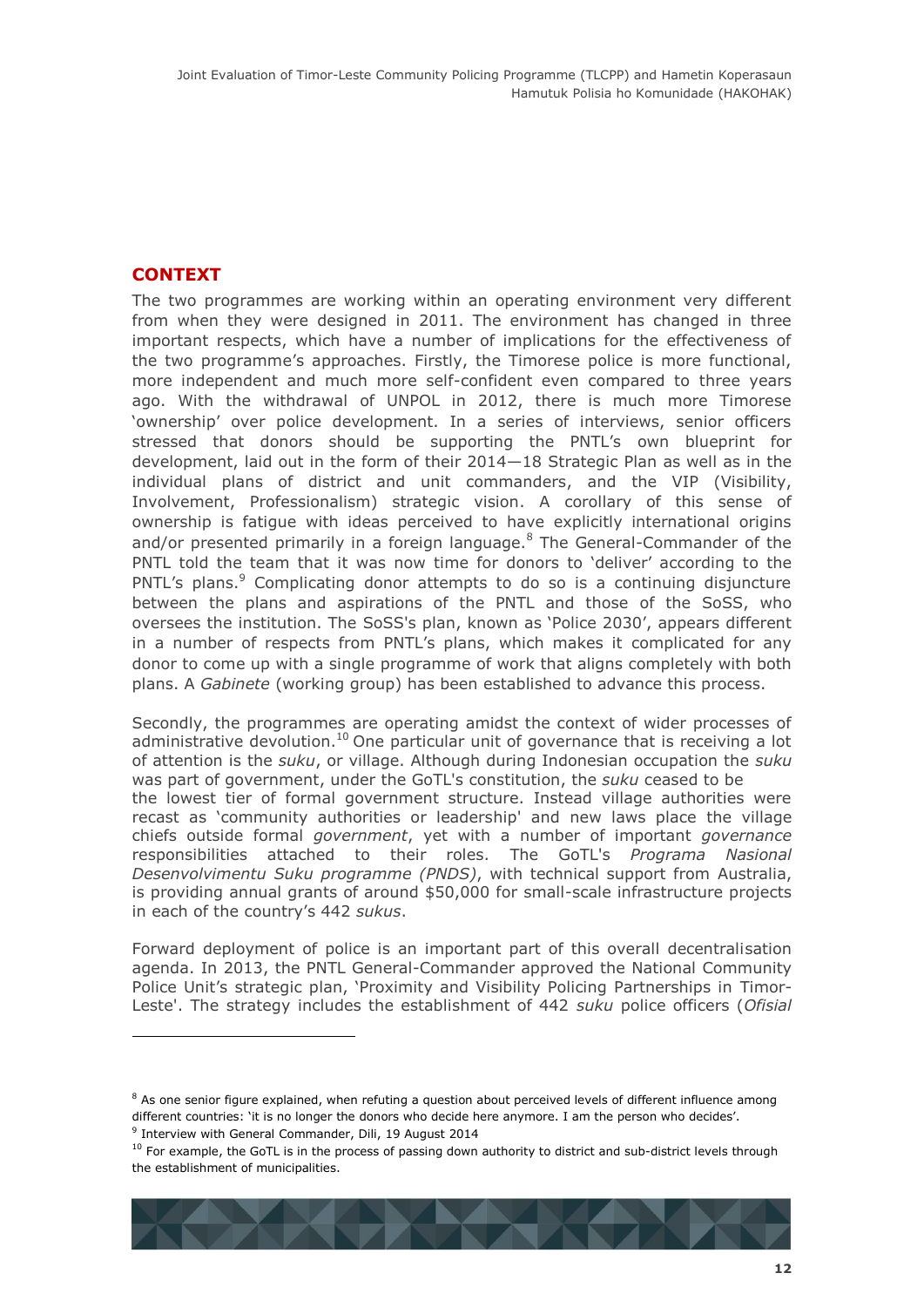*Polisu Suku* - OPS) and is premised on the need for the PNTL to get closer to the people they serve. It is a popular initiative, supported by 97% of respondents in the 2013 TAF survey.<sup>11</sup>Deployment and management of the OPS is the responsibility of the district commanders, while the national Community Police Unit in charge of the overall design of the programme and training of the officers. At the time of this evaluation, there was no clear implementation strategy for the OPS rollout. Funds to support this plan are not in the 2015 annual budgets of either SoSS or PNTL. It is currently being funded in an *ad hoc* manner. The Office of the President provided some funding for the project in 2013 but not in this financial year. There does not appear to currently be any costing of this ambitious initiative, and nor is it clear to the team if the institutional structures are in place to support its roll out.

Finally, it is important to note that both programmes are working within the context of a rapidly evolving security sector. Against the backdrop of these wider processes of decentralisation, $^{12}$  there appears to be a profusion of providers beyond the PNTL that are engaged in 'policing'. This includes groups known as *seguransa voluntario*, *seguransa popular* and *kablehan* that seem to be operating in different ways from district to district and, oft-times, *suku* to *suku*. <sup>13</sup> Parts of state bodies, such as the *Dirasaun Nasional Seguransa Publiku* (DNSEP) also have some sort of quasi ordermaintenance function.<sup>14</sup> The subnational dynamics of these groups are not clear and opinions within the GoTL, PNTL and partners vary as to the utility or otherwise of these groups, the legal basis for their work, and any risks associated with their implementation.<sup>15</sup> This situation on the ground is paralleled in some ways by ongoing confusion as to the status of 'community policing' at national level.<sup>16</sup>

<sup>&</sup>lt;sup>16</sup> A number of aspects of the PNTL Organic Law are not clear vis-à-vis community policing. The Organic Law describes how the police is organised at the District level but, while it specifies the types of units allowed, these do not include community policing. Whereas at the national level the National Director of Community Policing has responsibility, implementation at the District level depends to a very large extent upon the interpretation and priorities of the District Commander who sometimes can be of a higher rank than the National Director. In some instances this can mean that national community policing initiatives have little uptake at district level.



<sup>11</sup> The Asia Foundation (2013) *Timor-Leste Law and Justice Survey 2013.*

<sup>12</sup> Communities are currently engaged with multiple donor and government decentralisation processes at *suku* level with a large number of meetings. Some individuals in FGDs noted this has had the unintended consequence of placing stress on relationships. The HAKOHAK Team Leader raised with the team the alternative of KPKs being merged with *suku* councils in the future, rather than operating on a stand-alone basis.

<sup>&</sup>lt;sup>13</sup> In 2012 the Community Policing Commander based in Dili told one of the authors he was also keen on introducing an Indonesian style SISKAMLING system (Sistem Keamanan Lingkungan - neighbourhood security system) of voluntary youth group security, and had received formal approval from the Commander General but this had not translated to any budget allocation. The approval is contained in a document called Mata Dalan Siguransa Voluntariu Suku.

<sup>&</sup>lt;sup>14</sup> There is a DNSEP post at the popular Cristo Rei beach area. PNTL Officers told a member of the team that their role was to provide 'maximum security'.

<sup>&</sup>lt;sup>15</sup> Djurdevic-Lukic (2014) notes that 'Having a CPC, in addition to traditional and formal systems and other mechanisms for mediation, means that police officers assigned to the CPC need to work in different roles in a case by case basis, both with traditional structures and with the official justice system. Thus, the introduction of a CPC might be beneficial but also bring an increase in complexity and confusion in addressing grievances and seeking justice'.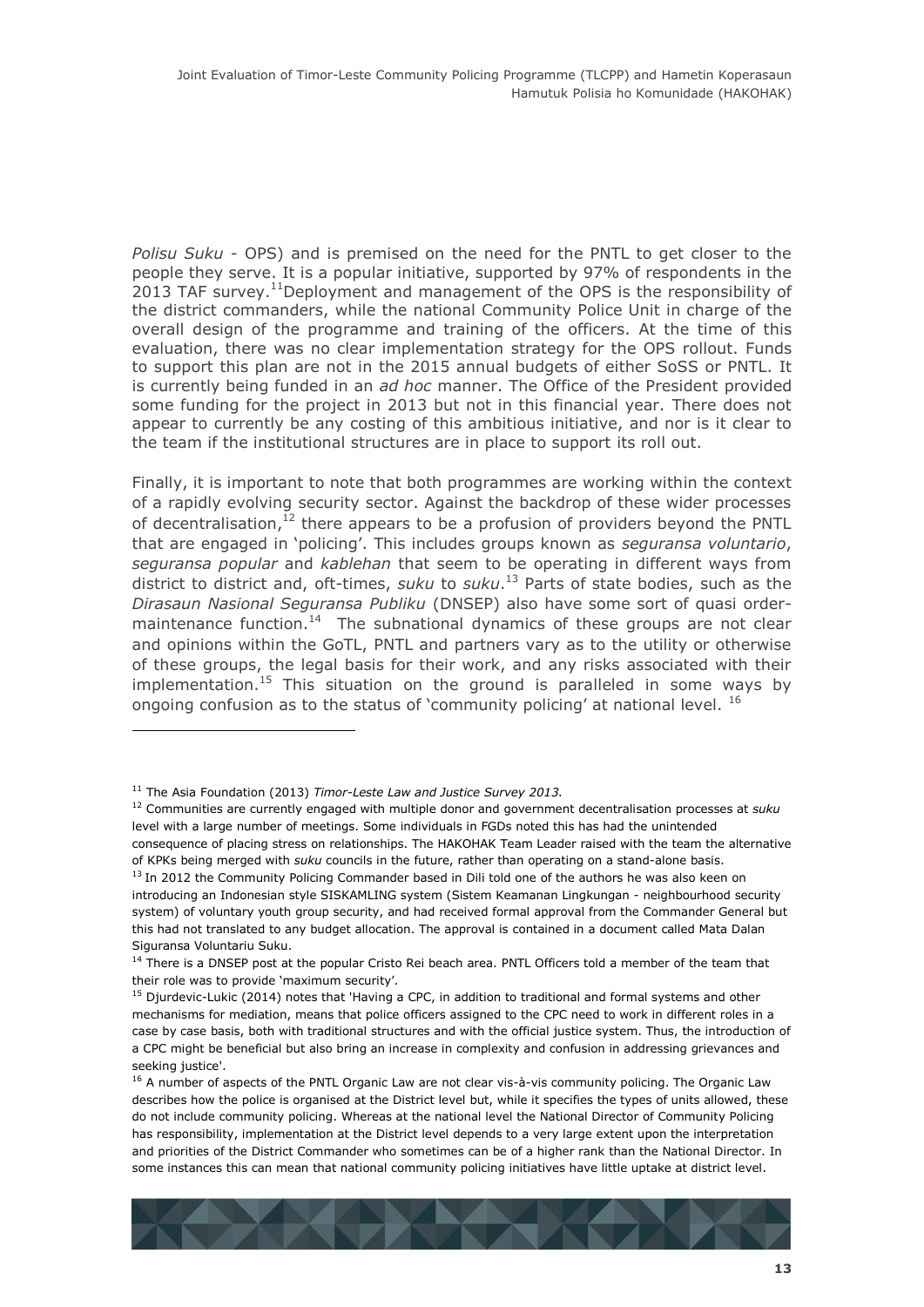# 4

### Evaluation purpose and methodology

#### **PURPOSE**

The primary purposes of the evaluation are:

- 1. **Decision-making** to inform the future shape, direction and support for community policing in Timor-Leste;
- 2. **Learning** to identify what is working and what is not, and apply these lessons learnt to continuously improve the delivery of TLCPP and HAKOHAK; and
- 3. **Accountability** to MFAT, partner country and other stakeholders for the resources provided and the difference they have made.

The results of the evaluation will be reported/disseminated to relevant partner Government institutions (namely PNTL and SoSS), USAID, TAF, NZ Police, and MFAT.

#### **METHODOLOGY**

-

A three-person evaluation team comprised of Gordon Peake (Team Leader), Bu Wilson (M&E Specialist) and Joao Almeida Fernandes (Timor-Leste security sector specialist) undertook fieldwork from 17 August to 3 September 2014 (see the Evaluation Plan for details). Prior to this time the Team Leader travelled to Wellington for briefings with MFAT and NZ Police, and met with Sustineo in Canberra. The fieldwork followed the methodology outlined in the evaluation plan, approved by the Evaluation Steering Committee (ESC), with minor adaptations to circumstances, in order to answer the agreed evaluation questions. The team reviewed a range of documentation provided by MFAT, TLCPP, TAF, GoTL and PNTL as well as seeking out other academic and policy documentation.

The team spent 17 days in country and was therefore not able to visit all the areas in which TLCPP and HAKOHAK are working. Nevertheless, the team is confident that the focus on three districts (including eastern, western and central), in conjunction with national level interviews, enabled it to form firm, grounded, conclusions. Fieldwork was carried out in Dili, Baucau and Liquica districts, and balanced a focus

The establishment of a unit for community policing at district level appears to be within the sole purview of the Commander (Art. 37/3), meaning, in effect, that there is no firm legal basis for community policing at district level. Art. 37/4 gives authority to the police substation to open police posts in the *sukus*, providing a legal basis for the *suku* police to be attached to *sukus*, as well as other types of police, as is happening in Dili. Revisiting the law is already part of the PNTL strategic plan for 2014—2018.

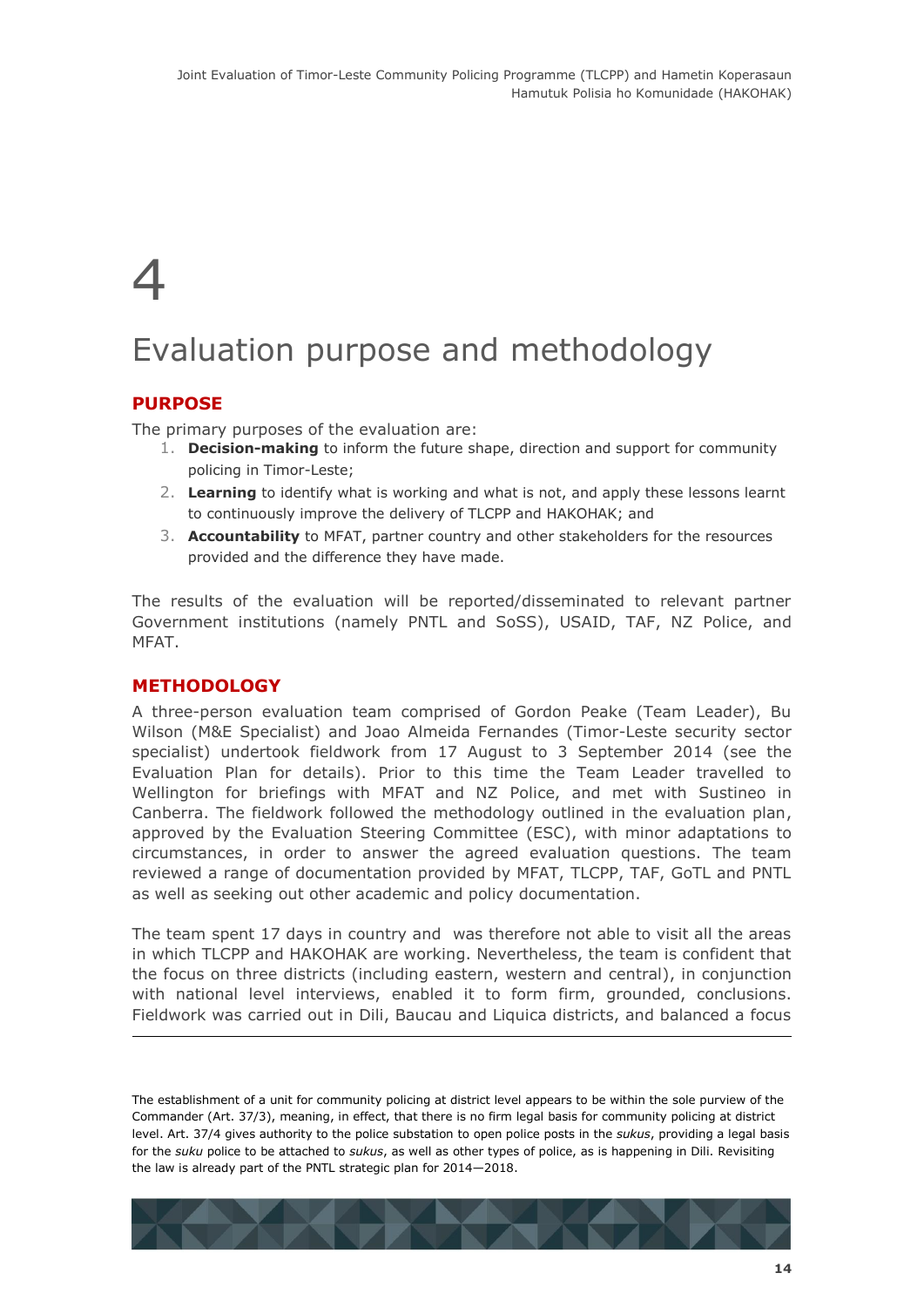on national and sub-national programming.<sup>17</sup> The team prioritised the use of Tetun language with Timorese informants, but also used English and Indonesian where appropriate.

Fieldwork comprised key informant interviews (KII) with donors, members of GoTL, PNTL, staff of the two implementing programmes, relevant local and international NGOs; and Focus Group Discussions (FGD) with members of the community and members of *Konsellu Polisiamentu Komunitária* (KPK)<sup>18</sup> in the *sukus* of Mate La Hotu (Dili District), Fatulia and Ostico (Baucau District), and Tibar and Ulmera (Liquica District). When feasible separate FGDs were conducted with men and women. Group meetings were held with members of the *suku* police (OPS) in Baucau and with members of the operations team in Liquica. Data collected was analysed and triangulated on an ongoing basis by team members together every day. Regular contact was maintained with MFAT, TLCPP, and TAF to clarify issues and information and report back on progress. This was of great practical assistance to the team and also forms part of a philosophical approach that evaluation findings should not come as a surprise to the programmes being evaluated.

On 2 September 2014 the team presented its preliminary findings in Dili in Tetun and English to the ESC and interested stakeholders. The fieldwork report was submitted to MFAT in Wellington earlier the same day. Short summaries in English and Tetun were provided to all attendees. Attendees included representatives of MFAT in Timor-Leste, senior members of the PNTL, a representative of the SoSS, the Team Leader and staff of TLCPP, the Team Leader of HAKOHAK and Director of TAF, representatives from AFP, JICA and USAID, the Indonesian police attache, and staff of Psychosocial Recovery & Development in East Timor (PRADET). On 12 September 2014 the Team Leader and M&E Specialist presented their preliminary findings in Wellington to MFAT and NZ Police. During both presentations the team received and noted feedback for incorporation in this report. Consolidated written feedback from the ESC and stakeholders was provided to the evaluation team on 24 and 29 October and informed the final evaluation report.

A small number of interviews were conducted after the in country work. Dr Ingvar Anda, Principal Consultant, Hau Meni & Associates played an oversight role to ensure that the evaluation process and report met MFAT Evaluation quality standards.<sup>19</sup>

<sup>&</sup>lt;sup>19</sup> Dr Anda has extensive experience in the design, implementation, review and monitoring and evaluation of development projects, with a range of bilateral and multilateral donor frameworks.



<sup>&</sup>lt;sup>17</sup> The team had initially selected the districts of Dili, Bobonaro and Liquica for fieldwork but Baucau was substituted for Bobonaro on the advice of the Evaluation Steering Committee (ESC).

These KPK are also referred to in English as Community Policing Councils (CPC).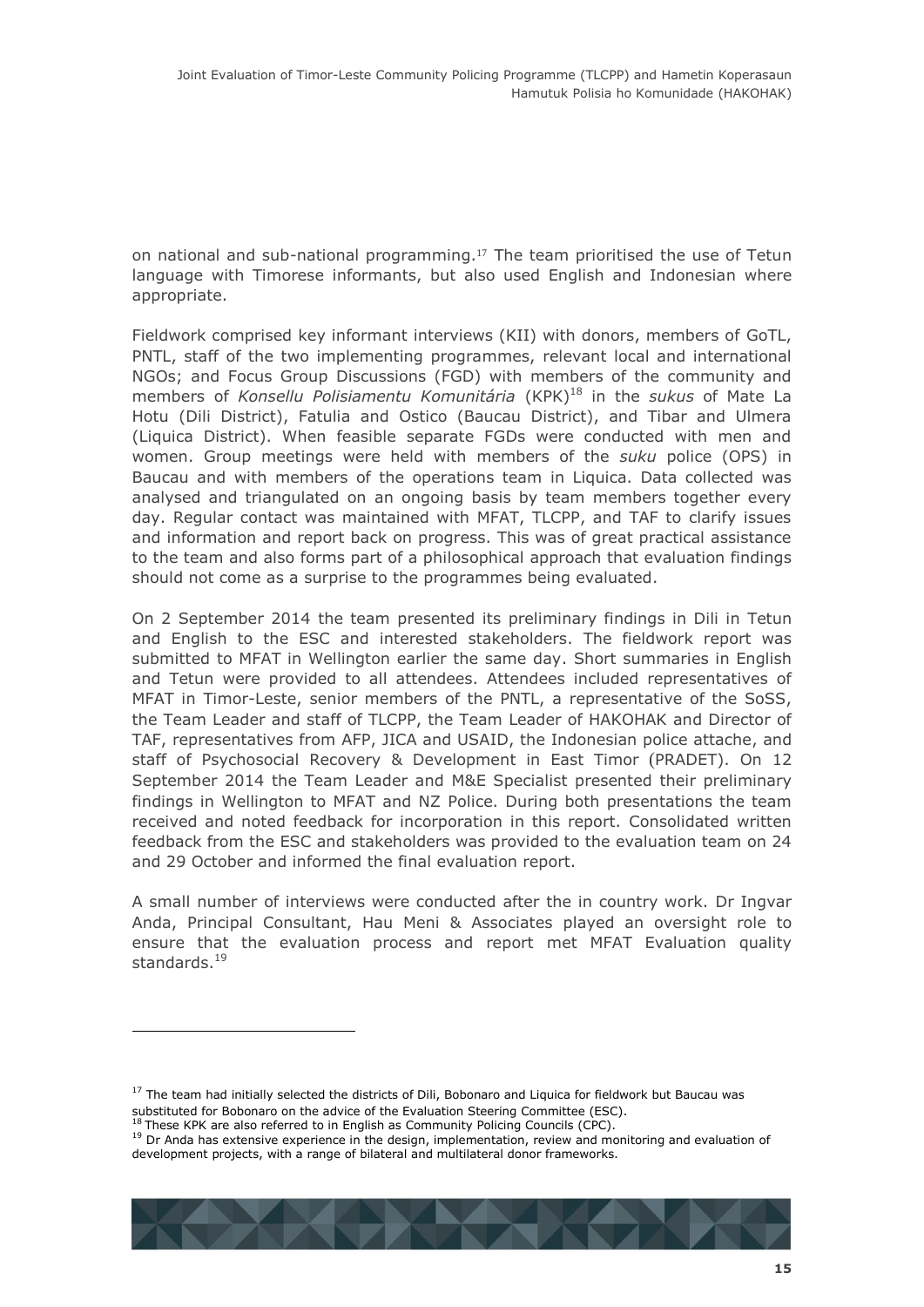#### **EVALUATION QUESTIONS**

**Objective 1: Relevance** - to assess the relevance of the TLCPP and HAKOHAK programme of work to the needs of Timor-Leste.

 To what degree do the projects remain relevant to communities and to PNTL (including headquarters, district commands and operational staff) and to partners, donors and other key stakeholders?

#### **Objective 2: Effectiveness** – to identify the intended results (outputs and outcomes, and associated achievements of the projects).

- To what extent have TLCPP and HAKOHAK delivered on their intended outputs, and their short and medium term outcomes (results)?
- What factors have affected the achievement, or otherwise, of the intended results?
- What are the on-going challenges affecting implementation? How should these be addressed?
- What (if any) are the unintended effects of TLCPP and HAKOHAK (both positive and negative)?
- Have the model/s, strategies, methods and approaches adopted been appropriate? Which are the most successful, and which are not so successful? Why is that?
- Are the relationships and arrangements between key stakeholders (Asia Foundation, MFAT (Wellington and Post), New Zealand Police (Wellington and TLCPP)) and other sector actors working well? Why is that? Why not? What can be done better? Has TLCPP and HAKOHAK been well coordinated?

**Objective 3: Sustainability** – to determine the extent to which the projects have (or are likely to) contributed to sustained development outcomes.

- How can local ownership of community policing approaches and community policing councils be enhanced?
- To what degree have the projects been effective in institutionalising a community policing philosophy across the PNTL?
- What will constrain/enhance the sustainability of the TLCPP and HAKOHAKs' results?

**Objective 4: Efficiency** – to identify the extent to which the projects and the interventions have been efficient.

- To what extent were the arrangements and relationships between Asia Foundation, MFAT (Wellington and Post), New Zealand Police (Wellington and TLCPP), other sector actors and implementing sites efficient and provided value for money?
- Has there been value for money, in terms of delivering outcomes, using the optimal allocation of resources?
- What could be done differently to improve current implementation?
- Are there ways that TLCPP and HAKOHAK could be delivered more efficiently?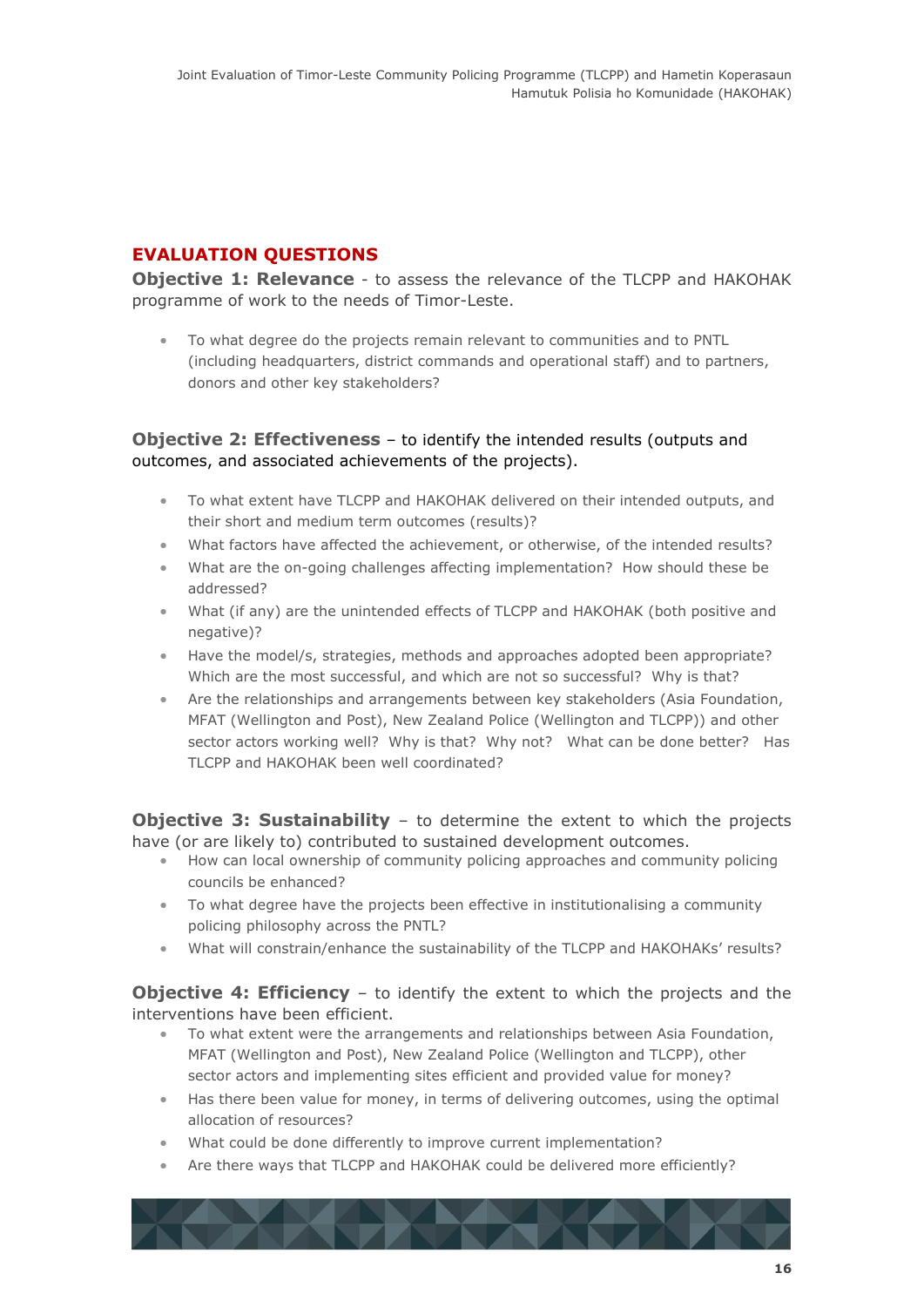**Objective 5: Cross-cutting** – to determine the extent to which the programme has appropriately addressed gender and human rights, in line with NZ mandate.

- To what extent have the projects addressed gender and human rights through targeted interventions?
- What human rights and gender outcomes have been achieved?
- To what extent are gender, human rights and social outcomes likely to be sustained?
- How can the projects better address gender equality over the next two years?

**Objective 6:** to inform decisions on the future design and/or support to community policing in Timor-Leste:

- What, if any, future support for community policing might be required after 2015? What are the key future challenges and issues that will need to be addressed? How should these be addressed?
- What lessons can be drawn to inform the future design of TLCPP and HAKOHAK? What lessons can we learn from other community policing activities? What can we also learn from good development practice in community policing that would add value?
- What are the key changes to the current support models needed to ensure they are even more effective and efficient, remain relevant and contribute to sustained development outcomes?
- What else needs to be done? What are the alternatives?

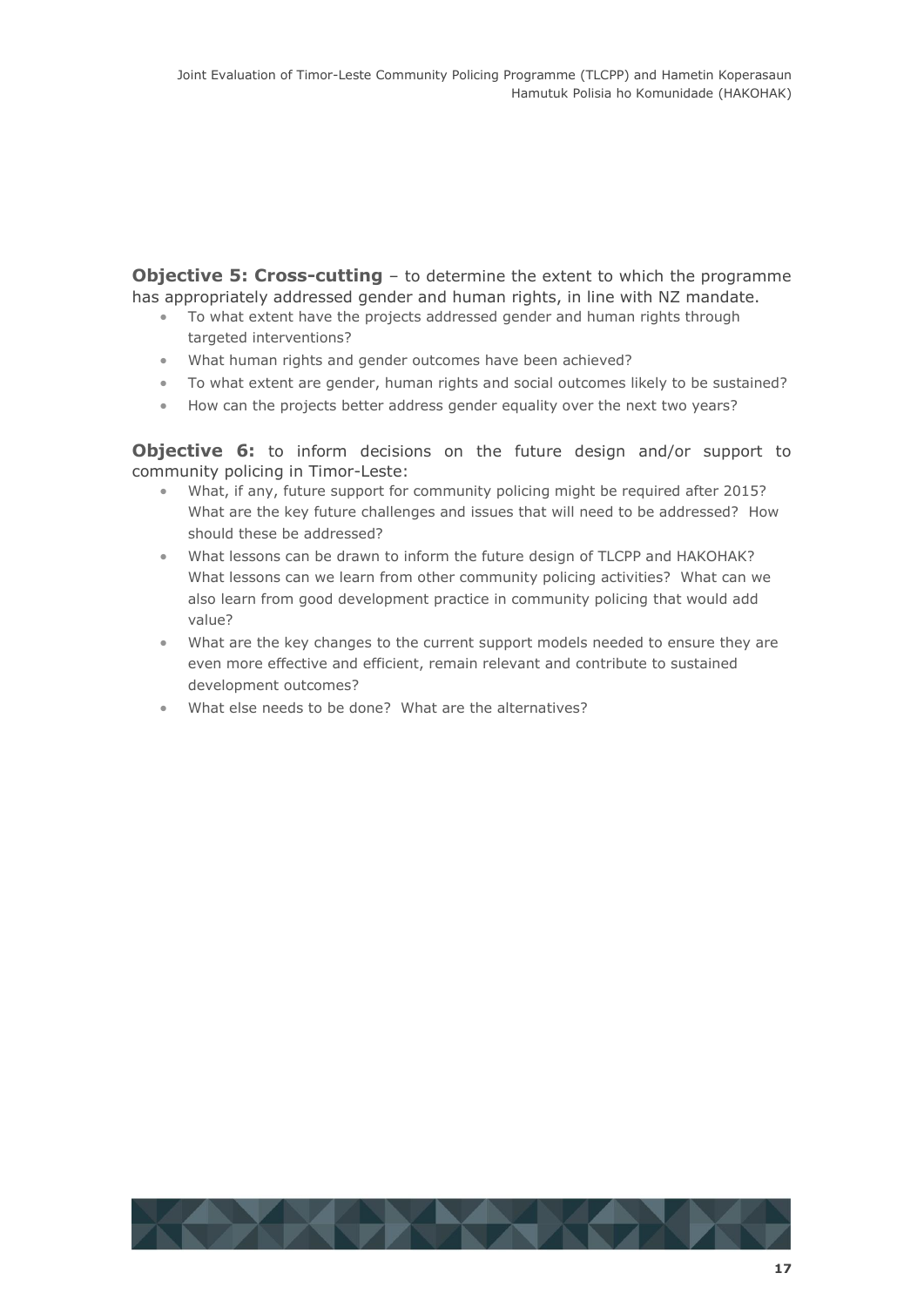## 5 Findings

This chapter presents the findings of the evaluation team against the Organisation for Economic Co-operation and Development (OECD) Development Assistance Committee (DAC) criteria of relevance, effectiveness, efficiency and sustainability. Whereas the sections on relevance, efficiency and sustainability address both programmes together, the effectiveness section deals with each programme separately. Findings about the M&E systems of each programme logically form part of the effectiveness section but are dealt with separately below. This is followed by a discussion of cross cutting issues, with a principal focus on gender.

#### **RELEVANCE**

-

The GoTL, through Decree Law 9/2009, Article 1(2), has committed the PNTL to a community-based orientation.<sup>20</sup> Although the PNTL made an explicit commitment to community policing in 2009 this initially proved difficult to institutionalise, and community policing existed in significant tension with other militarising tendencies within the organisation.<sup>21</sup> However, what just a few years ago was little more than a rhetorical ambition of a small number of people has, by 2014, become a relatively mainstream concept within Timor-Leste government and police circles.<sup>22</sup>

 $22$  A compelling illustration of the difference in a relatively short time is to compare and contrast the messaging, words and public attitudes of PNTL commanders to the concept of 'community policing'. In 2010, one of the authors participated in a sparsely attended 'national forum' on community policing that was memorable primarily for an impassioned impromptu intervention from the Commander of Dili District. The Commander told donors that he wanted guns and cars, not instructional videos on community policing. His words went down well with his fellow commanders who cheered with approbation. A much more lively, enthusiastic and positive atmosphere prevailed four years later at a subsequent national forum that the evaluation team attended. For further details of the first forum see Peake, G. (2014) 'Why is it that so few of us appear to read reports? Because life is squelched out of them' *DevPolicy.* Available a[t http://devpolicy.org/why-is-it-that-so-few-of-us](http://devpolicy.org/why-is-it-that-so-few-of-us-appear-to-read-reports-because-life-is-squelched-out-of-them-20140523/)[appear-to-read-reports-because-life-is-squelched-out-of-them-20140523/](http://devpolicy.org/why-is-it-that-so-few-of-us-appear-to-read-reports-because-life-is-squelched-out-of-them-20140523/) (accessed 14 September 2014)



<sup>&</sup>lt;sup>20</sup> Many hands have contributed to getting to this point. Most critically, enthusiastic champions of community policing within the PNTL have played a central role in advancing the concept. There has also been important support tendered over the years by United Nations police and donors such as Australia and Japan. Although not the subject of this evaluation, Japan's ongoing work in this area, including sending significant numbers of PNTL to observe community policing in Bekasi in Indonesia, appears to be playing a useful role.

<sup>&</sup>lt;sup>21</sup> See Belo, N. and R. Koenig, R. (2011) Institutionalizing Community Policing in Timor-Leste: Exploring the Politics of Police Reform. Occasional Paper No. 9 December 2011, The Asia Foundation; and Wassel, T. (2014) Institutionalising community policing in Timor-Leste: Police development in Asia's youngest country, ODI and The Asia Foundation.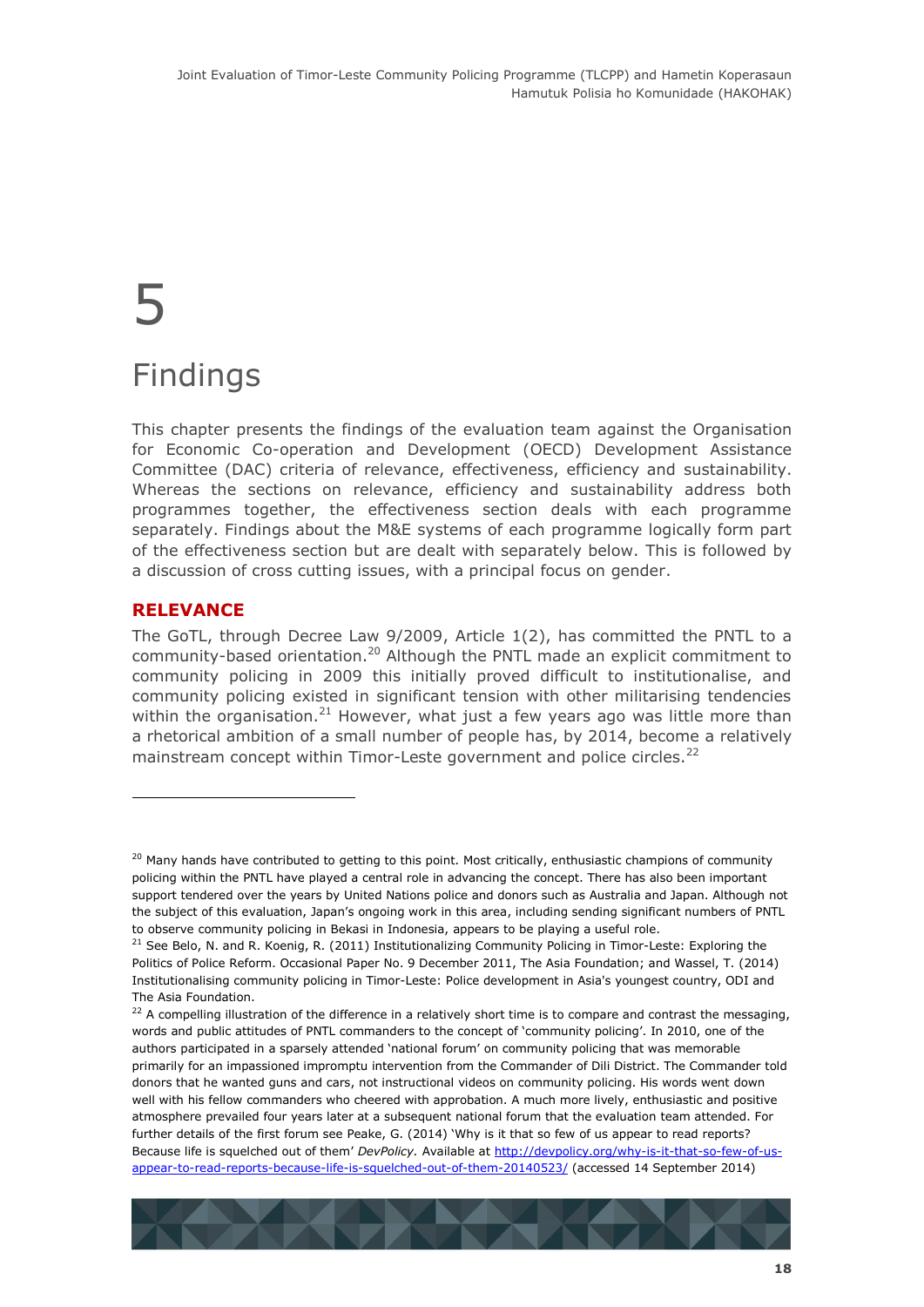The HAKOHAK and TLCPP programmes were designed at a time when the PNTL was under the aegis of the UN . Handover of responsibility for policing from the UN to the PNTL occurred in 2011, and the UN departed in 2012. As discussed previously, in 2014 the PNTL has become a notably more functional, more independent and much more self-confident organisation.<sup>23</sup> It is also operating in a much more stable environment although not one in which it has full primacy for order maintenance.

Twelve years after independence, the reach of the state in Timor-Leste (including the broader judicial system) continues to experience geographic, logistical and capacity constraints. Security in Timor-Leste continues to be provided by an assortment of security providers including community leaders and the PNTL. According to TAF's 2013 survey, people ranked citizens (51%) and community leaders (21%) higher than PNTL when asked who was primarily responsible for maintaining security within their locality. Within this context, the further development of community policing has the potential to improve access to justice, policing and security. This can occur through PNTL building effective partnerships with communities, taking a problem solving orientation, and developing police structures and management procedures allowing decentralised decision making, accompanied by deep understanding of local communities and their contexts. The OPS initiative is a case in point. <sup>24</sup>

It was apparent to the team that for the PNTL the notion of community policing has evolved over a period of several years, from a marginal position to one increasingly central to the organisation's identity. This has occurred due to a confluence of donor programming and advocacy, existing customary practices and support within the PNTL. The palpable 'demand' for community policing - most notably in the form of the KPK was expressed to the evaluation team by a wide range of interlocutors – from senior PNTL officers to community members. This demonstrates the continued relevance of supporting community policing development in Timor-Leste. Supporting these developments also serves as a positive counterbalance to other, more militaristic, dynamics still very present within the PNTL.



<sup>&</sup>lt;sup>23</sup> Although the PNTL has evolved, significant challenges remain. The most recent report of the Provedor presented to the Speaker of Parliament on the joint operation in Baucau is salutary. It should also be noted that of the most recent batch of police graduates the vast majority were reportedly allocated to special policing units, and only a handful allocated to 'regular' district policing. <sup>24</sup> Belo, N. and R. Koenig, R. (2011) and Wassel, T. (2014)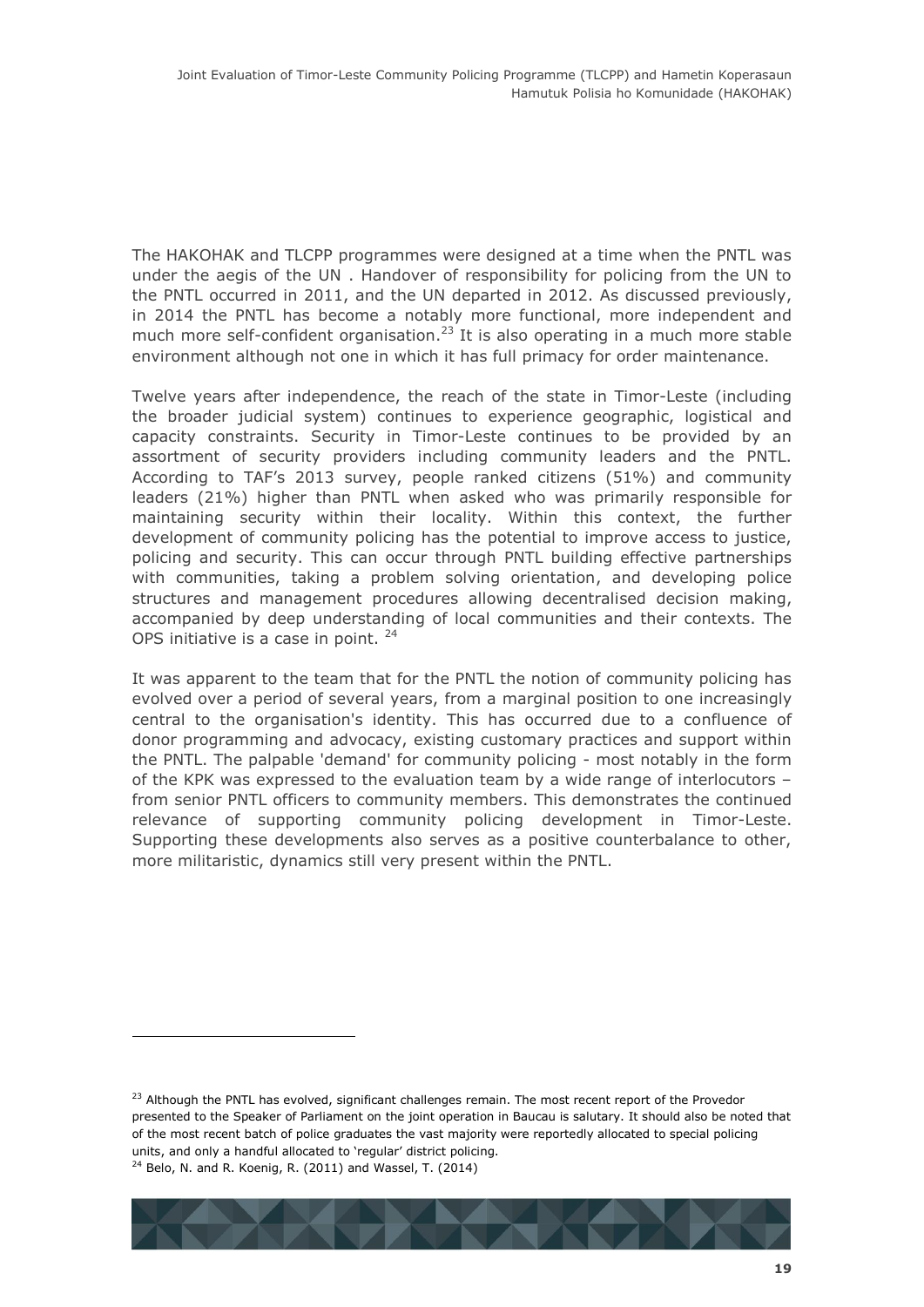#### **EFFECTIVENESS**

#### **TLCPP**

-

The TLCPP has brought extensive New Zealand experience to the institutionalisation of community policing in Timor-Leste. TLCPP advisers appear to be engaging in a range of innovative endeavors although not all of these efforts appear to be captured in the programme's reporting regime. Many members of the PNTL who participated in two study trips to New Zealand have been stimulated by the experience. For example, the District Commander of Dili told the team that his study trip had inspired him to institute a schools engagement programme. It will be important to capitalise on such enthusiasm.

The TLCPP appears to have had something of a 'stop-start' history but the team believes that NZ Police are to be given full credit for self-identifying issues with the programme and taking steps to address them. The new model of a cadre of incountry advisers is a significant improvement on the previous, rather flawed, fly in fly out model. It corresponds to best practice in development as well as being a recommendation of the Strategic Review of Policing.25 However, adopting this new approach has meant the programme has essentially had to re-start, with a consequent loss of momentum. Effectively, this has meant that a programme that is now over three years old began only about six months ago.

The team queries the utility of the current model whereby solitary advisers, often unversed in relevant languages, are assigned to cover a handful of districts and work with the PNTL. Although not articulated in a specific theory of change, the idea seems to be that by advisers working with the PNTL, management, procedure and work practices will *ipso facto* result in better service delivery by PNTL. In many ways, this is a new iteration of the UNPOL model (1999—2012) whereby expatriate police were tasked with mentoring, advising and building up their Timorese counterparts. There is no doubt that the TLCPP approach is a distinct improvement on what has gone before in that New Zealand police advisers are interested, prepared to be innovative and really want to make a positive difference. However the approach is insufficiently attuned to contemporary police realities in Timor-Leste, and both PNTL and advisers have noted the lack of traction achieved. Although it will not solve all issues, there may be some benefit in advisers engaging in districts in teams of two or three in order to facilitate mutual learning and support.

Times have also changed. The PNTL of 2014 is a very different organisation to when TLCPP was conceived in 2011. This greater level of ownership has meant that some PNTL district commanders are bridling at what they perceive as overly intrusive

 $25$  Strategic Evaluation of Police Work Funded Under the New Zealand Aid Programme 2005 $-11$ , Pacific Regional report

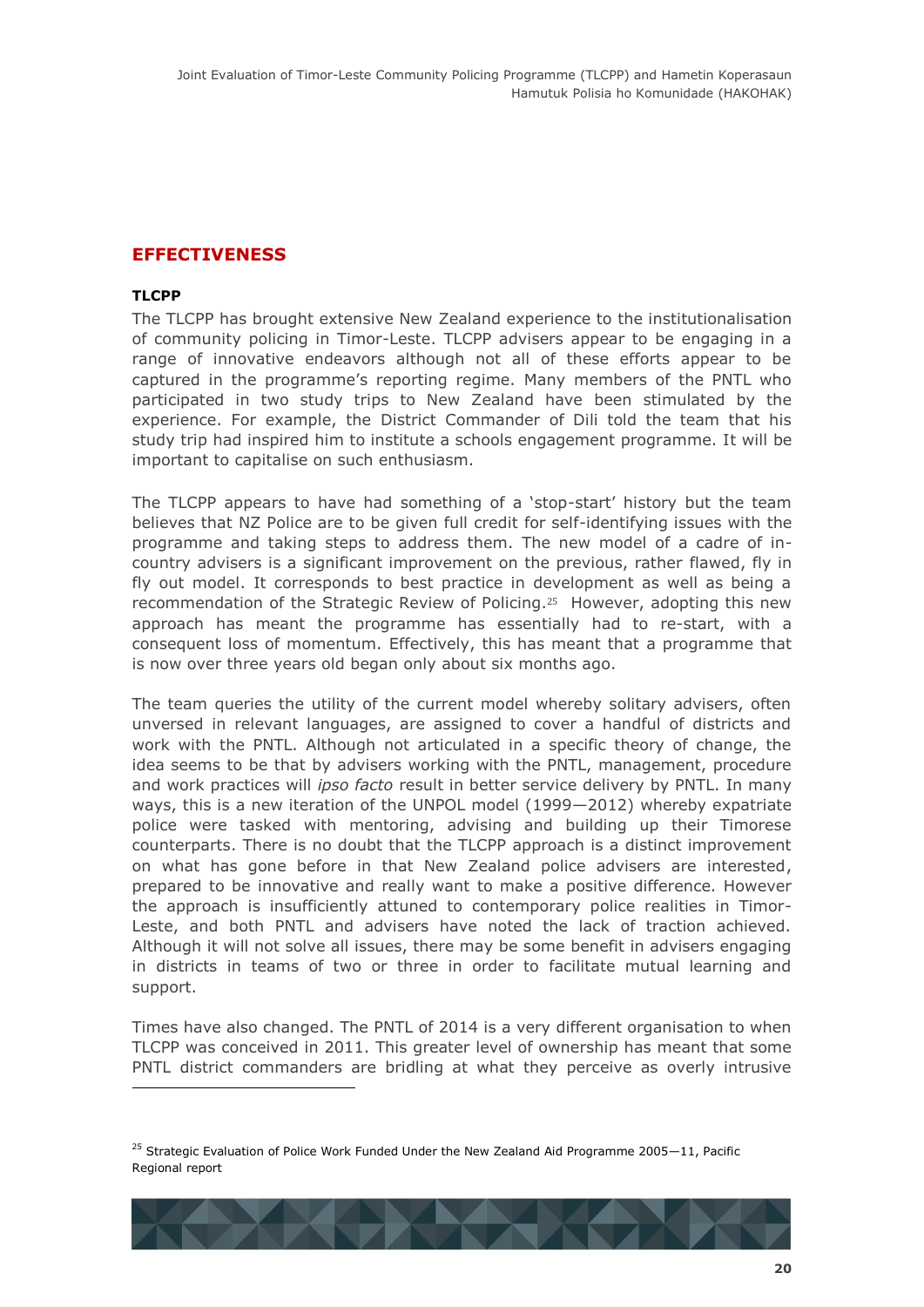performance management on the part of TLCPP advisers. At the same time, it is also important to recognise that there will continue to be varying levels of interest and appetite for adopting any changed policing practices. This will sometimes mean that despite very good efforts on the part of advisers there may not be immediately obvious outcomes. However, through collecting stories of change from advisers and PNTL alike, a more textured understanding of this interaction may be possible.<sup>26</sup>

Far away from the district command building is a group of PNTL in sore need of attention and support. These are the men and women of the OPS, a GoTL initiative to place a police officer in each of the country's 442 *sukus*. These individuals are conceived as the 'front line' of police interaction with the community and appear to be engaged in a wide range of community level activities that, broadly, contribute to safety and security.<sup>27</sup> These activities are wider than a western conceptualisation of 'what police do' and include a much broader notion of 'policing' that can cover issues as diverse as agriculture and public health.

By way of example, police are often at the front line of contact for people suffering trauma and mental illness. In discussions with a range of PNTL ranks, officers were very animated when asked about their work with members of the community who have physical or mental disability. There is an important link with violence against women, with mentally and physically disabled women suffering far higher levels of sexual and physical violence than an already high incidence in the general population. There is currently considerable donor and GoTL interest and developing momentum in the area of disability inclusive development that can be leveraged for these programmes. There is a clear case for developing skills in this area.

As noted previously, implementation of the OPS scheme in rural areas is lagging because of logistical, human resource management and financing issues. There does not appear to currently be any costing of the initiative.

These lower ranks of police are engaging in important work but police development programmes have traditionally neglected them.<sup>28</sup> By way of example, one officer in Liquica told the team that the last time he received training was in 2003. The needs of the OPS revolve around logistics – some said they were using private motorbikes and phone credit to do their work – but also training that is attuned to their realities. The team welcomes the fact that TLCPP, together with HAKOHAK, is supporting the roll out of a course dedicated to OPS and hope that this course is not

<sup>&</sup>lt;sup>28</sup> Programmes have tended to concentrate more on senior management at national, unit and district levels.



<sup>&</sup>lt;sup>26</sup> An example of where structured stories of change approach would work is in evaluating the outcomes of the first and second study trips to New Zealand.

<sup>&</sup>lt;sup>27</sup> A somewhat analogous parallel to the OPS is the Community Auxiliary Police (CAP) in Bougainville and Community Officer programme in Solomon Islands. Learning from these and other programmes would be useful.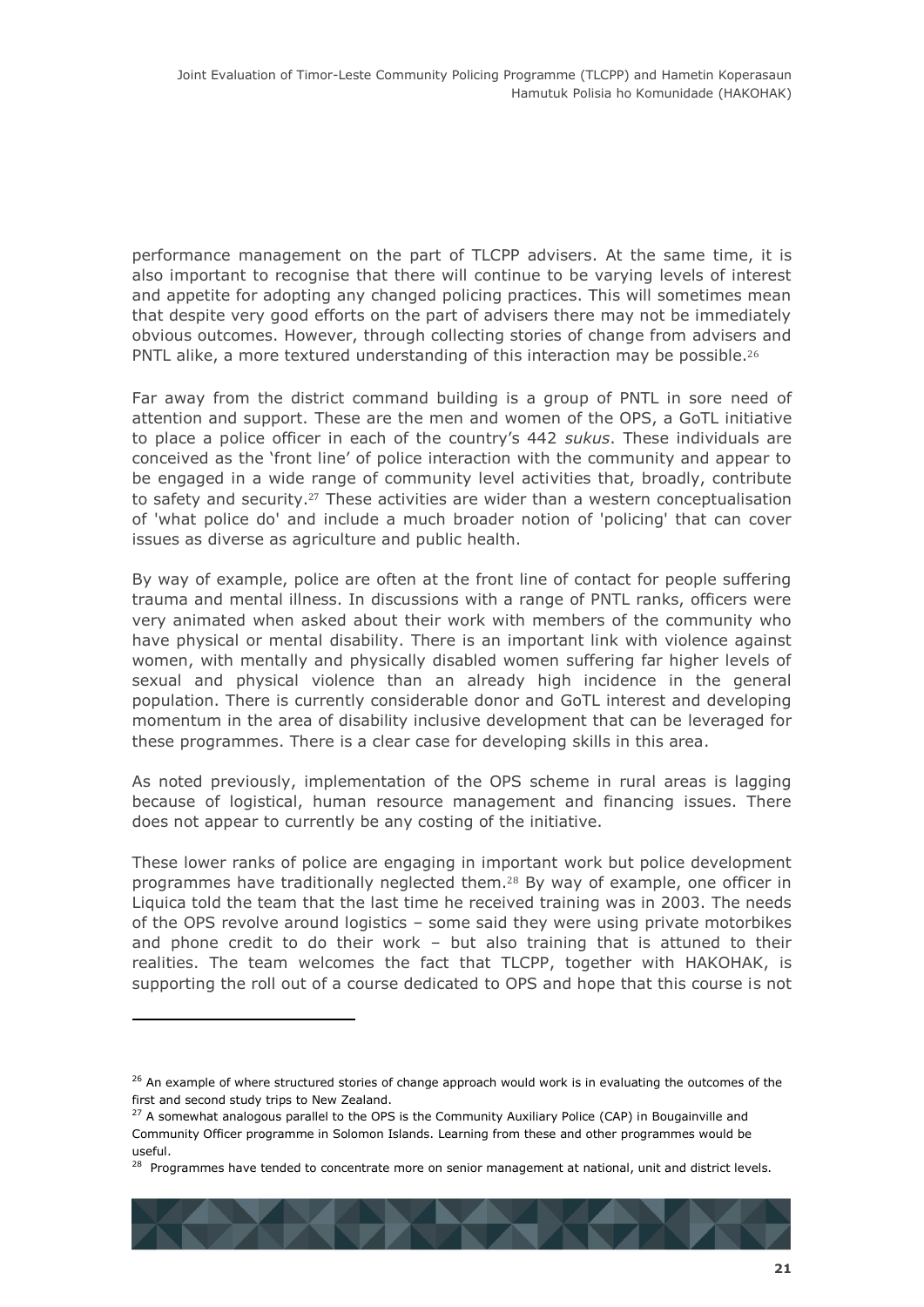a 'one-off' but the first step in a process of ongoing professional development addressing the fact that the lower ranks of police have received comparatively little attention. There is a clear competitive advantage in having credentialed New Zealand police officers providing assistance in this area. Some funding assistance may also be useful. In a similar vein, the team commends TLCPP for commissioning a report on programming options to end violence against women. It is now very timely to incorporate the recommendations of this report within the broader review of professional development for the PNTL.

In evaluative terms, it is extremely hard to know what the effect of TLCPP work in terms of education has been since the programme began. Again, the TLCPP Programme management is to be credited for identifying the need to work differently on police education, and responding to the request of the Second Commander that the current training module on Community Policing is evaluated before further training is developed for PNTL staff. A professional educator is currently in country doing important foundational work on evaluating the training, and improving pedagogy and relevance to Timorese realities. This new approach recognises that classroom training is but a fraction of how adults learn. It is often stated that only 10% of education is accomplished in the classroom with 70% learnt by doing.<sup>29</sup> The team believes this is important, potentially path-breaking work, which *could* mean an important role for NZ Police. On a related note there appears to be a misapprehension in some quarters that there is no entry point for contribution to recruit level curriculum development. This is far from the case.<sup>30</sup>

#### **HAKOHAK**

-

Similarly, the HAKOHAK has contributed extensively to the institutionalisation of community policing in Timor-Leste. The establishment of the KPKs is the most visible component of the programme. As of September 2014 HAKOHAK was in eight districts with 72 established KPKs. HAKOHAK is in the process of expanding to three more districts and developing 41 more KPKs (including ten more in Dili that are going forward). Most of the KPKs are less than 18 months old, making it perhaps too early to definitively judge their long-term effectiveness. The initiative is a popular one. A wide range of interlocutors – from senior PNTL officers to community members – spoke as one in voicing their support for the concept of KPK. The police commanders of Baucau, Dili and Liquica districts were among those who lauded this innovative initiative. A district commander explained to the team why the proposal was popular:

<sup>30</sup> The Commander of the *Centro Formasaun* (Police Training Centre) requested that three to four of his instructors be allowed to visit New Zealand to better understand curriculum development in that context. The team believes there is great merit in this idea.



<sup>&</sup>lt;sup>29</sup> For a quide to the origins, benefits and challenges of this education model see Kajewski, K. and V. Madsen (2013) *Demystifying 70:20:10 White Paper*, DeakinPrime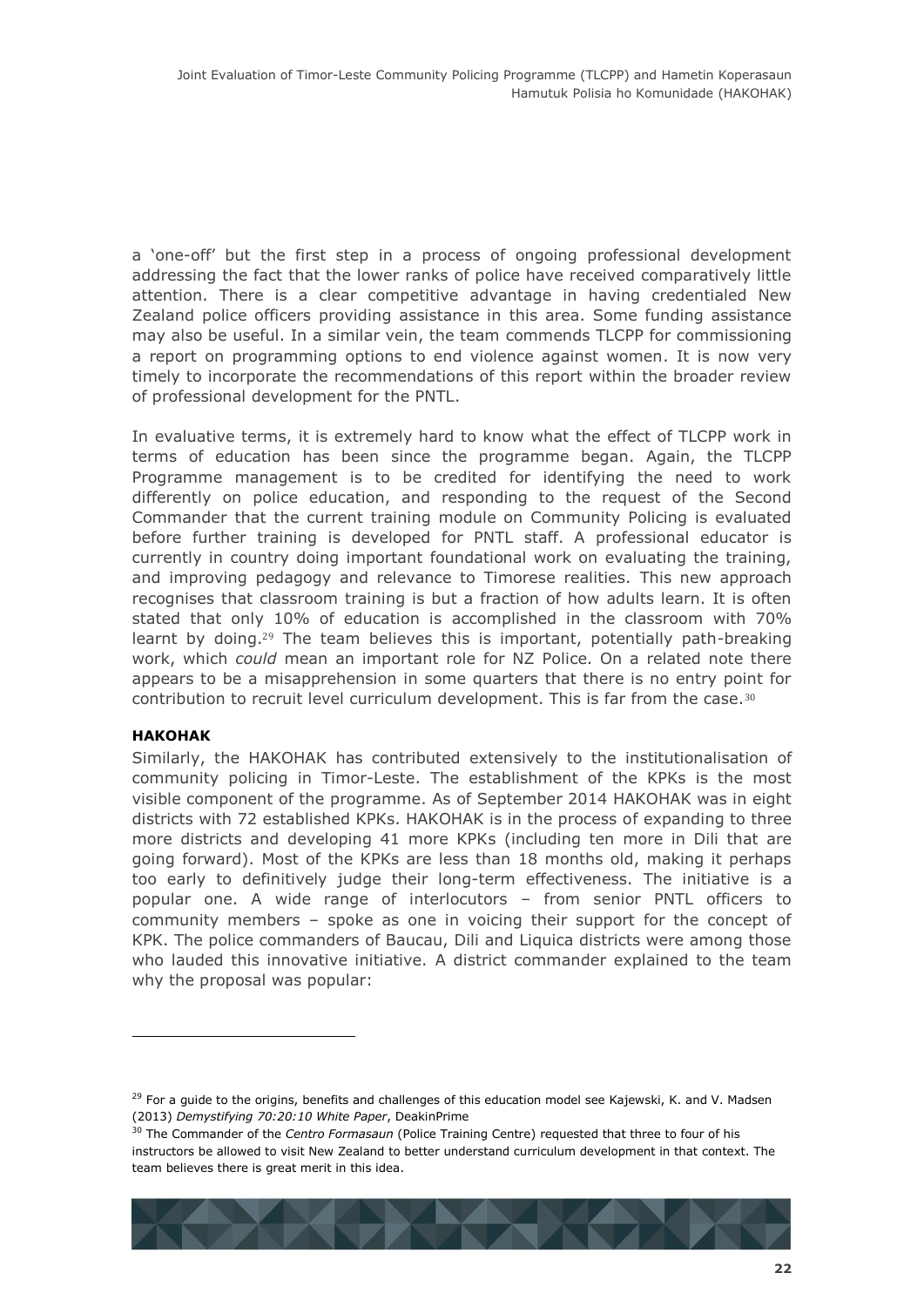*It gives power and authority to the community to resolve the situation. And it makes them feel important. Many of the issues can be resolved according to tara bandu. It motivates people and contributes to the situation being calm.*

A notable exception is the district of Bobonaro where efforts (for both programmes) have not progressed in the ways intended, reportedly owing to opposition of the District Commander.

The concept of a mechanism for communities and police to work together on issues of common cause is not a particularly new one. Forums like this are staple features in many development interventions in societies with frayed or non-existent relationships between police and community and their value is the subject of continued lively debate among scholars.<sup>31</sup> HAKOHAK would appear to have adapted the concept of a police community council in a manner that aligns with the cadences and cultures of Timor-Leste and fulfills their objective of demonstrating KPKs as a workable model for dispute resolution.<sup>32</sup> Although it is early days, the KPK's appear very popular and fulfill a community need. FGD participants were extremely positive about having a forum for discussing issues of common concern. Many credited the KPK as playing an important role in reducing conflict in their community although these claims appeared impressionistic and hard to verify.<sup>33</sup> In order to maximise the demonstration of the KPK model the team is of the view that some more intensive attention may be required.

The KPKs are far and away the most visible features of the HAKOHAK programme but the programme is also engaging in a wide range of other activities, which perhaps are not as well heralded. The programme has supported the establishment of the *Komisaun Diretiva Distrital* (KDD), a forum to discuss pertinent issues at a district level.<sup>34</sup> The district administrator of Liquica told that team that he found the



 $31$  Most of the research on police-community councils has been in Africa. Some have pointed to the usually short shelf life of these initiatives and raised concerns that they tend to be the domain of an unrepresentative elite rather than the 'community' *per se*. Others see more reasons to be cautiously optimistic. In Sierra Leone, for instance, Bruce Baker argues that there are six important strengths to these types of arrangements. They 'enhance the image of the police…[are] an instrument in improving mutual communication between police and communities…effective providers of criminal intelligence…a significant supplement to overstretched resources of the police…rais[e] awareness of security issues …and are universally valued by all stakeholders. Baker, B. (2008) 'Community Policing in Freetown, Sierra Leone: Foreign Import or Local Solution?' *Journal of* 

*Intervention and Statebuilding* Vol 2, Issue 1 pp.23-42 <sup>32</sup> Many Timorese refer positively to the similarity between the Indonesian era *Bimbingan Polisi Daerah (BIMPOLDA)* or Village Guidance Police and the OPS. The similarity is the 'access to policing' that both models provide.

 $33$  On at least three occasions, the team was told that the reduction in criminal cases being dealt with by the PNTL in the sub-district was an indication of the utility of the KPK. This would require further research to enable verification.

 $34$  The team learnt that the PNTL are self-funding two of the KPKs in Ainaro district.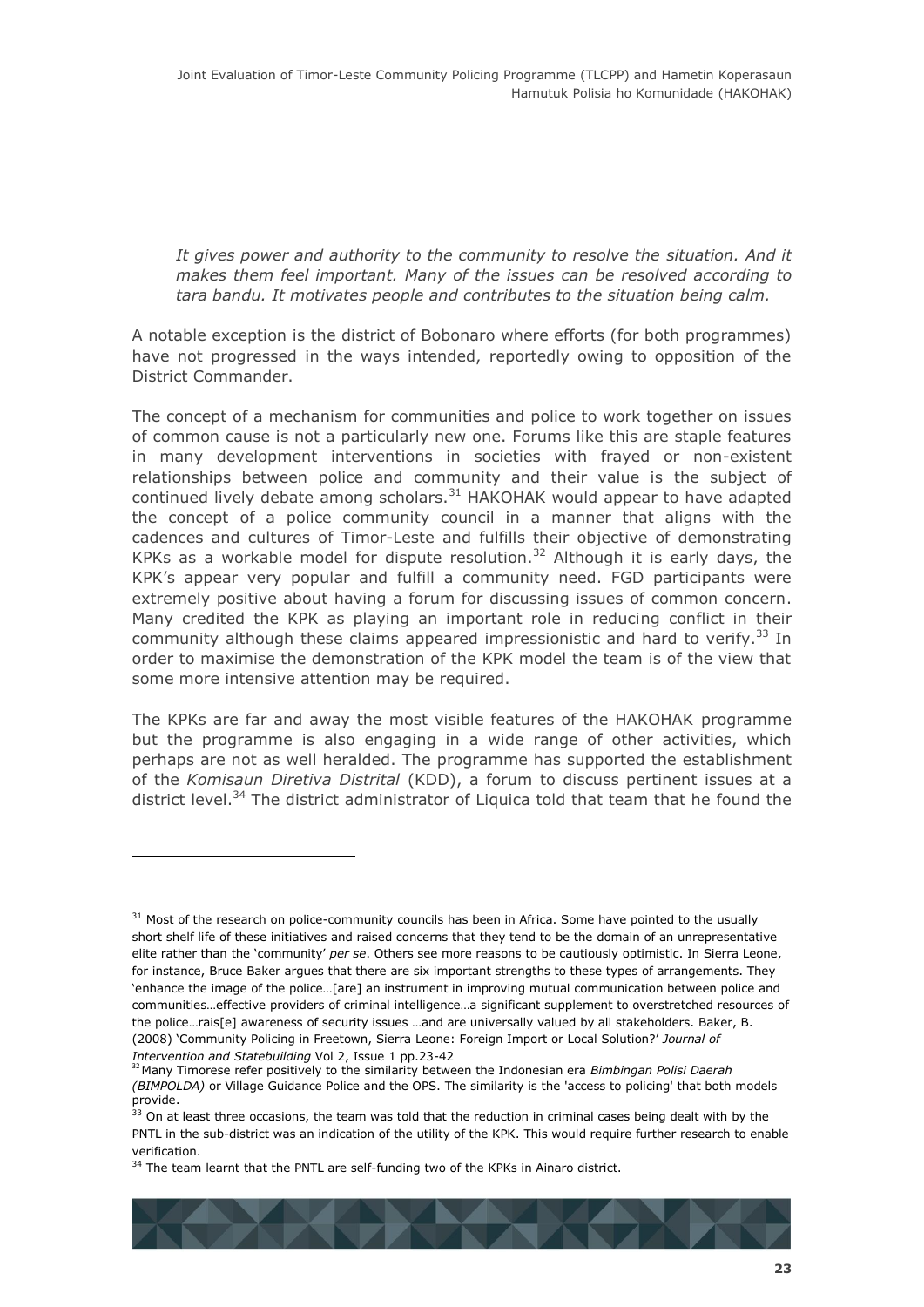KDD a useful co-ordinating mechanism.<sup>35</sup> The programme is supporting community outreach through television and radio and supporting training as well as other initiatives.

An important part of the programme, which should be lauded, is HAKOHAK's commitment to evidence-based research, much of it supported through the DFID PPA. The programme has commissioned analytical pieces, managed a policecommunity survey and developed in-house contributions of high quality. The result is a substantial body of work that constitutes a valuable resource for researchers and, the team hopes, a repository of practical information for donors engaging in this sector. Also noteworthy is that the programme has engaged in its own reflective practice by working with an outside researcher who appraised its own theory of change.<sup>36</sup> The programme's commitment to debate, intellectual engagement and exchange – which goes well beyond what is strictly required in terms of the funders – is extremely commendable.

Engaged, empowered and networked Timorese staff play an important part in ensuring that the KPKs 'fit' with the prevailing reality and are not considered an outside imposition. The HAKOHAK 'model' of primarily employing Timorese staff has enabled them to develop strong bonds with PNTL and the community. Currently there are 15 people working for the programme directly, 14 of whom are Timorese, many with extensive experience working for the United Nations and other international organisations. Through their networks, contacts and a shared language the staff are able to gain easy access to government officials and police. This 'Timor-first' model contributes substantially to local ownership, engagement and, ultimately, sustainability as well as being a much cheaper delivery model.

A major problem that the programme faces is becoming a 'victim of its own success'. PNTL and community leaders are clamouring for an expansion of KPKs to other *sukus* and other districts (Even with the rapid expansion of KPKs over the last few years, it is important to remember that around 80% of *sukus* are still not covered). The team notes that HAKOHAK has subcontracted the setting up and resourcing of KPK's in Viqueque and Dili to Asosiasaun HAK, a well-respected Timorese human rights NGO; with a plan to extend this to Manufahi and Covalima. Monitoring the effectiveness of this approach will be important for future planning.

Caution needs to be exercised in scaling up any pilot to ensure that resources are available to adequately finance, support and monitor such an expansion, which could be almost on a scale parallel to the PNDS programme. No donor should be

<sup>&</sup>lt;sup>36</sup> The programme is to be commended for its reflective practice by working with an outside researcher who appraised its own theory of change. See Djurdjevic-Lukic, S. (2014)



 $35$  Unfortunately the team was unable to meet the District Administrator of Baucau as he had been called to a meeting in Dili.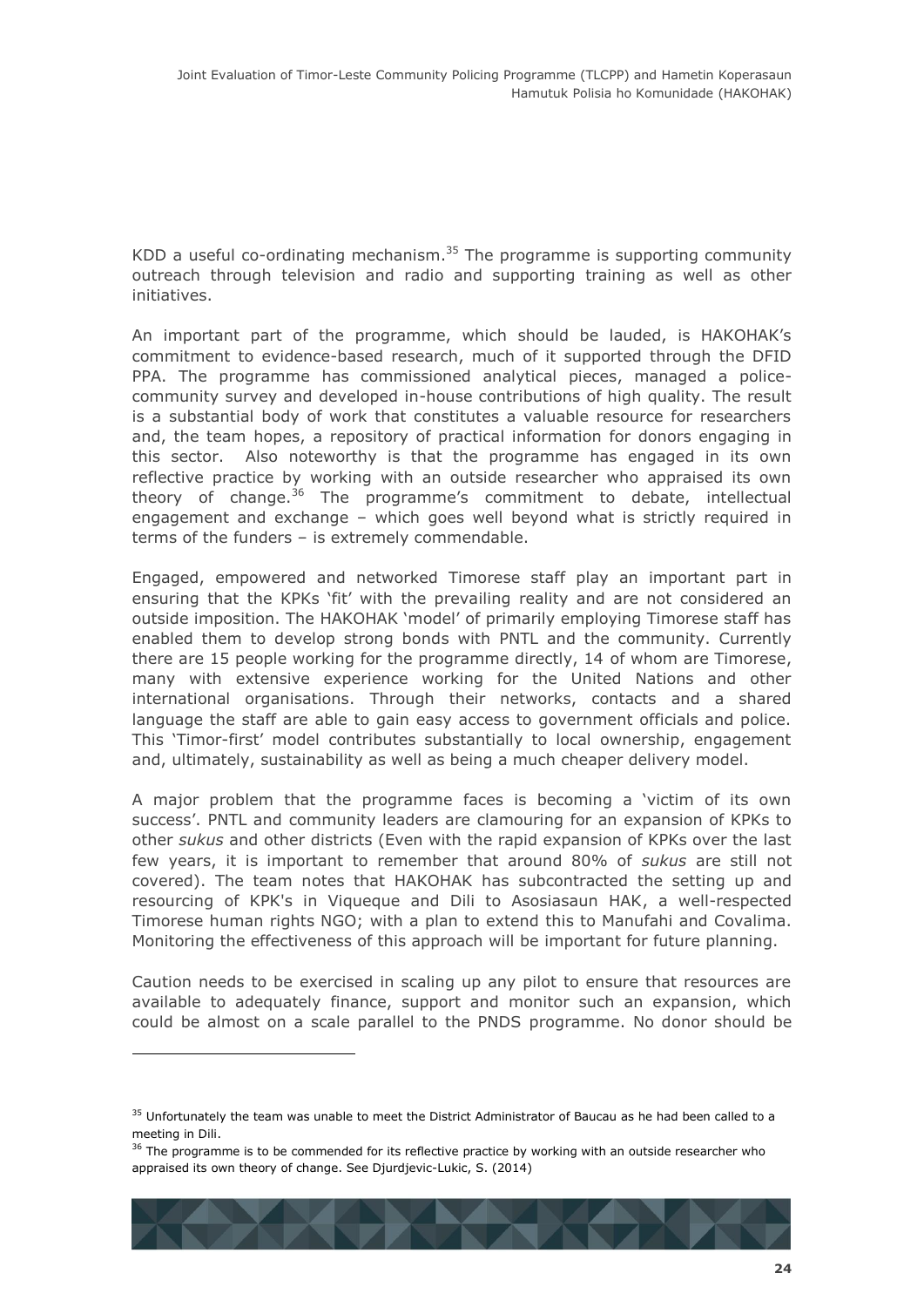expected to sustain this initiative alone; 'dollar for dollar' support from the GoTL will most probably be needed as well as people to oversee the expansion. One possibility worthy of further considerations is whether the functions currently undertaken by the KPK could be rolled into the responsibilities of the *suku* chief and council. Many of the same individuals would appear to be office-holders in both bodies, and there are clear efficiencies in such an approach. HAKOHAK could start engaging with relevant stakeholders in the Ministry of State Administration (ESTATAL) on socialising the programme given the parallels between its work and the decentralisation agenda.

Three additional issues should be considered (and programmed) going forward. First, there needs to be intensified attention to existing KPKs in the form of 'refresher' and more specific training, and linking with other sources of information and support. Developing a handbook for KPK members would be beneficial. Ideally this process would be the responsibility of the PNTL as part of their curriculum development, with an important supporting role from TAF.

Secondly, the team has some concerns about how gender issues are being dealt with in the KPK. Communities invariably cite domestic violence as one of the major problems affecting their community. Although the law is clear that domestic violence is a 'public crime' and therefor must be reported to the police, HAKOHAK reporting and evaluation team FGDs indicate that the KPK and other forums are being used as an alternative source for resolving these issues.<sup>37</sup> Some creative thinking is needed about how to ensure these mechanisms empower women, safeguard human rights and work with, rather than undermine, the implementation of the Law Against Domestic Violence (LADV). This can be achieved by leveraging 'in-house' experience in the form of TAF's recently commenced Ending Violence Against Women (EVAW) programme and NZ Police's Pacific Prevention of Domestic Violence Programme (PPDVP),<sup>38</sup> as well as GoTL programming through the respective district Rede Referral networks. <sup>39</sup> Giving further attention to how the HAKOHAK programme might more successfully recruit and retain female staff would also support a strengthened programme in this area.<sup>40</sup>

<sup>&</sup>lt;sup>40</sup> The team notes that HAKOHAK has recently recruited two female staff that will commence shortly.



<sup>&</sup>lt;sup>37</sup> This may be happening more in some areas than others. OPS in Baucau stressed that KPK can not resolve domestic violence issues, and that the role of the KPK is prevention, and socialisation of the LADV.

<sup>38</sup> The PPDVP focuses primarily on building the capacity of Pacific Police services to prevent/respond effectively to domestic violence. This includes the development and maintenance of effective partnerships between Police and other agencies/NGOs with a role in preventing/responding effectively to domestic violence. See [http://www.ppdvp.org.nz](http://www.ppdvp.org.nz/)

<sup>39</sup> The Rede Referral Network includes support for gender based violence survivors at the district and subdistricts level through basic and specialized services, child protection officers and social animators in all subdistricts. The network includes the Vulnerable Persons Unit (VPU) of the PNTL. Once again the most logical entry point for engagement with the Referral Network would be through TAF's EVAW programme, whose staff have long-standing relationships with members of the network.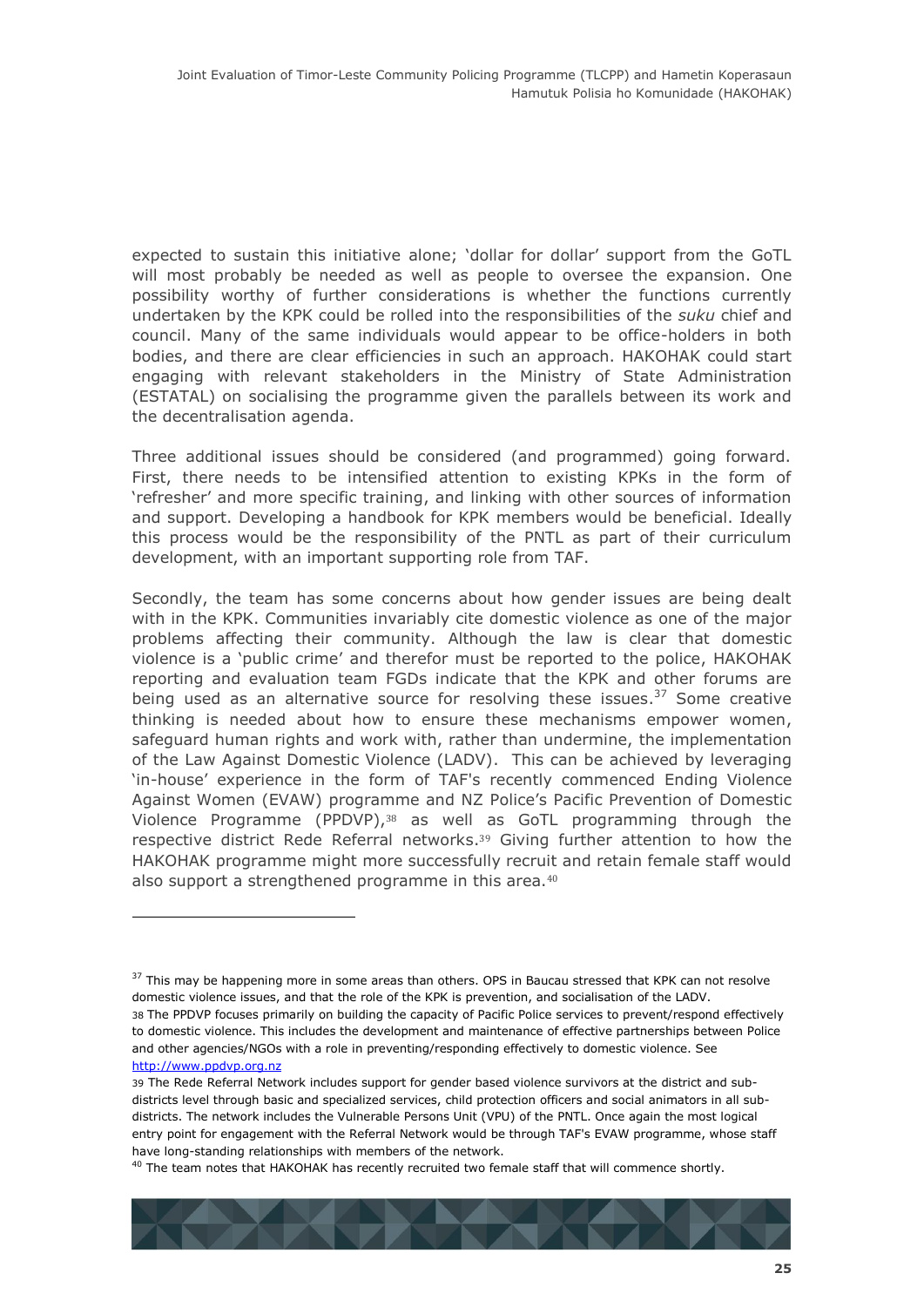Thirdly, thought needs to be given as to how the activities of the KPK could be best monitored using an appropriate combination of in-house and independent monitoring and analysis to ensure that the inherent risks that come with all programmes of security and justice devolution are ameliorated. There is no indication that the KPKs that the team visited were going off-beam but there is simply no means of being sure what is going on with the other councils currently operating. It is neither appropriate nor sustainable to expect this to be task for TAF alone, although the programme could well play a role in terms of assisting a monitoring effort that could combine government and non-governmental organisations. The PNTL's office of the *Inspector-Geral*, which has audit responsibilities, could make an important contribution to this oversight process.

#### **EFFICIENCY**

-

The team notes that the two programmes have sought to increase their efficiency through steps taken to align their activities. There is, for example, now a joint work calendar and MFAT is to be credited with efforts to improve relationships and delineate responsibilities between the programmes. The SoSS is to be commended for taking a strong interest in programmatic cohesion through his active participation in the Programme Management Group (PMG)

While co-ordination is improving it is not yet optimal. In almost every interview, PNTL referred to a perception that there is a 'competition' or 'contest' between the two programmes. <sup>41</sup> For the PNTL, having two programmes ostensibly working on a similar set of issues is confusing, as well as time-consuming. It is not just Timorese authorities that are a bit confused. The team heard from several TLCPP advisers that they perceive HAKOHAK as better resourced when, in fact, the annual operating budget of TLCPP is three times larger.

In terms of value for money the two programmes cannot be readily compared as each brings its own relative advantages. However there is considerable value for money to be found in HAKOHAK's employment of principally Timorese staff which is not only economical, but also enables deeper engagement with Timorese networks including the PNTL and the GoTL.

The way that New Zealand manages the program is certainly inclusive but a consequence of this is that there appears to be no central 'node' of decision-making authority. The Activity Manager for the TLCPP programme is located in Wellington, and significant responsibility is also undertaken by the First Secretary in Dili. Arrangements between the Wellington and Dili offices of MFAT, and the New

 $41$  A notable exception to this trend was the district of Liquica, where there appears a very close relationship between advisers from the respective programmes.

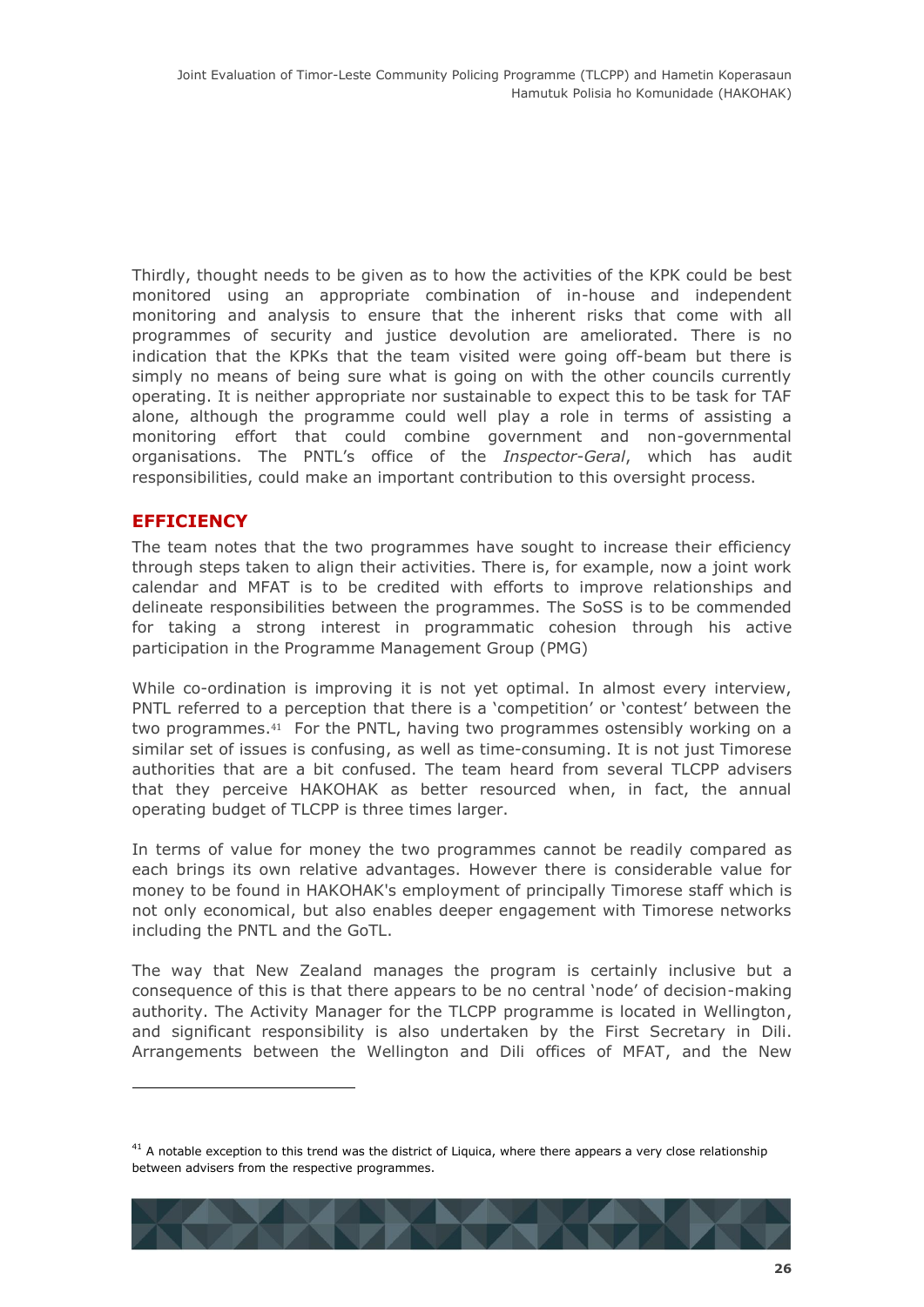Zealand police in Wellington and the TLCPP programme in Dili are complex. While devolution of management of the programme to Dili might enable more grounded knowledge of the programme to be applied, there does not currently appear to be sufficient resources allocated at post for this to occur.

The complexities of these relationships is most apparent in the management of the third-party monitoring provided by Sustineo discussed above. In the case of Sustineo this complexity appears to contribute to lack of clarity of roles (due to multiple interpretations and revisions of tasks), slow decision making (due to the large numbers of people involved in managing the relationship) and less than optimal utilisation of what a contracting company could offer. It would be timely for MFAT to review the current arrangements for overall management of the programme. Reviewing, streamlining and improving the arrangements for management of the relationship with Sustineo are urgent.

The team interviewed other donor organisations implementing a variety of community policing programming including the Japan International Cooperation Agency (JICA), the Australian Federal Police (AFP) funded TLPDP programme, and the Indonesian police attaché. While there is always the potential for improved coordination between donors the team found that both TLCPP and HAKOHAK are providing programming that is different to, but compatible with, other programming on community policing. Regular contact between the two programmes and other donors to exchange information is occurring.

#### **MONITORING AND REPORTING**

-

Sound and evidence-based monitoring is a pre-requisite for effective management of programmes and greatly assists in enabling effective evaluations. The two programmes are seeking to catalyse change in complex, rapidly changing systems, meaning that activities and planned outputs can, and should, change as the programme evolves. Accordingly, monitoring systems need to help staff to understand what works and why in their interventions, and how programme activities have contributed to these outcomes. This then enables targeted experimentation and adaptation appropriate to the evolving circumstances.

The complexity of the operating environment means that neither programme is able to directly attribute outcomes to their programmatic efforts. Consequently both programmes have sensibly chosen to use contribution analysis, together with other M&E methodologies.<sup>42</sup>

 $42$  As Djurdevic-Lukic (2014) notes there is 'an ongoing challenge to find an effective middle ground between exhaustive and expensive analysis to prove contribution, and a simple acceptance of an assertion', p. 39

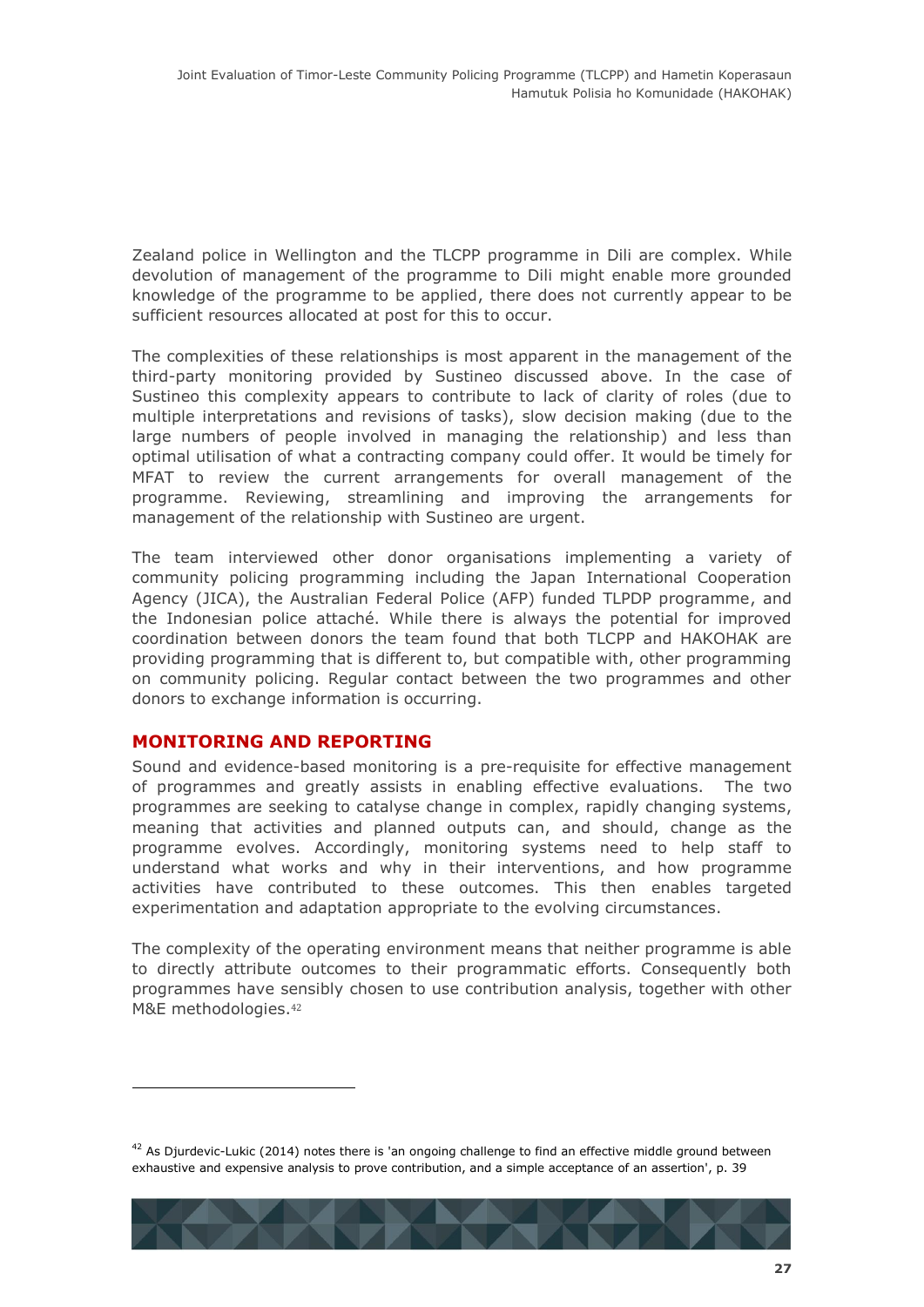Contribution analysis requires a clear understanding of the attribution problem to be addressed, and a clear theory of change with explicit risks and assumptions. It uses an iterative process of collecting evidence and assembling contribution stories (and challenges to those stories), the collecting of further evidence to revise and strengthen the contribution story, until a plausible story supporting the theory of change is produced. $43$ 

#### **TLCPP**

-

TLCPP reporting is provided both by TLCPP itself and by Sustineo. The reporting of Sustineo and TLCPP do not appear well integrated. The team is unsure as to why TLCPP has not made more of Sustineo's source material in the production of their own reports.

The delays in 'getting started', changing to a different delivery model, the use of a revised results framework from May 2014, turnover of TLCPP advisers over the life of the programme, and changes in personnel within Sustineo has produced delays and discontinuity. All of these factors underpin and affect the extent to which the effectiveness of the TLCPP programme can be assessed. Difficult inter-personal relations have compounded the situation.

The fundamental issue that appears never really to have been cleared up is what Sustineo's contribution should be. All parties seemed confused. One Sustineo adviser explained that the messages about 'who should be doing what' were constantly changing and were confusing. Another former adviser believed that Sustineo's role should have been that of a 'critical friend', yet for whatever reason it appears that it was difficult for Sustineo to get 'inside the tent' with TLCPP. The current TLCPP Team Leader believes that he is required to 'keep a distance' from Sustineo in order to maintain Sustineo's 'independence'. With such divergent views the utility of Sustineo to TLCPP is reduced. The TLCPP does not feel like the Sustineo framework is 'theirs' and the relationship appears to be considered as heavy burden rather than a potential asset.

A lack of clarity in reporting lines covering the relationship between Sustineo, MFAT, and the NZ Police complicates matters still further, a situation described by one observer as 'confusion upon confusion', and by staff of the two programmes as 'too many cooks in the kitchen' and 'a train wreck'. Some Sustineo advisers believed that lack of clarity about where authority lay between NZ Police and MFAT may have been at the heart of this issue, one noting this resulted in 'long periods of silence' when Sustineo raised matters that needed addressing. There appeared to be confusion as to who Sustineo were supposed to be collaborating with on the details of M&E approaches.

 $^{43}$  See e.g Mayne, J. (2008) Contribution analysis: an approach to exploring cause and effect, ILAC Brief 16.

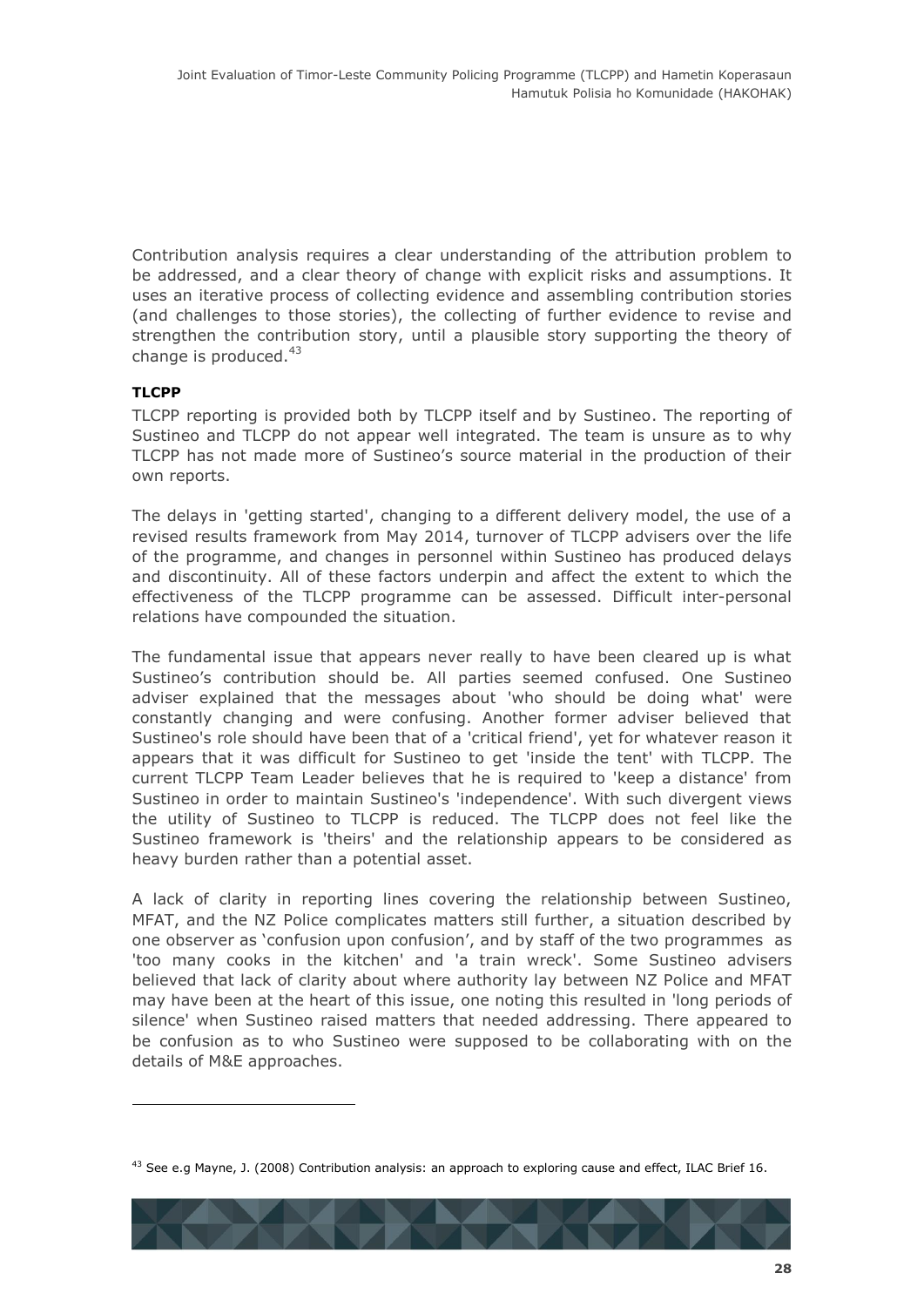Sustineo's own work outputs have been of a rather mixed quality. Although Sustineo correctly identified that a process of contribution analysis should take place, the processes currently being followed are not able to produce convincing evidence to gauge TLCPP's contribution. This may be due to a combination of very ambitious TLCPP outcomes, and an early division of responsibilities for aspects of the contribution analysis where Sustineo was responsible for determining outcomes, and the TLCPP was responsible for collecting information on the activities to outputs (with Sustineo having a role to collate and discuss annually).<sup>44</sup>

Sustineo have provided a baseline combining whatever seems to be available in the way of PNTL crime statistics, TAF surveys and Belun monitoring. Their Participatory Organisational Capacity Assessment (POCA) process is designed to track the PNTL's own perception of their developing competence, trustworthiness and accessibility, but without additional work to explore a) the veracity of these perceptions, and b) the contribution of TLCPP, a contribution analysis will not be possible. Early (germane) suggestions from Sustineo for reflective practice and analysis of adviser journals appear to have got lost somewhere along the way.

The methodology for the contribution analysis, including dividing responsibility between Sustineo and TLCPP for components addressing outcomes and activities/outputs has not been effective and needs to be reviewed urgently.<sup>45</sup> Consideration should be given to enhancing contribution analysis through the collection of stories of change from advisers and PNTL alike, through processes such as outcome mapping or a rigorous application of the Most Significant Change (MSC) method.

The TLCPP's own reporting regime is difficult to understand. The reports use terms interchangeably, number programme components in different ways in different reports, and use a variety of descriptors for each of the three components/outcomes. The reporting does not sufficiently differentiate what it is that the PNTL are undertaking/have achieved and what TLCPP has undertaken/achieved. For example, there is little in the programme's monitoring regime that allows evaluators to gauge the TLCPP adviser contribution.

Many statements about achievements are little more than hunches insufficiently grounded in verifiable evidence. This means that the reports do not contribute to understanding what works and what does not. The reports also appear to take a lot of time to produce and the Team Leader is concerned that what is required is not clear.

 $45$  Discussions with the Sustineo adviser iduring the final stages of drafting this report indicate that Sustineo are attempting, in the upcoming 2014 POCA, to address these issues.



<sup>44</sup> Sustineo (2012) Timor-Leste Community Policing Programme: Monitoring and Evaluation Services Milestone 2: Inception Report.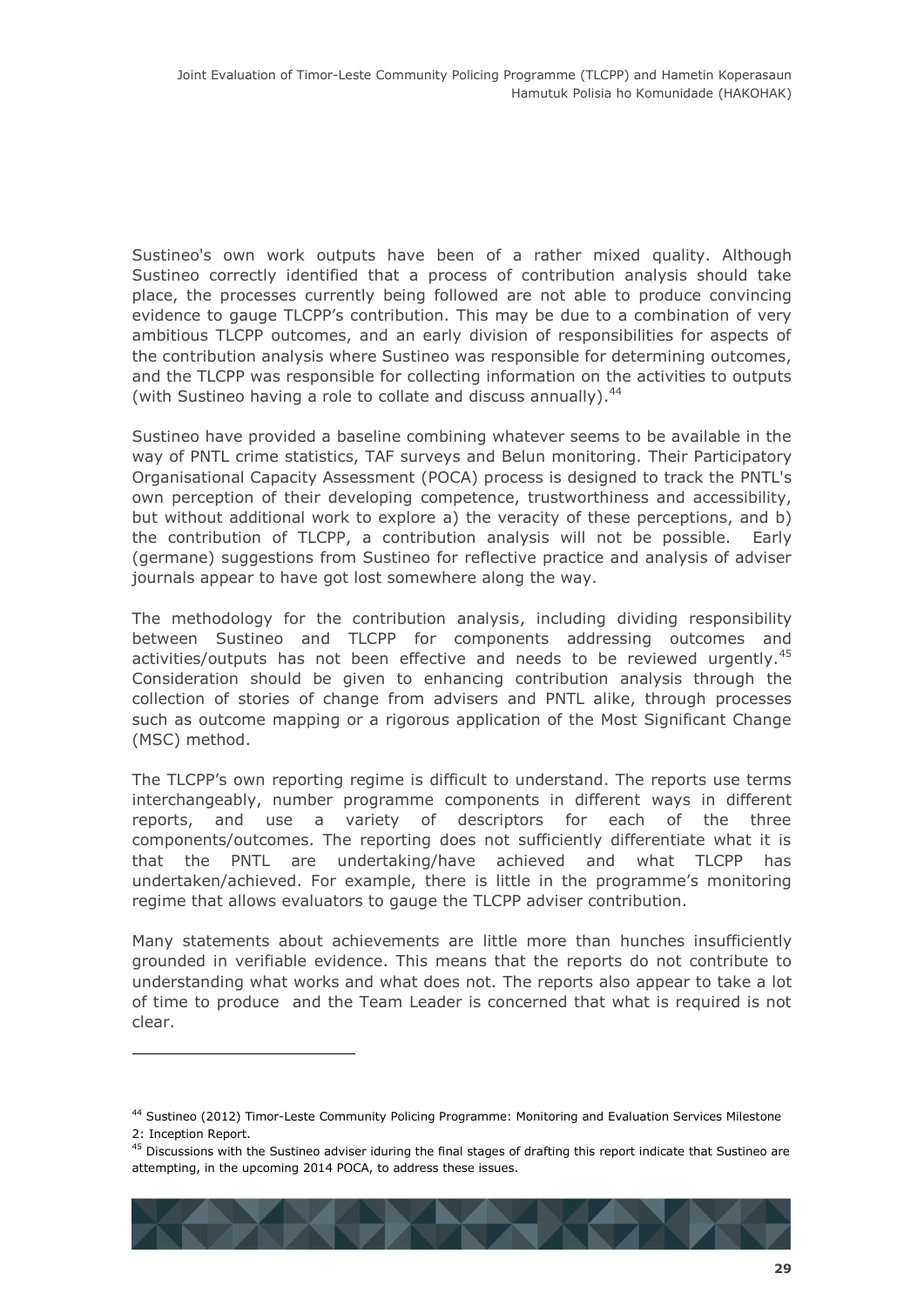Although TLCPP appears to have completed a number of outputs, determining the *extent* to which TLCPP have delivered on their intended outputs, and their short and medium term outcomes is extremely difficult. This is for the following main reasons:

- The logic framework model and revised results framework nominate ambitious outcomes for the programme, and many of the activities found in the workplan are described in fairly vague terms. The combination of these factors will inevitably make reporting difficult.
- Reporting by TLCPP is not sufficiently clear to determine if outputs have been achieved, or to give an indication of where an 'in progress' activity is up to. It is possible that TLCPP reporting is underselling the programme's achievements.
- Although there is a programme logic, a clearly articulated theory of change is absent. Similar to many other police development programmes it seems to be principally assumed that close proximity between experienced international police and local police will automatically result in improved performance of the local police. This absence of a theory of change makes interrogating the link between activities and outcomes difficult.
- Determining TLCPP's contribution to PNTL change is not currently adequately supported by the contribution analysis provided by Sustineo. The separation of responsibility for measuring outputs (TLCPP) and outcomes (Sustineo) is not viable. A deepened and more inquisitive approach to contribution analysis will be necessary going forward.
- The reports would be more valuable if they were prepared to reflect on challenges for the programme.

#### **HAKOHAK**

The programme's monitoring and reporting regime is praiseworthy. Probably the least impressive part of it is the official reporting, where the format appears to have been dictated to by the need to adhere to higher-order compulsory USAID (numeric) indicators. However, this is made up for in many other ways. These include: thoughtful contribution analysis contained in HAKOHAK reports to DFID; maintenance of a detailed database relating to participation in KPK; community perception surveys; and detailed research on a variety of topics pertinent to the programme. Again, the programme may be a 'victim of its own success' in that it has a wealth of information but more analytical capacity would be required to mine this data and make it accessible to the programmes.

Apart from being extensive, HAKOHAK monitoring is also responsive. One example is that following a realisation that community and police dispute resolutions were occurring when the project team was not present, the existing monitoring system was adapted through the development of two logbooks to systematise this reporting for both the PNTL and TAF. It is now planned to use logbooks, which will

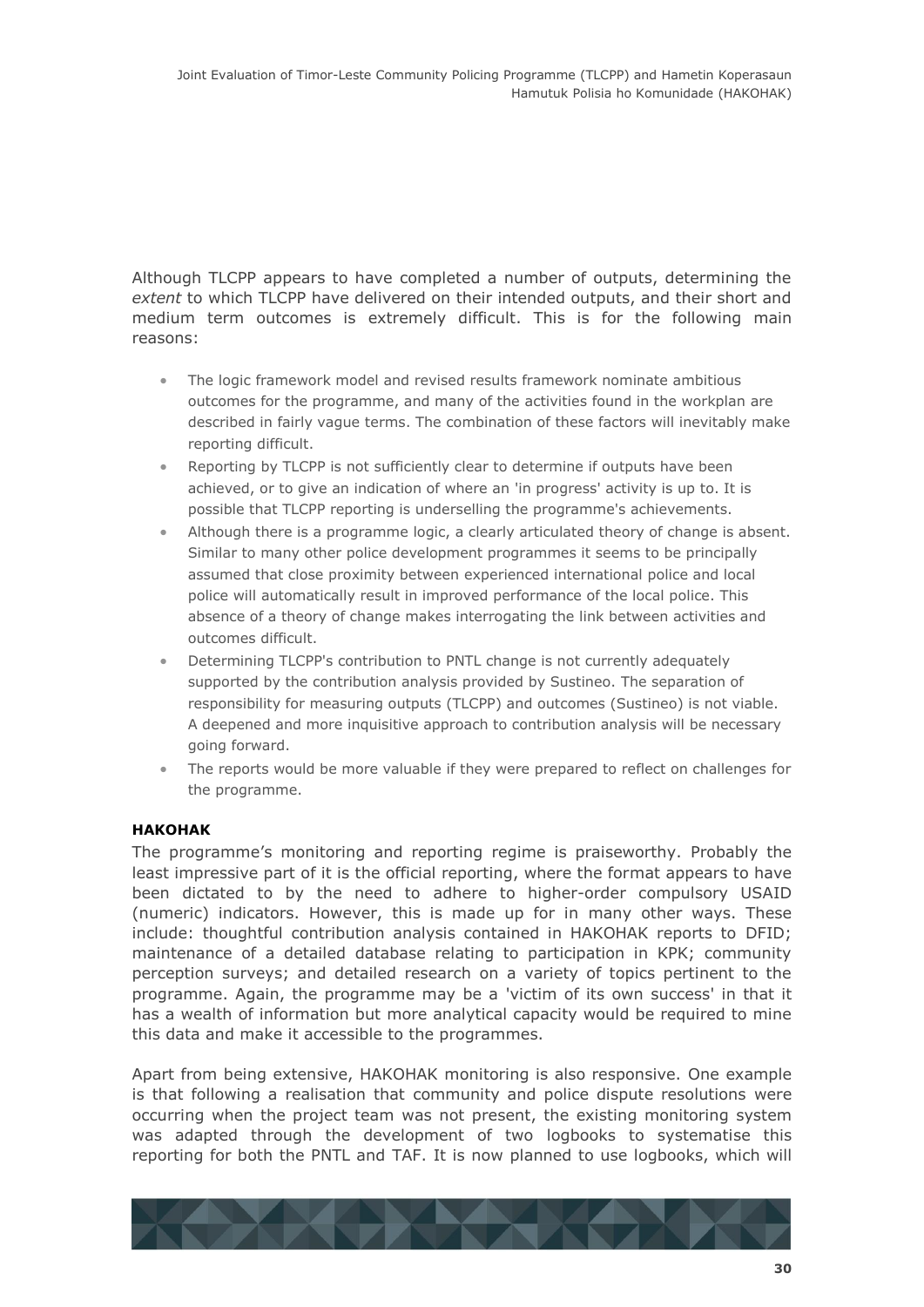allow for trend comparisons and the ability to quantitatively assess progress towards TAF's Theory of Change.

A future focus on end-user satisfaction with the KPK, combined with monitoring of KPK outcomes to ensure that such hybrid governance arrangements do not exclude or disadvantage marginal or vulnerable groups, undermine implementation of the LADV, or deviate from their anticipated role will be important. As noted elsewhere in this evaluation report, such monitoring should not be the sole responsibility of HAKOHAK but could also include the PNTL, other parts of TAF and other civil society organisations.

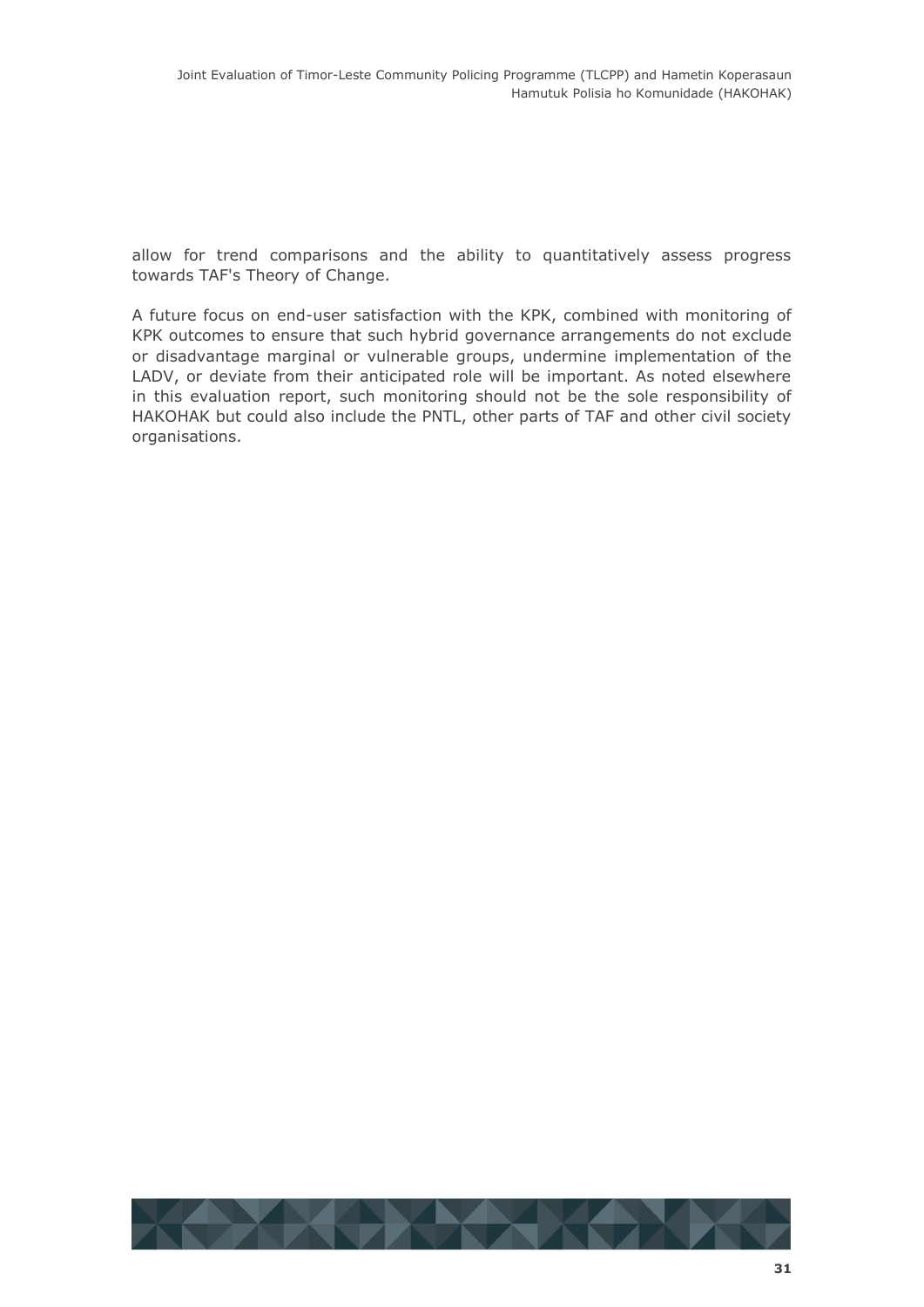#### **SUSTAINABILITY**

The sustainability of community policing programming in Timor-Leste depends in large part upon the continued enthusiasm of the GoTL and the PNTL for the concept, coupled with future budgetary commitments on the part of the GoTL. The rolling out of the OPS to every *suku* and the possible expansion of KPK's will need to be costed to inform decision making of both GoTL and donors. Any future donor programming should include a clear exit strategy.

Clarifying Sustineo's role and reporting arrangements can hopefully contribute to a better sense of what is and is not working with the TLCPP programme, and what aspects of the programme need to be strengthened to ensure longer term sustainability. Similarly, further consideration of how KPK's can be assisted to include the needs and interests of women, while supporting the implementation of the LADV will help to ensure the utility, and hence sustainability, of the KPK's.

A continued emphasis on the employment of Timorese staff in the HAKOHAK programme, and a new emphasis on the employment of Timorese staff in more substantive roles within TLCPP will increase ownership of development initiatives, and longer term sustainability.

The current sub-contracting of KPK support work to NGOs like *Asosiasaun HAK*, may, if effective, be a model that could improve the sustainability of KPK.

#### **CROSS CUTTING ISSUES**

The New Zealand Aid Programme requires cross-cutting issues of environment, gender and human rights to be effectively integrated into all New Zealand Aid. This section deals principally with findings in relation to gender. As noted above there also appear to be opportunities to support the PNTL in developing the skills of front line OPS to work with people with disabilities including those with mental illness. Environment as a cross cutting issue does not feature in either of the programmes evaluated and therefore is not discussed here.

The TLCPP Programme Design (2011) identified (correctly) that women in Timor-Leste face particular difficulties in accessing both the traditional justice system and the formal legal system, that the GoTL had recently passed the LADV (although there were challenges in its implementation including by police), and that female police in the PNTL faced a number of obstacles in carrying out their duties and in obtaining promotion. The Design proposed a particular focus on domestic violence through a baseline; activities aimed at improving knowledge, attitude and practice in the PNTL; and the maintenance of close working relationships with relevant GoTL departments and civil society.

Although a prominent component of the design, 'gender' has been much less of a focus in the actual programme. For example, there are no specific activities listed in the 1 January—30 June 2014 TLCPP report which address these issues, although it

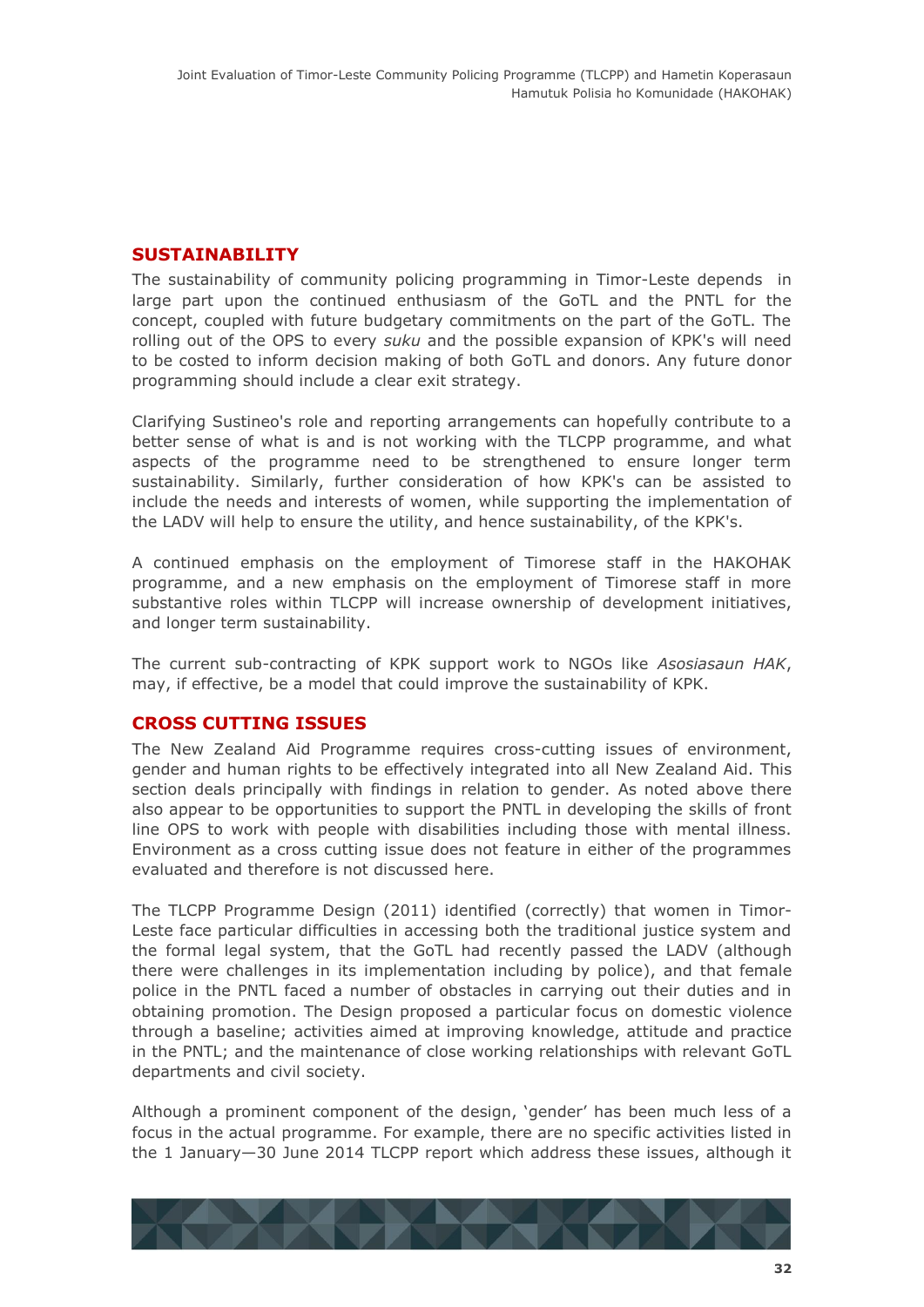is stated that there has been good progress on consolidating coordinated activities with key service providers including the Vulnerable Persons Unit - VPU (although this is erroneously referred to as the Victims Protection Unit), PRADET, FOKUPERS, the Secretary of State for the Promotion of Gender Equality (SEPI) and ALFeLa (Legal Assistance for Women and Children). The nature of this coordination is not elaborated upon.

The TLCPP 2013 Annual Report mentions gender only glancingly. It notes that as a result of the PNTL trip to New Zealand in March 2013 crime prevention initiatives in Liquica District particularly relating to domestic violence were commenced. Reporting notes 'the exemplary leadership of District Commander Natercia Soares Martins to progressively empower women and establish a "zero tolerance" of domestic violence' in Liquica district. Ongoing TLCPP support for these activities is not detailed and nor is there any mention of relationships between the 'exemplary' PNTL commander and the programme.

One of the TLCPP advisers has considerable experience in, and remains involved with, the PPDVP programme.<sup>46</sup> In addition, an NZ Police technical advisor with subject matter expertise in domestic violence police programmes visited Timor-Leste in September-October 2013.<sup>47</sup> The subsequent report outlining the issues and opportunities identified by the advisor has been delivered by TLCPP to District Commanders to initiate dialogue. The report outlined the intention to follow up with all District Commanders in early 2014 to identify those domestic violence related options identified by PNTL as relevant for adoption within the various Districts. It is not clear whether this has occurred.

There are currently no women advisors employed on the TLCPP programme, although there is a female language assistant. Like other Timorese staff on the program, this individual has a record of substantive work and her skills could well be utilised in a wider way than simple translation tasks.

One of the significant risks for the HAKOHAK programme is the management of how the KPK's address domestic violence. The passing of the LADV in 2010 was a significant milestone for Timor-Leste which through making domestic violence a public crime, effectively removed any role for local leaders in resolving these cases. 48

<sup>&</sup>lt;sup>48</sup> The LADV is intended 'to provide a legal framework to effectively prosecute cases of domestic violence, as well as to prevent domestic violence and provide assistance to victims. Importantly, the LADV recognises domestic violence as a public crime. This is intended to send a clear message to the community that domestic violence is unacceptable and ensure all cases are brought before the courts '.



<sup>46</sup> This adviser sees considerable scope for incorporating aspects of the PPDVP programme into TLCPP programming.

 $47$  An advisor on youth programming also visited but the status of his report is also unclear.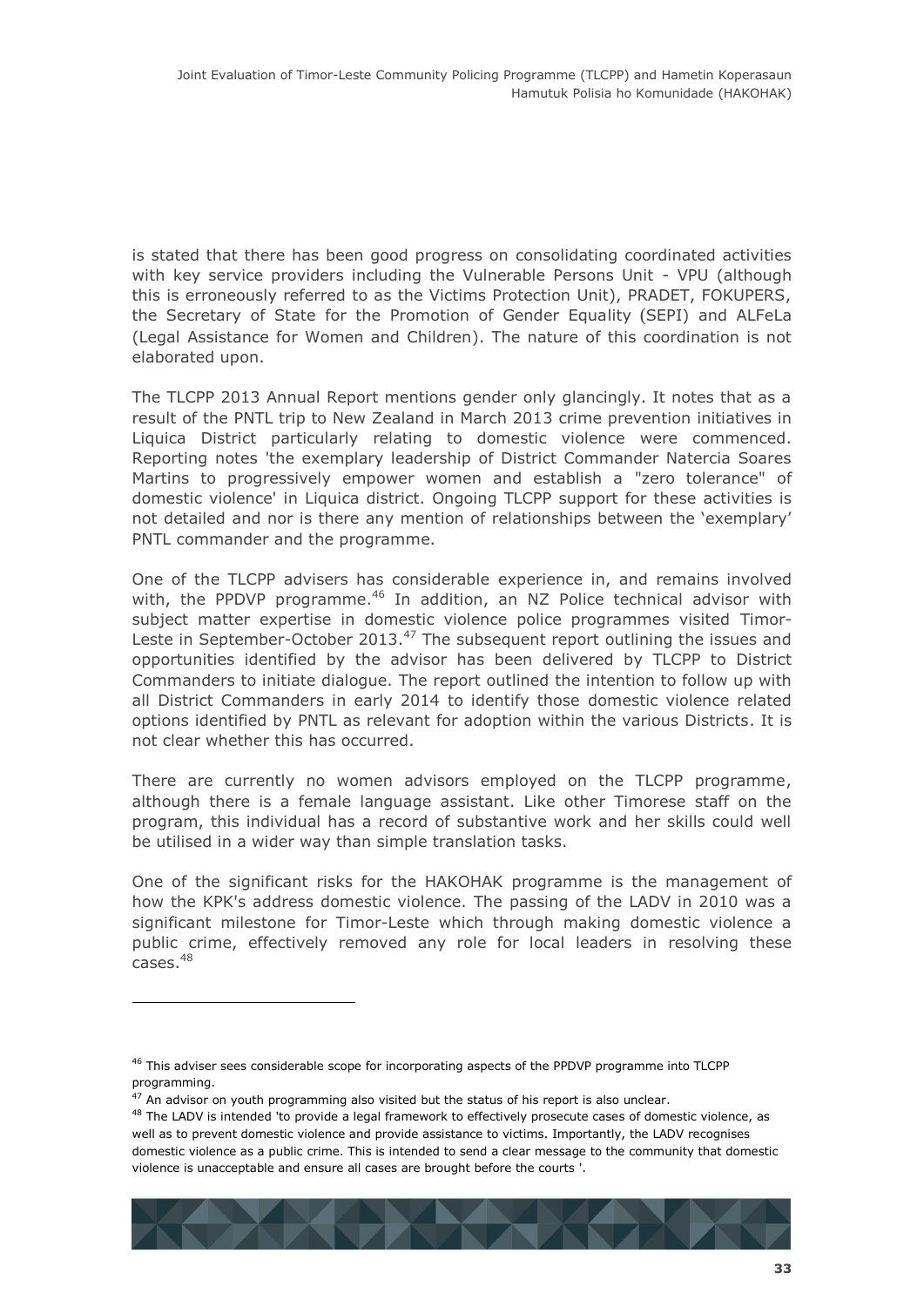Implementation of the law has faced a number of challenges but is starting to gain traction.<sup>49</sup> However, it is also recognised that the way that the formal legal system deals with cases of domestic violence has not generally been producing very satisfactory outcomes for women.

HAKOHAK reporting and the results of the evaluation team's FGDs indicates that domestic violence remains one of the top sources of insecurity for communities. Starting from a low base, HAKOHAK has increasingly engaged with issues of domestic violence through the provision of security grants focussed on socialising the LADV, and one security grant has been provided on addressing the negative impact of 'witch' convictions.<sup>50</sup> The effectiveness of these socialisations is not known although HAKOHAK reports a significant decrease in domestic violence in one *suku* (*suku* Ostico) following the socialisation activity.

Yet, HAKOHAK reports that the KPKs have also been involved in successfully resolving cases of domestic violence. While reducing domestic violence is undoubtedly a good thing the question remains of whether the KPKs are operating within the law, whether these 'resolutions' are producing good outcomes for women affected by violence, and the durability of the 'solutions'. HAKOHAK's baseline report in 2012 indicated that there were potential risks associated with the functioning of the KPKs from a gender perspective.<sup>51</sup> The following recommendations were made:

- The HAKOHAK programme should proactively explore mechanisms to include women's interests and concerns in the work of CPCs [KPK] to ensure inequitable practices engaged in at *suku* level will not be further strengthened through the mechanism of the CPC.
- The HAKOHAK programme should proactively ensure that the mechanism of the CPC neither ignores the prevalence of domestic violence, nor inadvertently provides support to current illegal and inequitable mechanisms of resolving domestic violence.
- The HAKOHAK programme should explore creative ways to ensure that the mechanism of the CPC promotes, rather than hinders, women's access to policing.

In responding to these issues the HAKOHAK commissioned an in-depth study on why some KPKs decided to prioritise domestic violence initiatives and other did not.



<sup>49</sup> See e.g. JSMP (2013) *Law Against Domestic Violence: Obstacles to Implementation three years on*. For details of increasing implementation of the law see monitoring reports and press releases available at

[http://www.jsmp.tl](http://www.jsmp.tl/) <sup>50</sup> A number of district commanders told the team that witchcraft was a major security issue in their area of responsibility.

<sup>&</sup>lt;sup>51</sup> Wilson, B. (2012) The Asia Foundation Dili, Timor-Leste Community Oriented Policing Program II (HAKOHAK) Baseline Study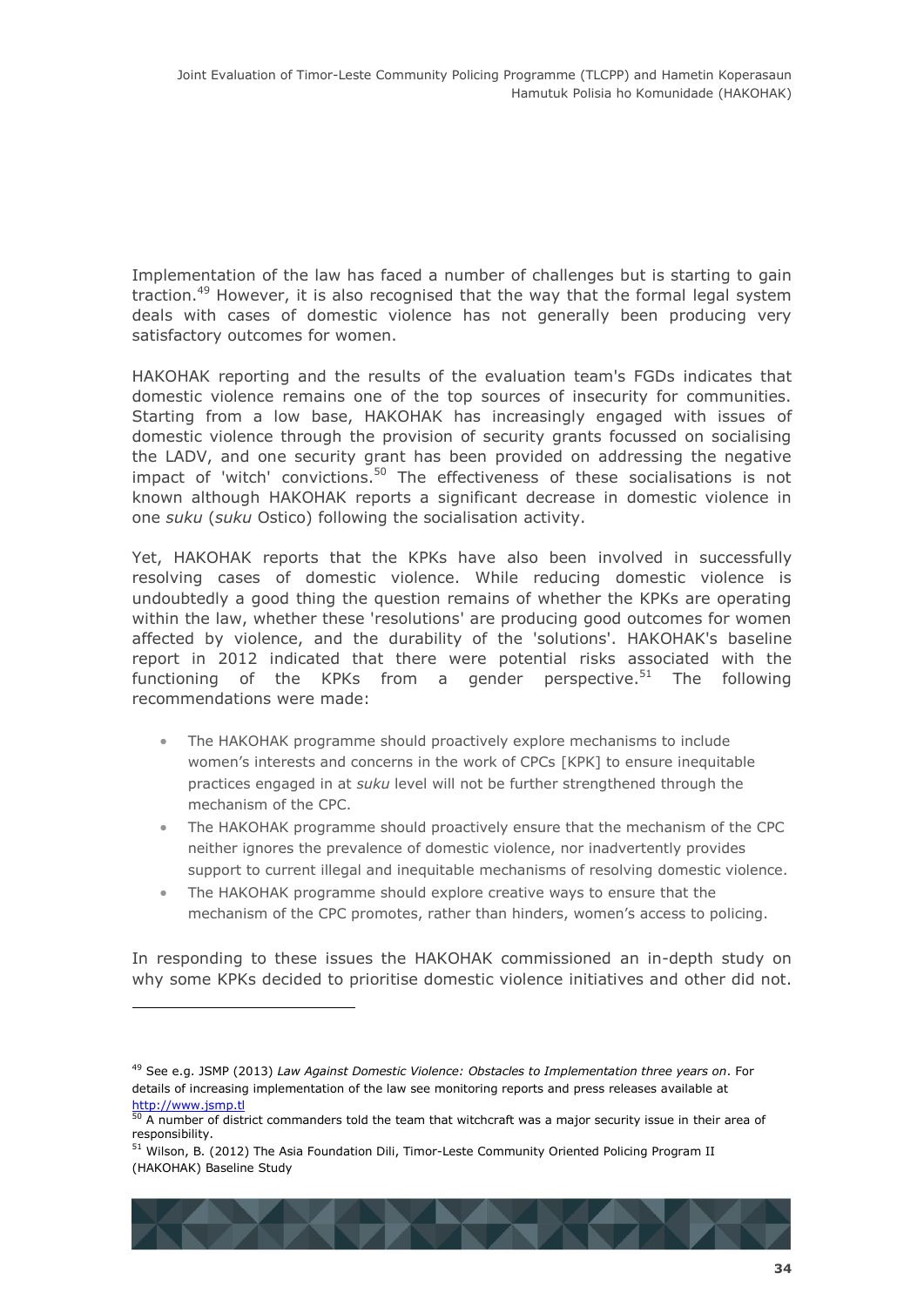Although still very much in draft form the report seeks to provide insights on community understandings of domestic violence; the effectiveness of current responses and prevention measures; challenges faced by those prioritising domestic violence as a social issue; and ideas as to the future direction(s) of domestic violence prevention in Timor-Leste.<sup>52</sup> With some further work such a focus could form a useful programming resource for both programmes.

There would appear to be ample opportunity for KPKs to be supported to engage in work centred on prevention of domestic violence, and to be better connected with the GoTL supported referral networks for women and children experiencing violence.<sup>53</sup> The newly commenced EVAW programme at TAF is well placed to support the HAKOHAK programme in this work.

One of the positive initiatives undertaken by HAKOHAK in the past year is supporting the National Community Police Unit and service provider PRADET to provide three days of training to Dili District *suku* Police Officers, and School Police Officers – focusing on engaging with youth around issues that have potentially negative consequences for them, including prostitution and pornography, and drugs and alcohol abuse. The programme also supported PRADET to conduct drug and alcohol abuse training with police at the village level aimed at reducing alcoholrelated incidents and domestic violence.

As noted above, HAKOHAK to date appears to have had some difficulty recruiting and retaining female staff. A gender programme officer was recruited in 2013 to assist in managing domestic violence prevention activities across all districts but has subsequently left the programme.

DFAT's Justice Sector Support Facility (JSSF) Completion Report (2014).



<sup>52</sup> Bluett-Boyd, N. and Y. Lay (2014) Uma laran seguru, futuru di'ak: Community Perceptions of Domestic Violence and Prevention in Timor-Leste, The Asia Foundation and Safer Futures Foundation.DRAFT. <sup>53</sup> The team notes the successful Working with Men (WWM) pilot programme, reported on in an annex to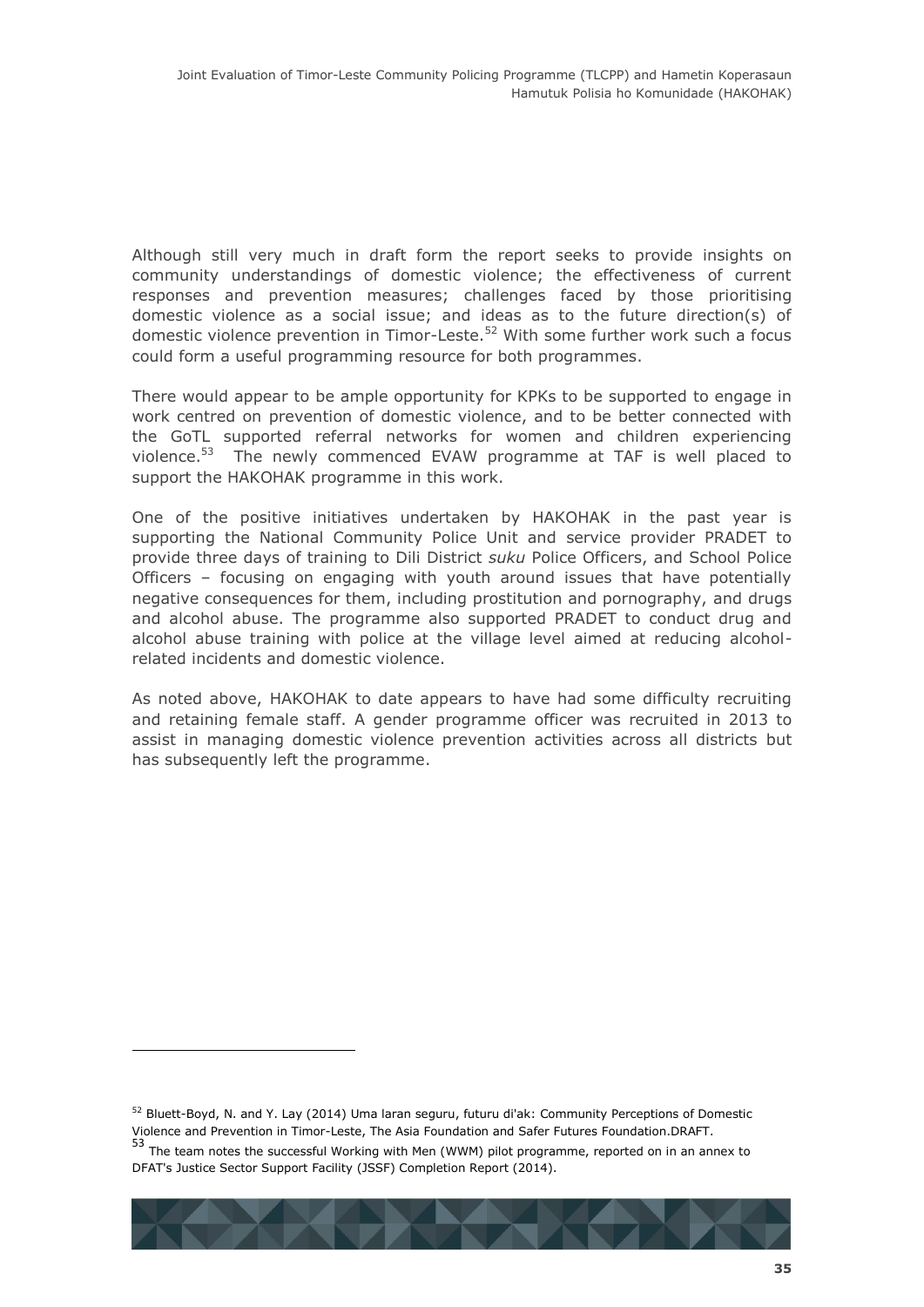# 6

-

### Conclusions, recommendations and lessons learned

The team concludes that New Zealand should continue with a programme of support to the PNTL, but that the nature of this support should undergo refinement. The team recommends a new design be developed for New Zealand assistance following the end of these current phases of programming.

The team is of the view that a number of steps should be taken straight away in order to enhance current programmes, ensure improved value for money and prepare for a future iteration. The recommendations, which align with PNTL and GoTL plans, for the current programmes are:

#### **SHORT to MEDIUM TERM**

- 1. **TLCPP and HAKOHAK** should offset perceptions of competition by ensuring that all events held by either programme are organized jointly and badged as joint activities.
- 2. **TLCPP and HAKOHAK** should spend more time working together in each other's offices in order to learn from each other and develop joint programming.<sup>54</sup>
- 3. In order to have an evidence basis for future decision making and programmatic design, **TLCPP and HAKOHAK** should agree upon a programme of applied research that: (1) assesses the cost of rolling out the OPS initiative (2) assesses and costing the alternatives of a) maintaining and/or expanding KPKs b) merging KPKs with *suku* councils, (3) mapping the profusion of security providers and assisters in Timor-Leste. This is core business for both programmes. The process will involve combining an analysis of existing data with new areas of inquiry.<sup>55</sup> For this initiative to be successful, it will entail a partnership with the PNTL and the SoSS.
- 4. **MFAT** should review the responsibilities for managing the Sustineo contract as well as reviewing the scope of services. Consideration could be given to Sustineo providing a wider range of services, in particular writing the quarterly and annual reports. Consideration needs to be given to methodologies that will include, but not be limited to, the systematic collection of adviser and PNTL stories of change in order to contribute to an analysis of what does and does not work.

 $^{5}$  Ideally this process should happen fairly quickly in order to inform future budget discussions.



<sup>&</sup>lt;sup>54</sup> The team welcomes the TLCPP Team Leader's initiative to locate some local staff in The Asia Foundation offices.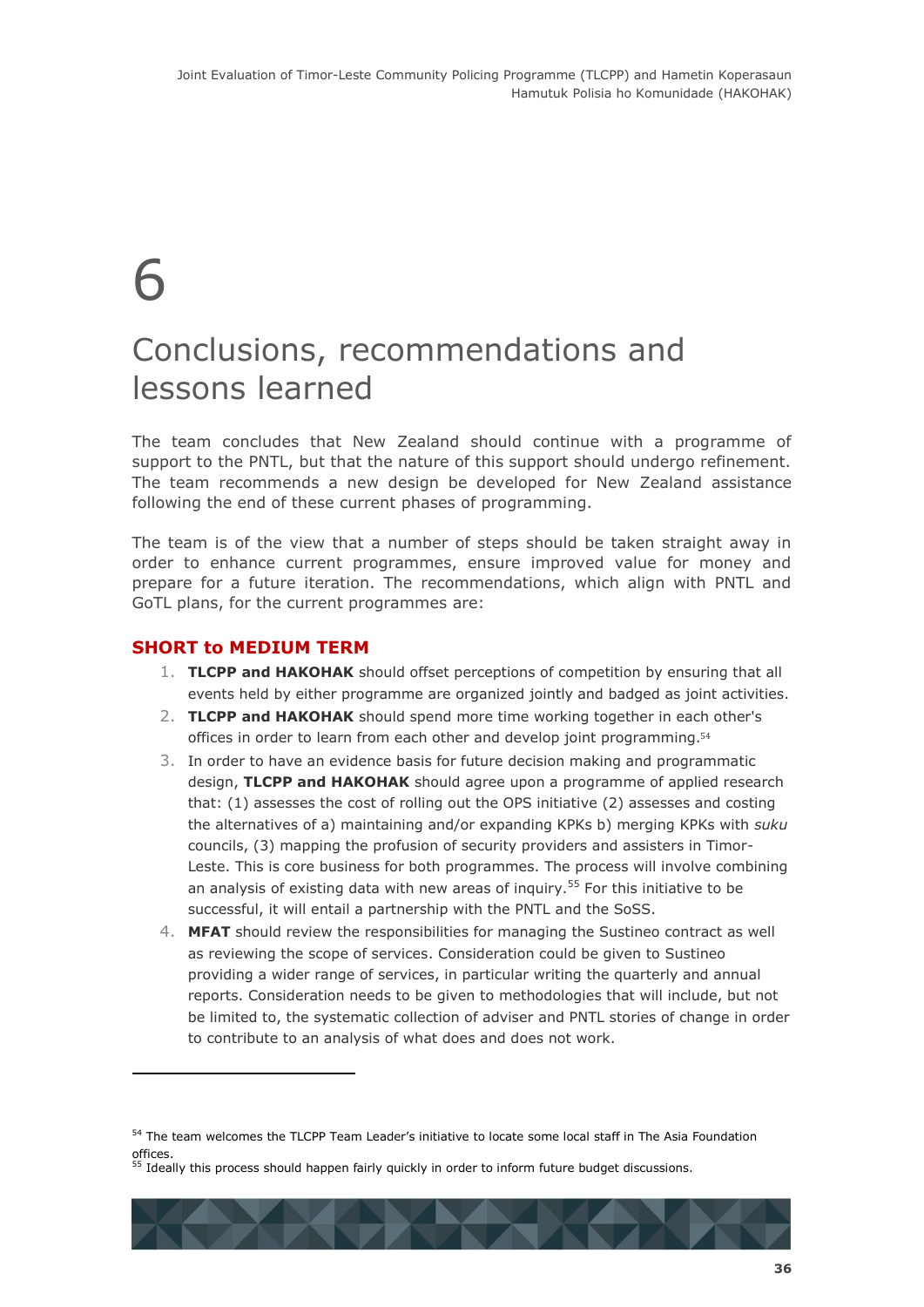- 5. **MFAT and NZ Police** should actively consider how New Zealand's well-regarded work in the area of domestic violence in the Pacific could be better leveraged using the 2013 scoping report as a starting point. On a related note the programmes should consider how to support PNTL and communities in addressing mental health because this is an important policing issue.
- 6. **NZ Police** should revise their approach to training and broader professional development for the PNTL in light of the review that has been commissioned.
- 7. **NZ Police** should consider moving away from the solitary adviser model by having advisers work in concert as a pair or trio, as appropriate. This would facilitate mutual support and learning for NZ Police. It should not entail an expansion in police numbers.
- 8. **NZ Police** should broaden their primary scope of focus away from district command and towards OPS. Obviously, continued engagement with district and sub-district commanders and PNTL leadership, including the Commander for Community Policing will be critical during this process. It will also require even further and closer collaboration and coordination between TLCPP and HAKOHAK.
- 9. Being mindful of sustainability concerns, **MFAT and NZ Police** should consider if some modest funding should be provided to support the OPS initiative. This would not entail the payment of salaries, but rather modest support for equipment.
- 10. In order to ensure that the programme is able to provide advice adapted to Timorese realities **NZ Police** should employ more Timorese staff in *substantive* positions. This will also entail a reorientation of current staffing. There is no compelling reason why additional NZ Police need to be employed on the programme.
- 11. In order to maximise more meaningful interaction with district PNTL, **NZ Police** should ensure that language assistants accompany all advisers in need of them on district travel.
- 12. **HAKOHAK** should coordinate with TAF's EVAW programme and other relevant workstreams in order to leverage specific in-house expertise.
- 13. **HAKOHAK** should review the effectiveness of subcontracting *Asosiasaun HAK* to provide support to KPKs with a view to determining if it is a useful model for subcontracting support work to NGOS in the future.
- 14. **HAKOHAK** should consider the benefits of working together with other government and/or non-government bodies to monitor and analyse KPK practice and outcomes, with view to management of inherent risk.
- 15. **HAKOHAK** should ensure that existing KPKs receive continued attention including through refresher training and the development of a handbook summarizing the role of the KPKs which can serve as a resource guide.

#### **LESSONS LEARNED**

Building upon the recommendations laid out in the previous section the following lessons derived from this evaluation are intended to be of use to all stakeholders as they discuss future programmatic direction for New Zealand.

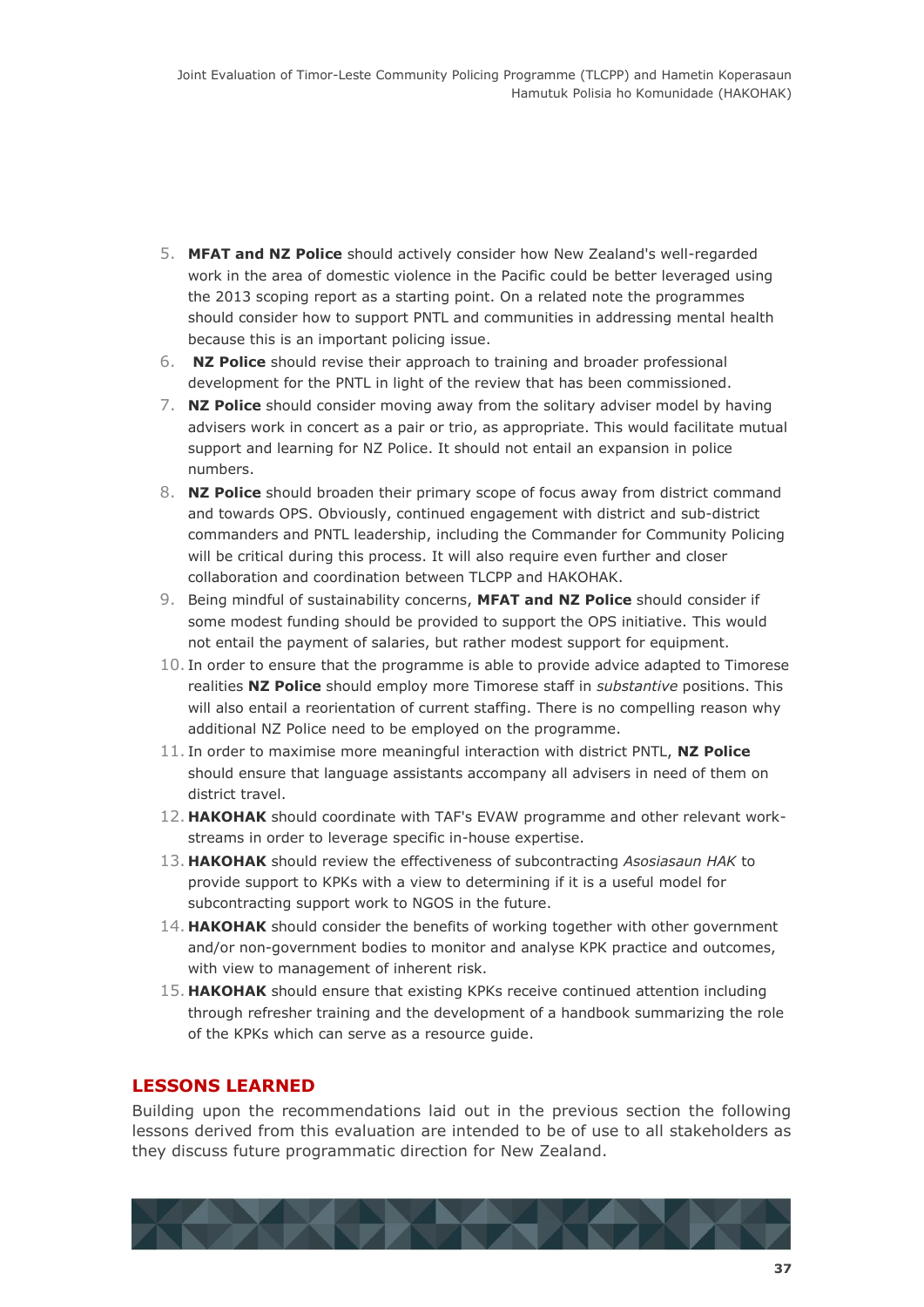- As operating environments and context changes, programmes need to be able to change with the times. Such adaptation and experimentation can be best supported through rigorous M&E processes that can inform decision making.
- Programmes, and in particular complex programmes such as TLCPP, require clear lines of authority and decision making. Consensus and collaboration should be encouraged but 'the buck needs to stop somewhere'. In the case of this programme, this means the designated MFAT officer with responsibility for the programme needs to have clear and unambiguous final decision-making authority. Who that person is – or where that authority rests – is, ultimately, a decision for MFAT.
- In order to ensure maximum effectiveness and uptake of programming in the Timor-Leste (and possibly other) contexts a 'Timor-first' approach is optimal. This means prioritising the employment of principally Timorese staff into substantive positions and working largely in Tetun. Putting 'Timorese first' also implies an alteration of program management, with teams and their operations working to a Timorese-set schedule. Progress may be slower, but it is likely to be more enduring and sustainable. It may also include more extended engagement with, and possible subcontracting to, recognised Timorese NGOs.
- Analysing and basing decisions on information is a central principle of modern policing organisations. In New Zealand and many other parts of the world, police organisations use data such as crime statistics, victimisation surveys, incident reports and incident analysis in order to devise solutions to problems and prioritise efforts. Thorough and meticulous use of data should be replicated in policing programmes funded by New Zealand, with programmatic efforts grounded in empirical findings and verifiable facts.

#### **FUTURE DIRECTIONS**

-

If the recommendations for the immediate term noted above are followed New Zealand will be in a better position to consider the most appropriate means to support the development and maintenance of safety and security in Timor-Leste**.**

- 1. The sustainability of any new programming will require a financial and policy commitment from the GoTL, and may also benefit from the support of additional donors.
- 2. In the future there should be one programme rather than two. This will be more efficient and effective and will ensure that the currently separate components are better integrated.<sup>56</sup>
- 3. It would be timely for any new programme to clearly articulate its exit strategy, to ensure the sustainability of its programming initiatives.
- 4. A clear Monitoring, Evaluation and Learning Plan and strategy should be an integral part of any new programme.

<sup>&</sup>lt;sup>56</sup> Recognizing the inherent differences in character of the two implementing agencies, it may be worth considering an MFAT based Project Coordinator to oversee management, performance and coordination.

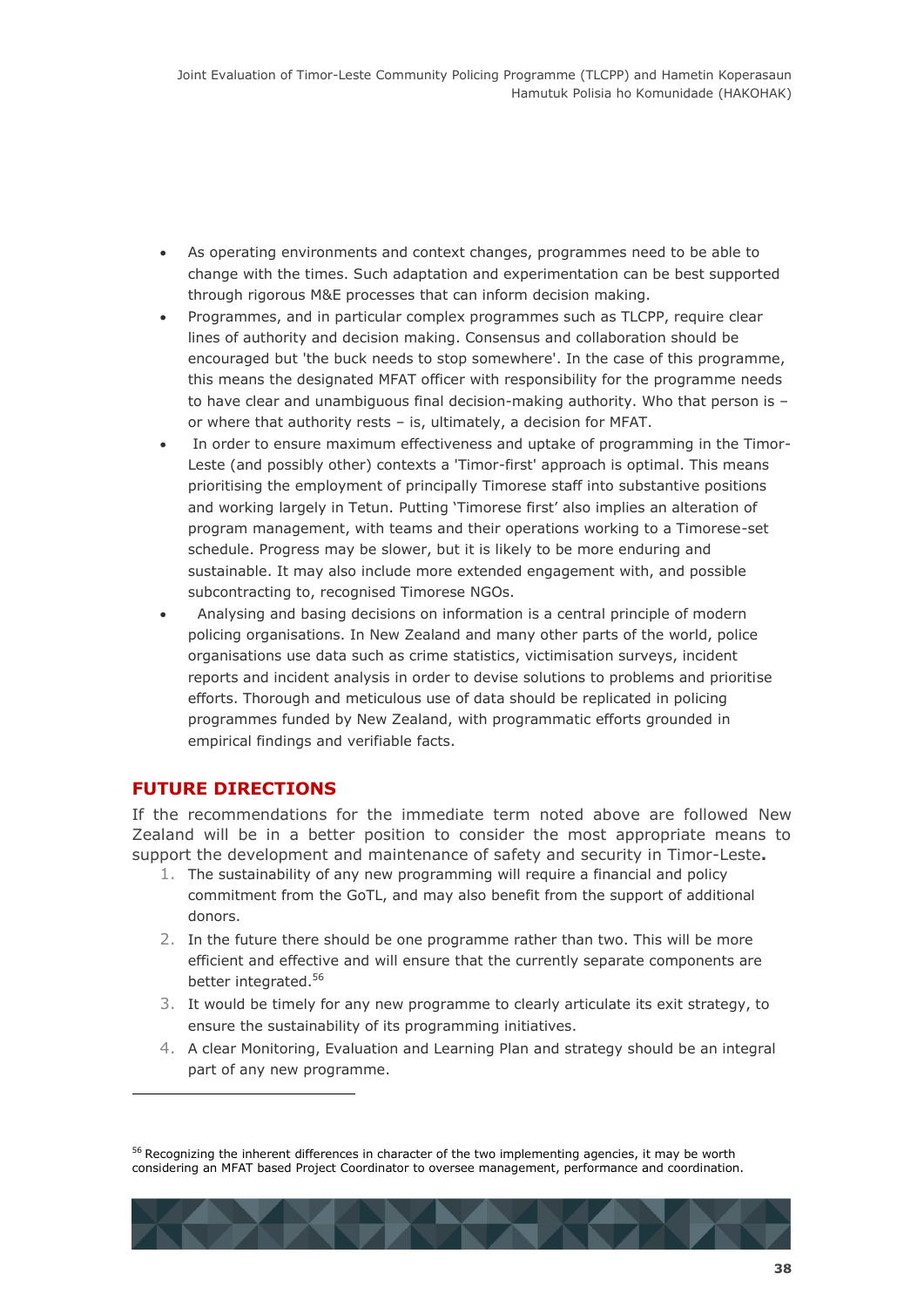Joint Evaluation of Timor-Leste Community Policing Programme (TLCPP) and Hametin Koperasaun Hamutuk Polisia ho Komunidade (HAKOHAK)

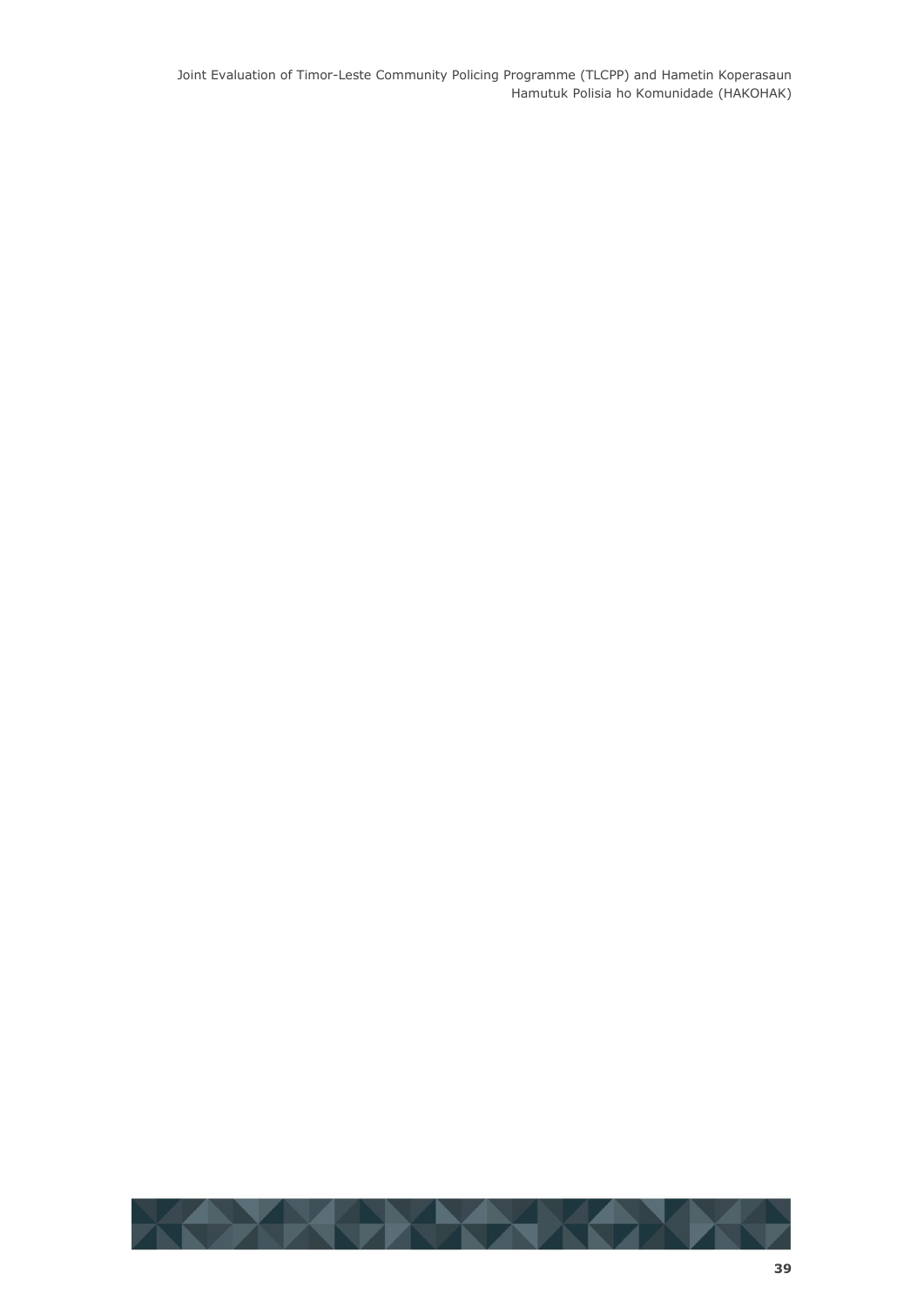#### Abbreviations

| <b>AFP</b>      | <b>Australian Federal Police</b>                                              |
|-----------------|-------------------------------------------------------------------------------|
| <b>ALFeLa</b>   | Asisténsia Legál Feto no Labarik (Legal Assistance for Women and<br>Children) |
| <b>BIMPOLDA</b> | Bimbingan Polisi Daerah                                                       |
| <b>COP</b>      | <b>Community Oriented Policing</b>                                            |
| <b>CMCOP</b>    | <b>Conflict Mitigation Through Community Oriented Policing</b>                |
| <b>CMCOPPII</b> | Conflict Mitigation Through Community Oriented Policing Phase II              |
| <b>CPC</b>      | Community Policing Council (same as KPK)                                      |
| <b>DAC</b>      | Development Assistance Committee (of OECD)                                    |
| <b>DFID</b>     | Department for International Development (UK)                                 |
| <b>DNSEP</b>    | Diresaun Nasional Seguransa Publiku                                           |
| <b>ESC</b>      | <b>Evaluation Steering Committee</b>                                          |
| <b>EVAW</b>     | <b>Ending Violence Against Women</b>                                          |
| <b>FGD</b>      | <b>Focus Group Discussion</b>                                                 |
| <b>GoTL</b>     | <b>Government of Timor-Leste</b>                                              |
| <b>HAKOHAK</b>  | Hametin Koperasaun Hamutuk Polisia ho Komunidade                              |
| <b>JICA</b>     | Japan International Cooperation Agency                                        |
| <b>JSSF</b>     | <b>Justice Sector Support Facility</b>                                        |
| <b>KDD</b>      | Komisaun Diretiva Distrital                                                   |
| <b>KII</b>      | Key Informant Interview                                                       |
| <b>KPK</b>      | Konsellu Polisiamentu Komunitária                                             |
| LADV            | Law Against Domestic Violence                                                 |
| M&E             | Monitoring and Evaluation                                                     |
| <b>MFAT</b>     | Ministry of Foreign Affairs and Trade                                         |
| MoU             | Memorandum of Understanding                                                   |
| <b>MSC</b>      | <b>Most Significant Change</b>                                                |
| <b>OECD</b>     | Organisation of Economic Co-operation and Development                         |